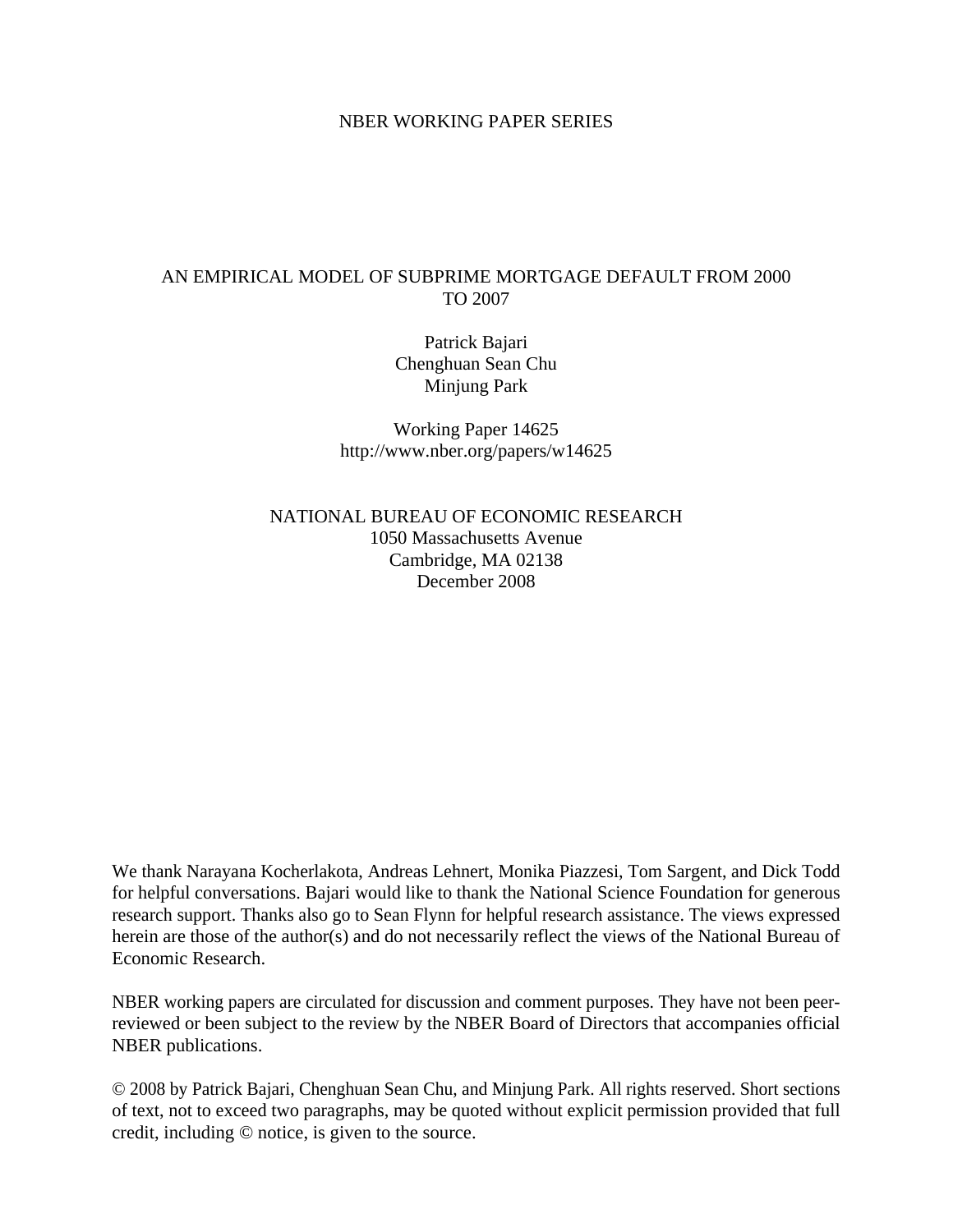An Empirical Model of Subprime Mortgage Default From 2000 to 2007 Patrick Bajari, Chenghuan Sean Chu, and Minjung Park NBER Working Paper No. 14625 December 2008 JEL No. G01,G18,G2,G33,R51

## **ABSTRACT**

The turmoil that started with increased defaults in the subprime mortgage market has generated instability in the financial system around the world. To better understand the root causes of this financial instability, we quantify the relative importance of various drivers behind subprime borrowers' decision to default. In our econometric model, we allow borrowers to default either because doing so increases their lifetime wealth or because of short-term budget constraints, treating the decision as the outcome of a bivariate probit model with partial observability. We estimate our model using detailed loan-level data from LoanPerformance and the Case-Shiller home price index. According to our results, one main driver of default is the nationwide decrease in home prices. The decline in home prices caused many borrowers' outstanding mortgage liability to exceed their home value, and for these borrowers default can increase their wealth. Another important driver is deteriorating loan quality: The increase of borrowers with poor credit and high payment to income ratios elevates default rates in the subprime market. We discuss policy implications of our results. Our findings point to flaws in the securitization process that led to the current wave of defaults. Also, we use our model to evaluate alternative policies aimed at reducing the rate of default.

Patrick Bajari Professor of Economics University of Minnesota 4-101 Hanson Hall 1925 4th Street South Minneapolis, MN 55455 and NBER bajari@econ.umn.edu

Minjung Park Department of Economics University of Minnesota 4-101 Hanson Hall 1925 Fourth Street South Minneapolis, MN 55455 mpark@umn.edu

Chenghuan Sean Chu Federal Reserve Board of Governors 20th Street and Constitution Avenue NW Washington, DC 20551 sean.chu@frb.gov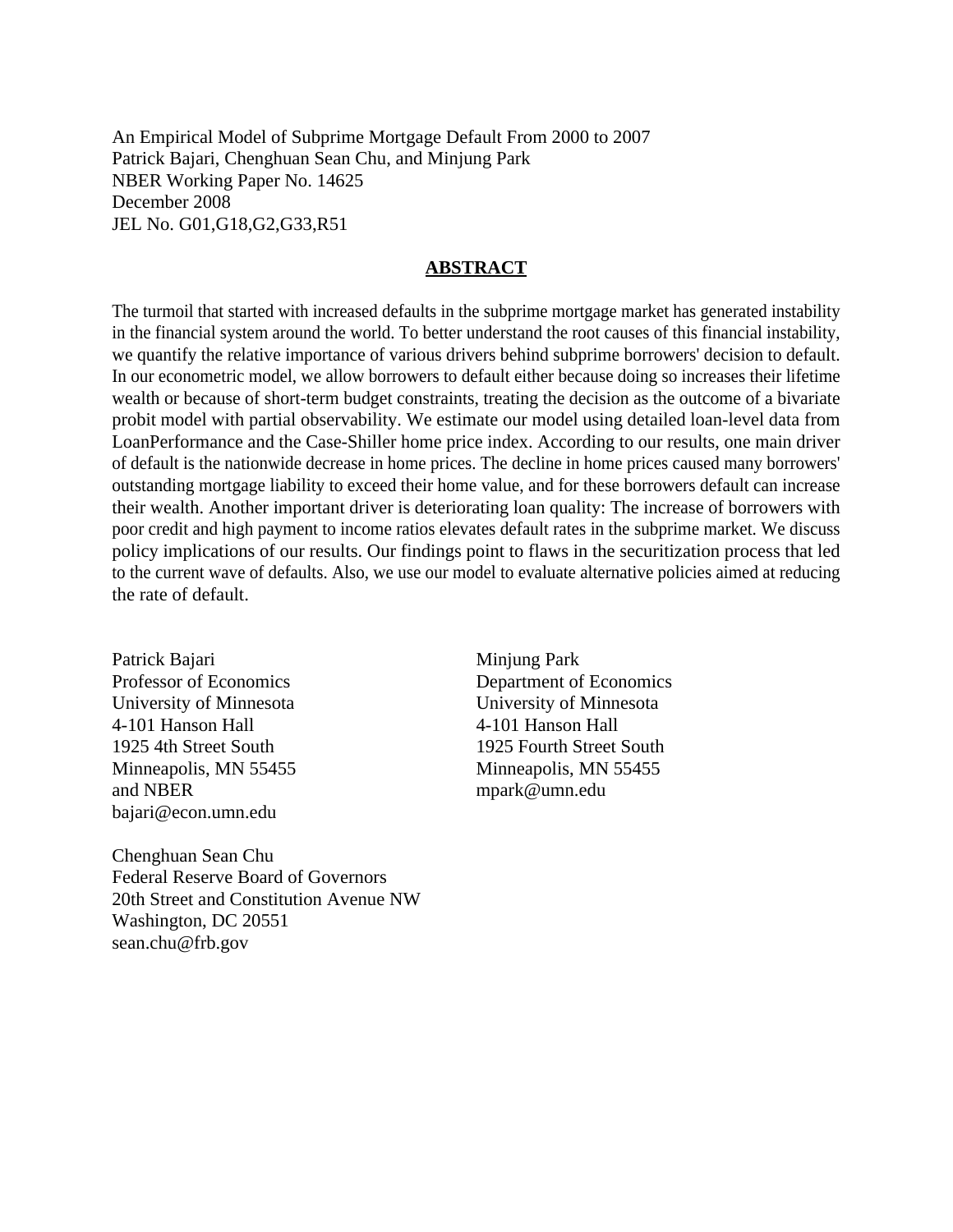# 1 Introduction

Subprime mortgages are made to borrowers who have a higher probability of default due to low credit quality or risk factors associated with the loan, such as a small downpayment. The subprime market experienced substantial growth starting in the mid- to late 1990s. The percentage of all mortgages that were subprime grew from less than  $5\%$  in 1994 to  $20\%$  in  $2005<sup>1</sup>$  Much of this growth was made possible by an expansion in the market for private-issue mortgage-backed securities (MBS). Securitization through MBS and related credit derivatives made it less costly to originate and fund loans that did not conform to the underwriting standards of the government-sponsored enterprises (GSEs), Fannie Mae and Freddie Mac, which are the chief securitizers of prime mortgages.

Beginning in late 2006, the United States subprime mortgage market experienced a sharp increase in delinquencies and foreclosures. In the third quarter of 2005, 10.76% of all subprime mortgages were delinquent and  $3.31\%$  were in the process of foreclosure. By comparison, the corresponding figures were 18.67% and 11.81% in the second quarter of 2008. The turmoil in the housing market has also generated broader instability in financial markets. Because securitization transfers ownership of the stream of mortgage payments from the originator to noteholders—chiefly other financial institutions the capital structures of these other institutions became seriously impaired when the unexpected spike in default rates caused the value of MBS to plunge. Thus, not only have subprime lenders such as New Century Financial Corporation been forced to declare bankruptcy, but also commercial- and investment banks have experienced substantial losses from write-downs on the value of MBS and collateralized debt obligations. A further consequence has been the collapse of major institutions including Bear Stearns and Lehman Brothers. The resulting reduction in economywide lending is linked to what many forecast could be the worst recession since the Great Depression.

Policymakers have initiated a number of responses to the rise in defaults and worsening conditions in credit markets. The United States government has earmarked \$700 billion to fund capital injections into Önancial institutions, instituted a credit facility to swap MBS for treasury securities, and placed the previously independently operating Fannie Mae and Freddie Mac under conservatorship. The Federal Reserve Board has announced a \$600 billion program to purchase the direct debt of Fannie Mae and Freddie Mac as well as MBS issued by the two corporations, with the goal of lowering mortgage rates and increasing the availability of credit for housing purchases. The Federal Deposit Insurance Corporation

<sup>&</sup>lt;sup>1</sup> Source: Moody's Economy.com.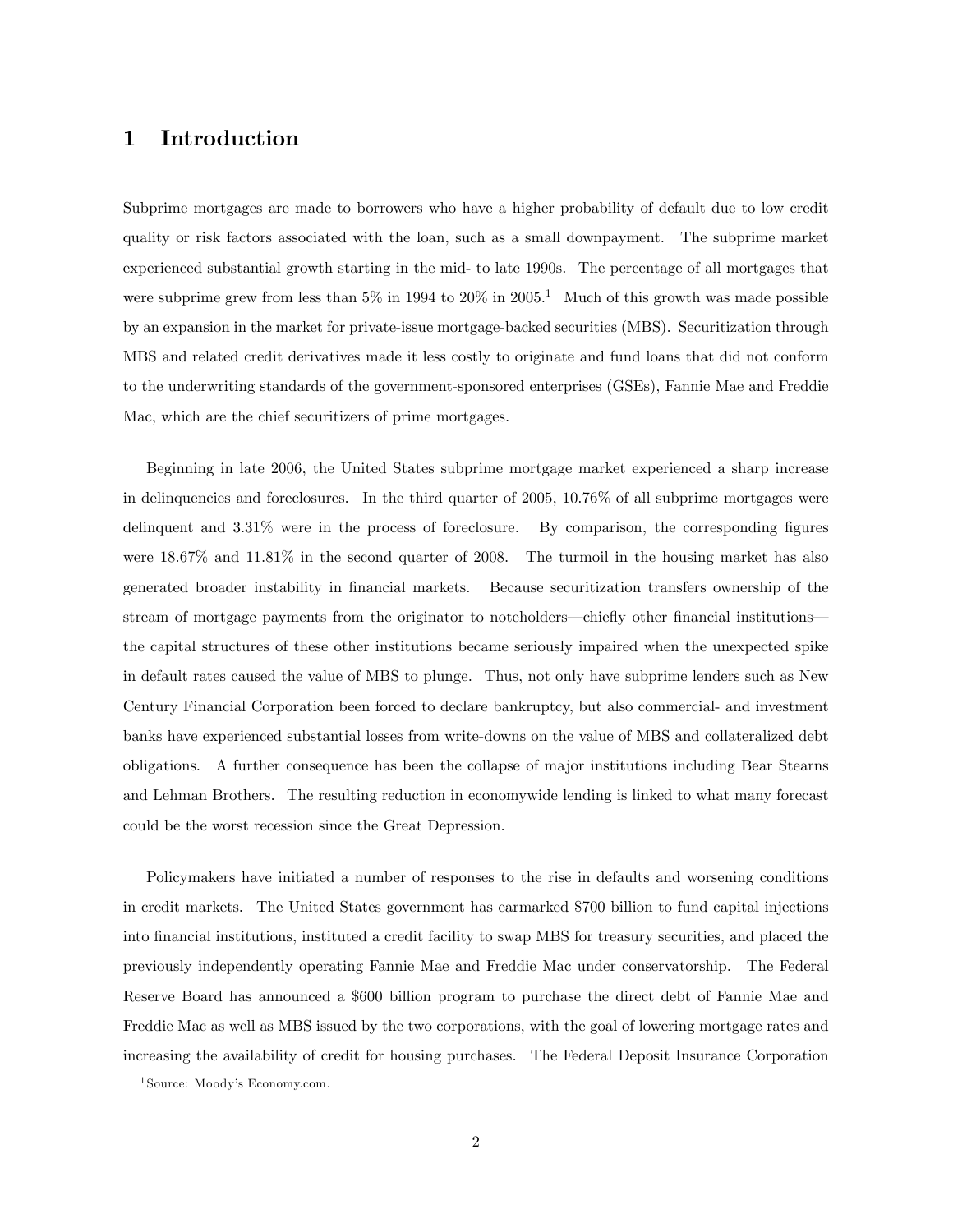(FDIC) has also advocated modifying mortgages to reduce monthly payments to no more than 31 percent of borrowersímonthly pretax income as a way to mitigate foreclosures. In addition, the banking industry itself has led efforts to stem foreclosures by modifying loan terms to make payments more affordable. Because problems in the housing market were at the origin of this cascade of events, identifying the underlying causes behind the recent increase in mortgage defaults is key to formulating appropriate policy.

Financial innovations leading to the development of the subprime MBS market have been subject to two chief criticisms. The first objection is that existing models used by the financial industry to price subprime MBS have been too optimistic and have placed insufficient weight on sources of systematic (nondiversifiable) risk. Although bundling individual mortgages certainly reduces idiosyncratic risk, the pools are not immune to aggregate shocks such as nationwide declines in home prices. Through our unified econometric framework, we analyze how subprime borrowers' default decisions respond to home price declines, thus providing a key input into a more accurate pricing model for securitized debt, which in turn is necessary for capital markets to function properly.

A second concern is that the MBS market is plagued by adverse selection and agency problems. Originators are unaffected by the ex post outcomes of bad mortgages that they have sold off but generate income by offloading them. As a result, securitization gives lenders a stronger incentive to issue risky loans, to the extent that certain markers of risk are unobserved to other market participants. Thus, Önancial innovation may in equilibrium lead to lower lending standards, causing the composition of borrowers receiving loans to shift over time toward riskier types. Understanding the drivers of default based on commonly observed characteristics is an initial step toward determining the magnitude of such agency problems, and our analysis allows us to quantify the impact of changes in borrower composition on default rates.

In this paper, we explore four potential explanations for the increase in mortgage defaults. Our analysis uses a unique data set from LoanPerformance that tracks the universe of subprime and Alt-A mortgages that were securitized between 2000 and 2007. The unit of observation is an individual mortgage observed at a point in time. At the loan level, we observe information from the borrower's loan application, including the term of the loan, the initial interest rate, interest rate adjustments, the level of documentation, the appraised value of the property, the loan-to-value ratio, and the borrowerís FICO score at the time of origination. We also observe the month-by-month stream of payments made by the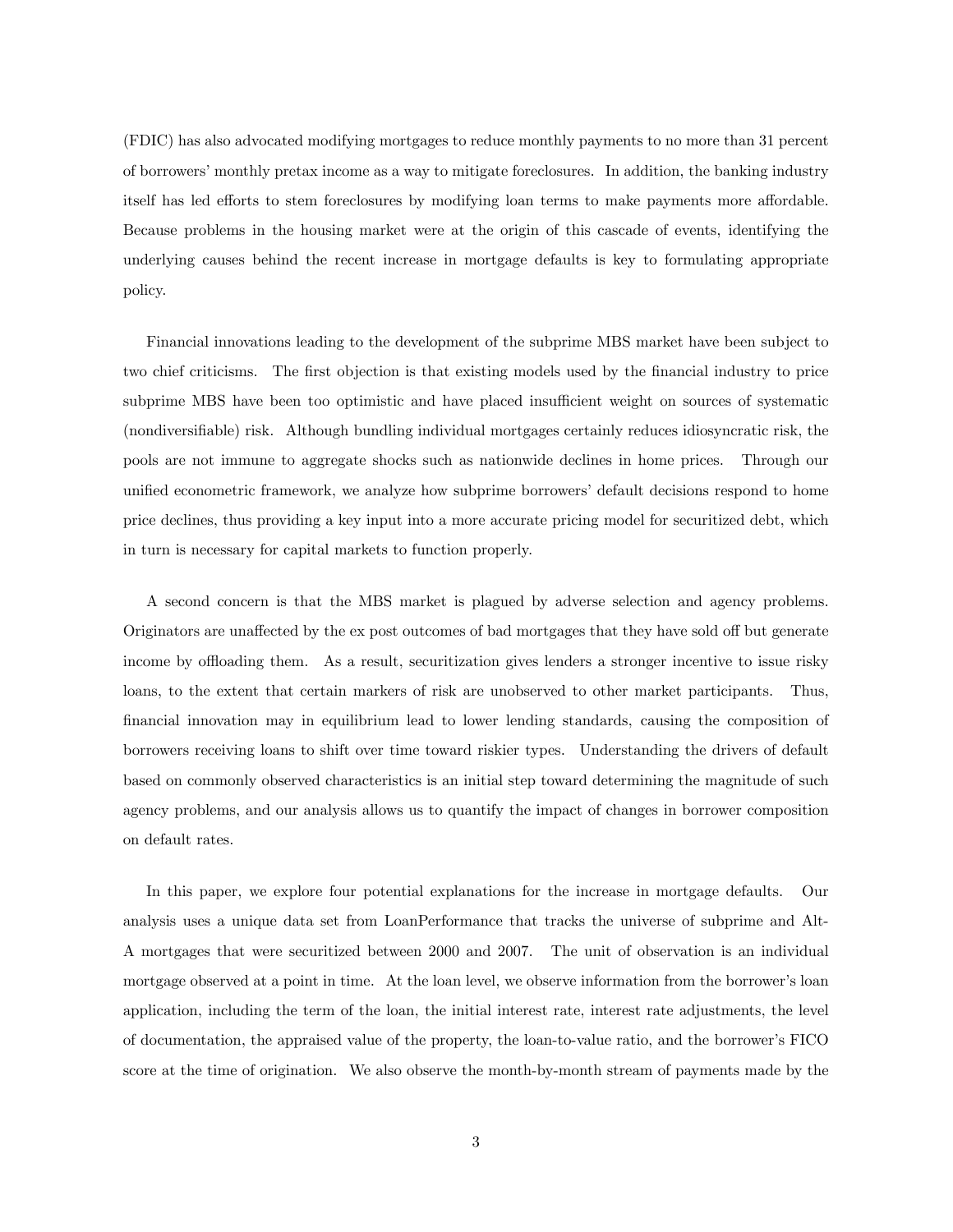borrower as well as whether the mortgage goes into default. We merge the LoanPerformance data with the Case-Shiller home price indices in 20 major U.S. cities. The merge allows us to track the current value of a home, by ináating the original appraisal value by the applicable disaggregated price index.

One potential explanation for the rise in defaults is falling home prices. Consider a frictionless world in which there are no transaction costs from selling a home and no penalties for defaulting on a mortgage (including any limits on the household's ability to immediately buy back the same house or a similar one). If the current market value of the home is less than the outstanding mortgage balance, it is optimal for the borrower to default. In the literature, the option to default is referred to as the put-option component of the mortgage (see Crawford and Rosenblatt, 1995; Deng, Quigley, and van Order, 2000; Foster and van Order, 1985; Quigley and van Order, 1995; Vandell, 1993).

A second explanation is changes in expectations about home prices. In a world in which agents have dynamic incentives, expectations about home price appreciation affect the value of keeping a mortgage alive, and therefore influence the default decision. When home prices are expected to appreciate rapidly, borrowers have a reduced incentive to default, because default would entail forgoing the capital gains from the increased value of the home.

A third potential explanation attributes the observed rise in defaults to increases in contract interest rates relative to market rates, particularly for adjustable-rate mortgages (ARMs). When the contract interest rate is less than the current market rate, the incentive to default is lower because a borrower who defaults would lose access to the discounted interest rate. Conversely, when the contract interest rate rises relative to the market rate, the incentive to default increases.

In addition to these financial incentives for default, increased defaults may also be due to short-term liquidity constraints on households. Borrowers who select into subprime loans are presumably more likely than other types of borrowers to be unable to make their monthly payments, due to insufficient income and lack of access to other forms of credit. Moreover, when interest rates reset for adjustable-rate mortgages, monthly mortgage payments can rise by large amounts and make it difficult for borrowers to meet their monthly debt obligations.

We build an econometric model that nests these four possibilities and thereby permits us to quantify the relative importance of each factor. The dependent variable in the model is the decision to default. Households act as utility maximizers and default if either the expected utility from contin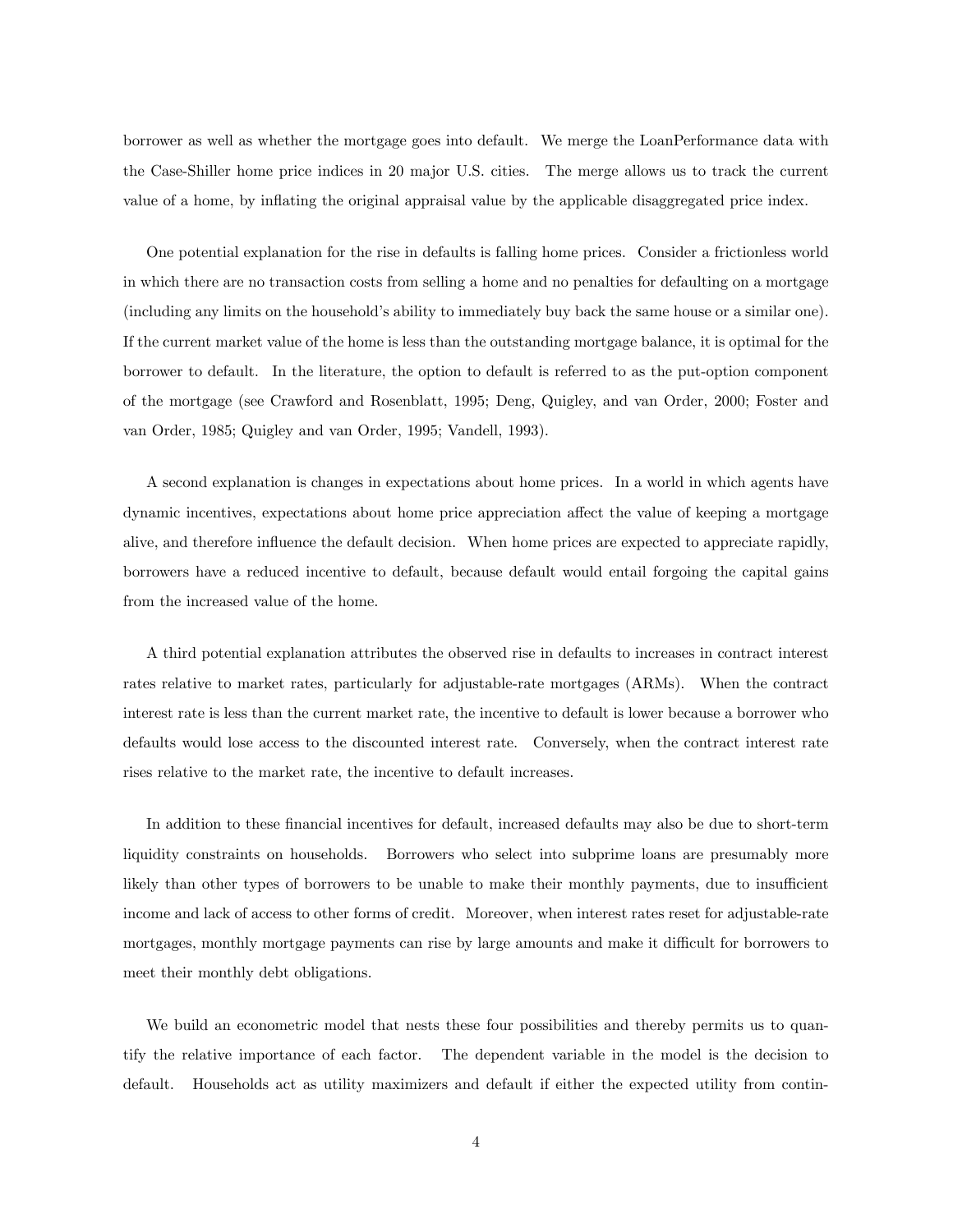uing to make mortgage payments falls below the utility from defaulting or if the household becomes liquidity-constrained. The former comparison is based on an equation that depends on home prices, expectations about future home prices, and the interest rate environment. We also include a second equation capturing the borrower's ability to continue making payments on the mortgage, in order to allow for the possibility of default due to liquidity constraints. We show that our structural equations can be specified as a bivariate probit model with partial observability, whose general features were first studied by Poirier (1980). As robustness checks, we also estimate two alternative specifications: a competing hazards model with unobserved borrower heterogeneity—similar to the approach in Deng, Quigley, and van Order  $(2000)$ —as well as a univariate probit model.

We find evidence for each of the hypothesized factors in explaining default by subprime mortgage borrowers. In particular, our results suggest that declining house prices and borrower and loan characteristics affecting borrowers' ability to pay are the two most important factors in predicting default. The effect of declining home prices on default is substantial. For a hypothetical borrower who purchased a home one year earlier with a 30-year fixed-rate mortgage and no downpayment, a 20% decline in home price makes the borrower 15.38% more likely to default than an otherwise identical borrower whose home price remained stable. However, liquidity constraints are as empirically important a driver as declining house prices, and the recent increase in subprime defaults is closely linked to changes over time in the composition of mortgage recipients. In particular, elevated default rates in the subprime market are to a large extent driven by the worsening credit quality of subprime borrowers, as indicated by higher numbers of borrowers who provide little or low documentation in their loan applications, have low FICO scores, make only small downpayments, or have multiple liens on their properties. Although less important, the increasing prevalence of adjustable-rate mortgages also contributed somewhat to rising foreclosures. Periodic resets for ARMs sometimes resulted in large increases in required monthly payments, forcing liquidity-constrained borrowers to default.

There is a wealth of literature examining various aspects of mortgage borrowers' decision to default. One strand of research has focused on the put-option nature of default by studying how net equity or home prices affect default rates (Deng, Quigley, and van Order, 2000; Foote, Gerardi, and Willen, 2008a; Gerardi, Shapiro, and Willen, 2008). Other studies have examined the importance of liquidity constraints and the ability of borrowers to pay, as measured by their credit quality (Archer, Ling, and McGill, 1996; Carranza and Estrada, 2007; Demyanyk and van Hemert, 2008), as well as the role of rate resets for adjustable-rate mortgages (Pennington-Cross and Ho, 2006).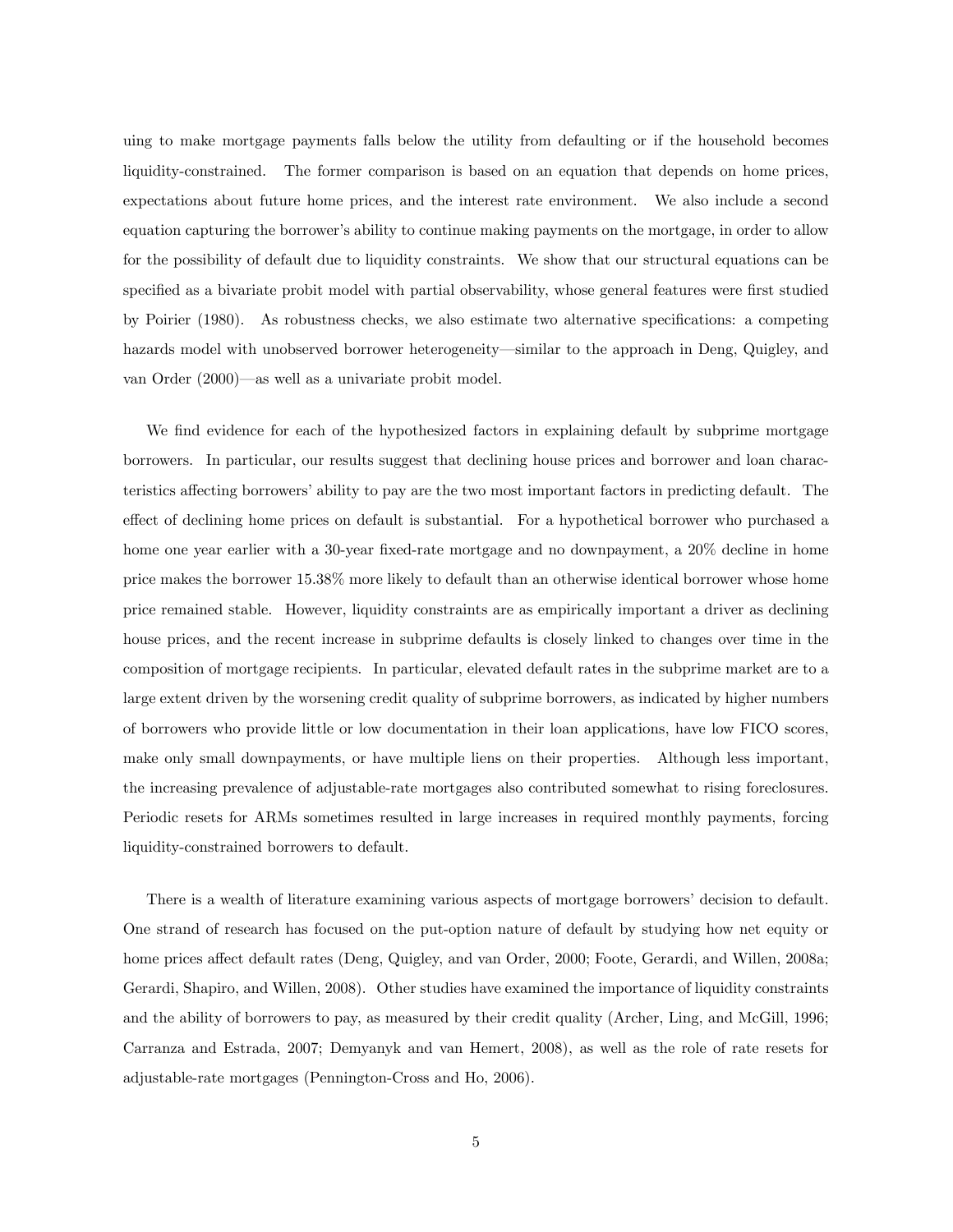We build on the literature by considering each of the factors proposed by the above researchers. However, our analysis differs from the previous literature in at least four respects. First, our econometric model nests the various potential incentives for default inside a unified framework. In particular, we depart from the previous literature by allowing for default to result from either of two latent causes: Önancial incentives making default the action that maximizes lifetime utility and binding household liquidity constraints. The likelihood function of our model takes into account the fact that we do not observe which of the two underlying causes actually triggers default in each particular case. Carefully distinguishing between these two causes is important, because unlike prime borrowers, subprime mortgage borrowers tend to have poor credit quality and thus are likely to face liquidity constraints in making monthly payments. Second, our data set includes recent observations from a nationally representative sample of subprime mortgages, allowing us to focus on the drivers behind the recent wave of mortgage defaults. In contrast, a closely related paper by Deng, Quigley, and van Order (2000) examines prime mortgage borrowers, for whom default is much less common. Third, the level of detail in our data allows us to control for loan terms and borrower risk factors that some previous work could not adequately take into account. Moreover, our paper systematically examines the effects of several variables that economic theory suggests ought to affect the decision to default, including expectations about home prices, the volatility of home prices, the amount of time remaining until the next rate reset for ARMs, and the ratio of monthly mortgage payments to monthly income. By controlling for a more comprehensive list of potential drivers of default, we are better able to assess the relative importance of various factors, as compared to the existing literature. Finally, in contrast to more descriptive work such as Demyanyk and van Hemert (2008), we estimate structural equations derived from a model of default in which borrowers maximize their utility and face liquidity constraints.

The rest of this paper proceeds as follows. In Section 2, we present a model of borrower default on mortgage loans. In Section 3, we describe the data. Section 4 presents model estimates and other empirical findings. In Section 5, we discuss policy implications of our results. Section 6 concludes.

## 2 Model

Our model of housing default builds on the empirical frameworks proposed by Deng, Quigley, and van Order (2000), Crawford and Rosenblatt (1995), and Archer, Ling, and McGill (1996). The empirical literature has traditionally modeled mortgage default using option pricing theory, where the decision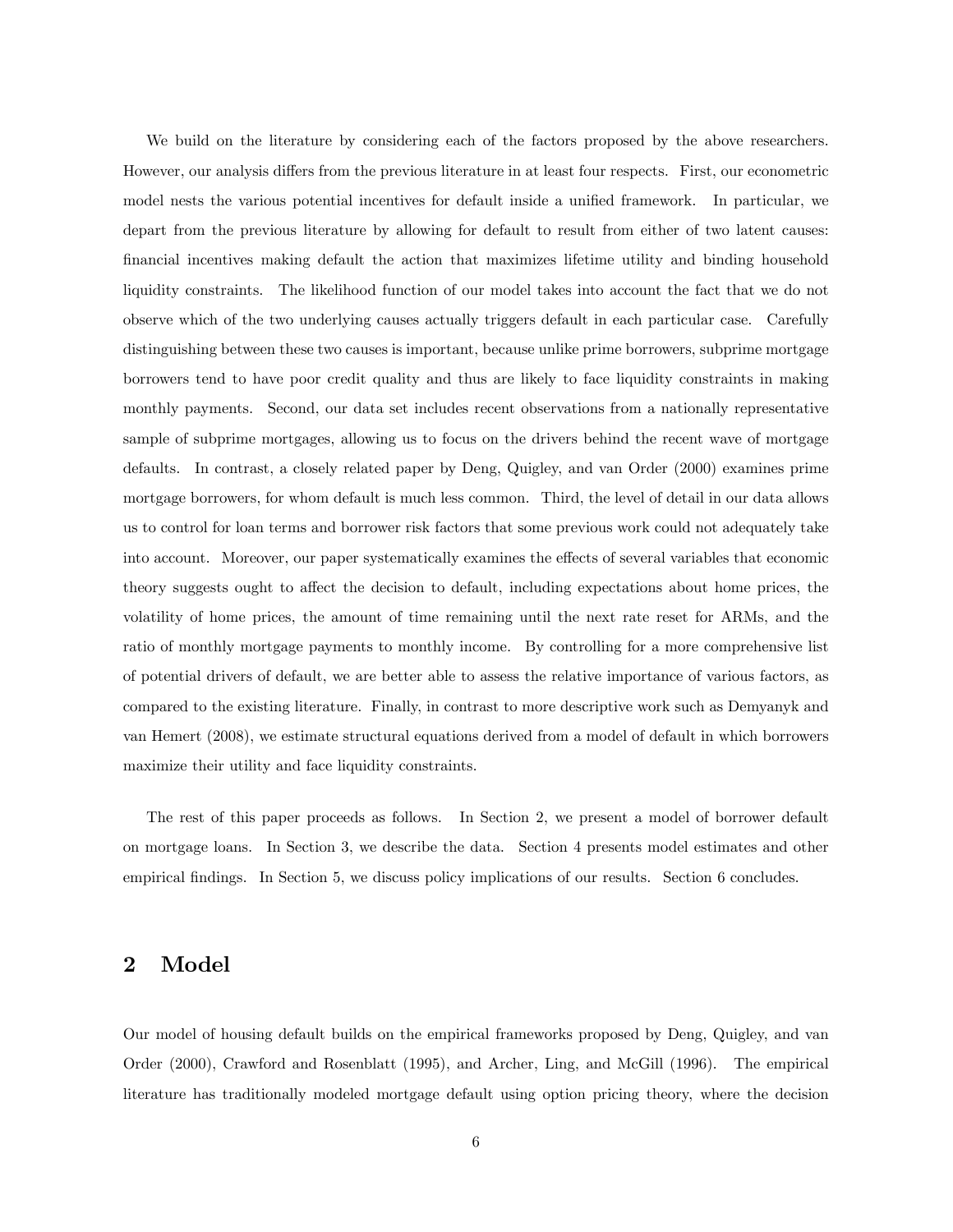to default is treated as a put option. In this framework, it is optimal for a homeowner to default if and only if doing so increases her wealth. Following this earlier literature, we begin by considering the case of a frictionless environment without transaction costs or credit constraints. We next incorporate expectations about home prices, interest rates, and credit constraints into our model. We demonstrate that a household's optimal decision rule takes the form of a system of two inequalities and can be represented as a bivariate probit with partial observability, a type of model first studied by Poirier (1980).

A natural alternative to our framework would be to estimate a completely specified, structural dynamic model of the decision to default in the spirit of Rust (1987). We do not follow this approach in our paper for three reasons. First, our data set contains 2.6 million observations of default decisions made by 135,000 borrowers over multiple months. The approach of Rust (1987) is computationally intensive and would require computing the optimal default decision for each of these borrowers. This is not computationally feasible without the use of multiple processors and supercomputing. Second, this approach requires us to fully specify the model. In particular, we would need to estimate an auxiliary time series model of home price dynamics in order to specify an agent's beliefs about the future evolution of home prices. This is difficult in our application because home price dynamics in the last decade were atypical. Such large, nationwide increases and then decreases in home prices have not been observed in the post-war period. Misspecifying beliefs about home prices could lead to large biases in our parameter estimates and potentially lead us to misinterpret the causes of the current default wave. Finally, our data set has a large number of covariates, which capture heterogeneity in borrowers' ability and willingness to continue paying their mortgages. Because of its computational complexity, the approach of Rust (1987) typically requires the researcher to limit attention to just a few state variables. We believe that this is not appropriate for a first set of estimates, since it would limit our ability to learn about the influence of this rich set of covariates on default decisions.

Our approach instead is to build on the papers listed above. Our model of optimal default decisions is rigorously derived from economic theory. However, we rely on more parsimoniously specified models which have been widely used in the empirical literature. As a result, we can estimate our model using standard techniques from the discrete choice literature. This more parsimonious specification has two advantages. First, we can consider multiple causes for the current default wave. Second, we can include a large number of variables in our model to control for borrowers' ability and willingness to pay. A fully specified structural model would not have this flexibility because of computational costs.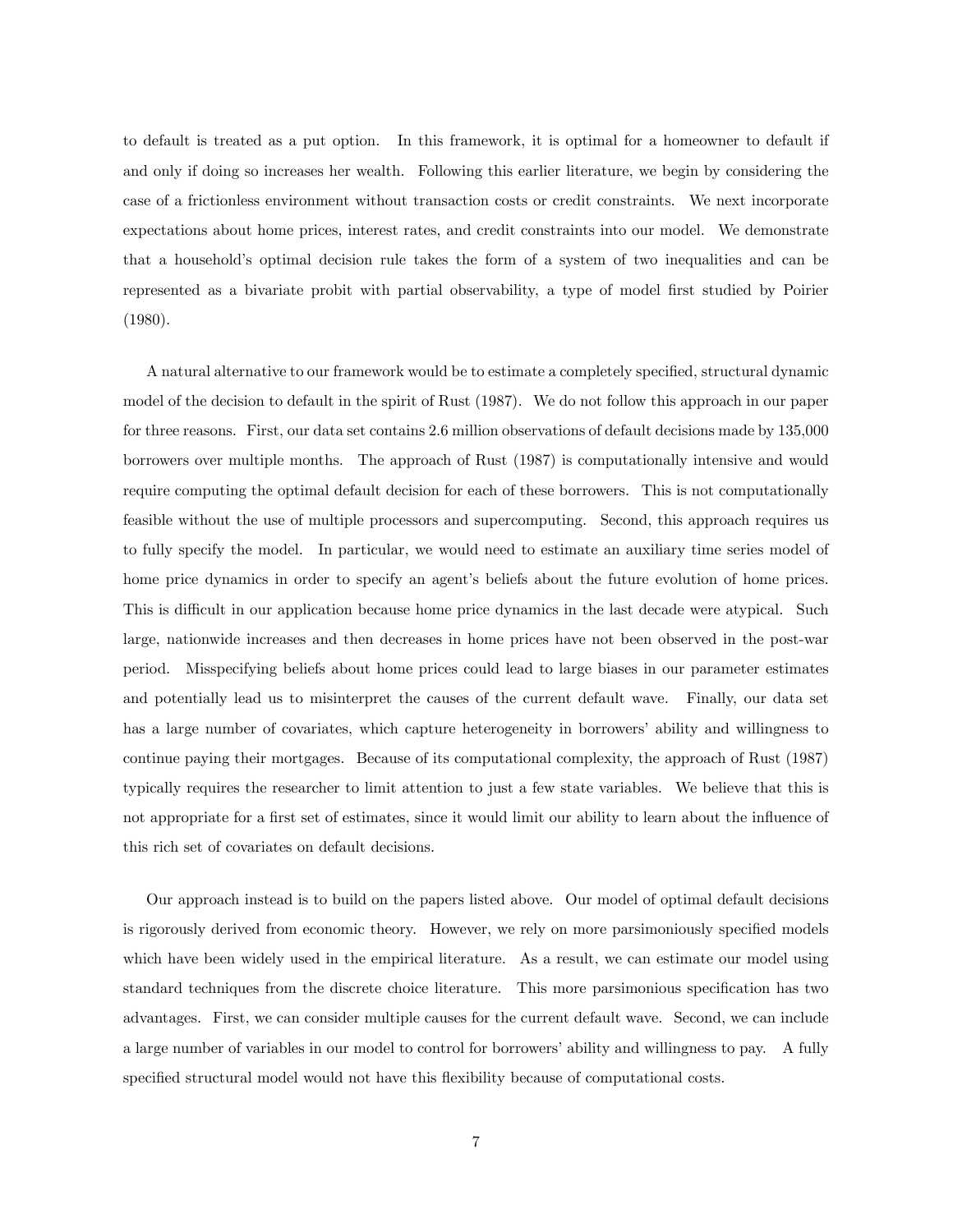In future work, we plan on extending our results by estimating a fully specified structural model as in Rust (1987). This will allow us to study counterfactuals, such as how borrowers would alter default decisions in response to different mortgage contracts. We believe that the framework in this paper will help us to justify the modeling restrictions that are required to estimate a more complicated, fully structural model.

### 2.1 Optimal Default without Liquidity Constraints

Let i index borrowers and t index time periods. Let  $V_{it}$  and  $L_{it}$  refer to the value of borrower i's home and the outstanding principal on  $i$ 's mortgage at time t, respectively. We can normalize the time period in which i purchases her home to  $t = 0$ . Let  $g_{it}$  denote the nominal rate of increase in home prices between time periods  $t-1$  and t. Thus,

$$
V_{it} = V_{i0} \prod_{t'=1}^{t} (1 + g_{it'})
$$
\n(1)

That is, the current home value is the initial home value times the rate of increase in home prices between time periods 0 and t. In our empirical analysis, we define  $g_{it}$  using the Case-Shiller price index corresponding to the location (MSA) and tercile of the appraised value of i's house at the date of origination. Empirically, there has been considerable time-series variation in  $V_{it}$ . In general,  $V_{it} > V_{i0}$ for buyers who have held their homes for many years. However, for more recent buyers it may be the case that  $V_{it} < V_{i0}$  because of a nationwide decline in home prices starting in mid-2006. There has been considerable cross-sectional variation in the magnitude of home price declines as well. San Francisco and Las Vegas have experienced 33% and 37% declines from their peaks respectively, while Dallas and Charlotte have witnessed áat home prices. Moreover, the magnitude of price declines varied substantially across houses in different price tiers. From April 2006 to April 2008, the Case-Shiller index averaged across cities declined by 21.3% at the bottom tercile, by 18.6% at the middle tercile, and by 14.3% at the top tercile.

The evolution of the outstanding principal,  $L_{it}$ , is more complicated.  $L_{it}$  depends on the original loan amount, loan term, contract interest rate, rules for interest rate resets, and the history of mortgage payments. In order to economize on notation, we shall not write down an explicit formula for  $L_{it}$ . However, the empirical analysis makes use of the fact that we observe in the data the outstanding principal as well as a complete specification of the contract terms that determine how  $L_{it}$  evolves.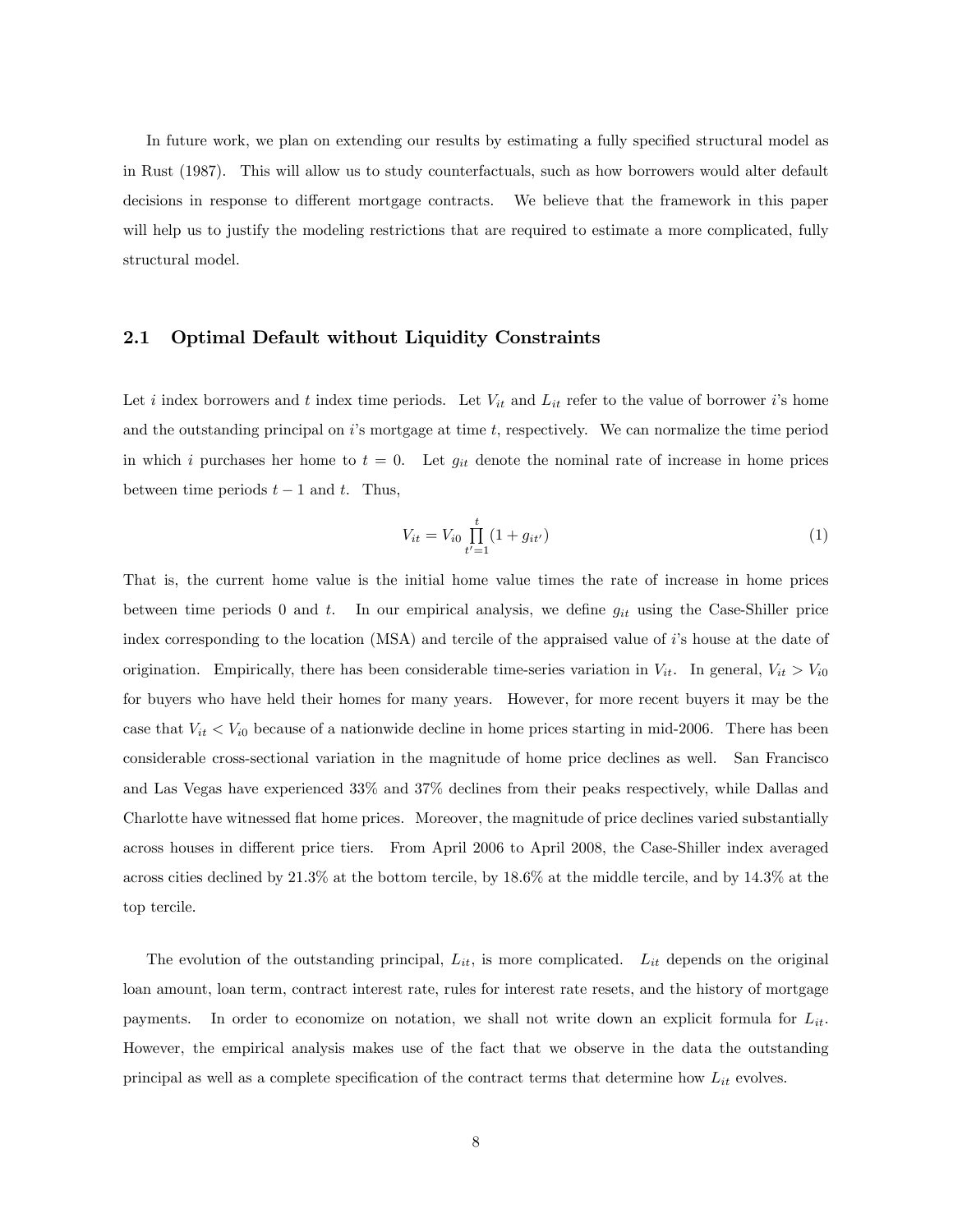#### 2.1.1 Frictionless Environment

First consider optimal default in a "frictionless" environment in which there are no penalties from default (either explicit or in terms of damaged credit), no transaction costs (including search costs of Önding a new house), and no credit constraints. By assumption, a borrower who defaults is able to immediately repurchase another house. In this extremely stylized model, i will choose to default if and only if

$$
V_{it} - L_{it} < 0 \tag{2}
$$

If  $V_{it} - L_{it} > 0$ , then default would be suboptimal, because the borrower's overall wealth would decline by the amount of her net equity,  $V_{it} - L_{it}$ . If  $V_{it} - L_{it} < 0$ , the borrower could default, thereby increasing her wealth by  $L_{it} - V_{it}$ , and then repurchase an identical house.<sup>2</sup>

Even this highly stylized model has testable predictions for cross-sectional and time-series variation in default behavior. First, the model predicts that ceteris paribus, default is more likely for homeowners in markets such as San Francisco and Las Vegas than in markets like Dallas and Charlotte, because homeowners in the former cities have experienced larger drops in  $V_{it}$ . If the decline is sufficiently large, inequality (2) will hold, triggering default. Similarly, due to recent price drops, default should be more likely for recent home buyers, whose homes are more likely to be worth less currently than at the time of purchase. Third, our model predicts that borrowers who have made only small downpayments (and therefore have higher  $L_{it}$  are more likely to default.

#### 2.1.2 Expectations about Home Prices

Next, we generalize our model to include expectations about future home prices. The relevant home price as far as optimal default is concerned is the market value at the time of sale. In typical housing markets, there is at least a three-to-six month lag between when a home is listed and when the home is sold. As a result, current default will depend on the household's expectations. Let  $E g_{it}$  represent borrower i's expectation in period  $t$ , given her current information, about the future growth rate in home prices. The

<sup>&</sup>lt;sup>2</sup>This argument holds even for exotic loans such as interest-only loans. One might think that since borrowers do not make any principal payments for some months under interest-only loans, the borrowers would not have an incentive to default on their mortgages even if  $V_{it} - L_{it} < 0$ . However, if the borrowers default on their current mortgage and obtain a new, identical interest-only mortgage for a home worth  $L_{it}$ , they can enjoy a greater flow of housing services from a more valuable asset while still not making any principal payments.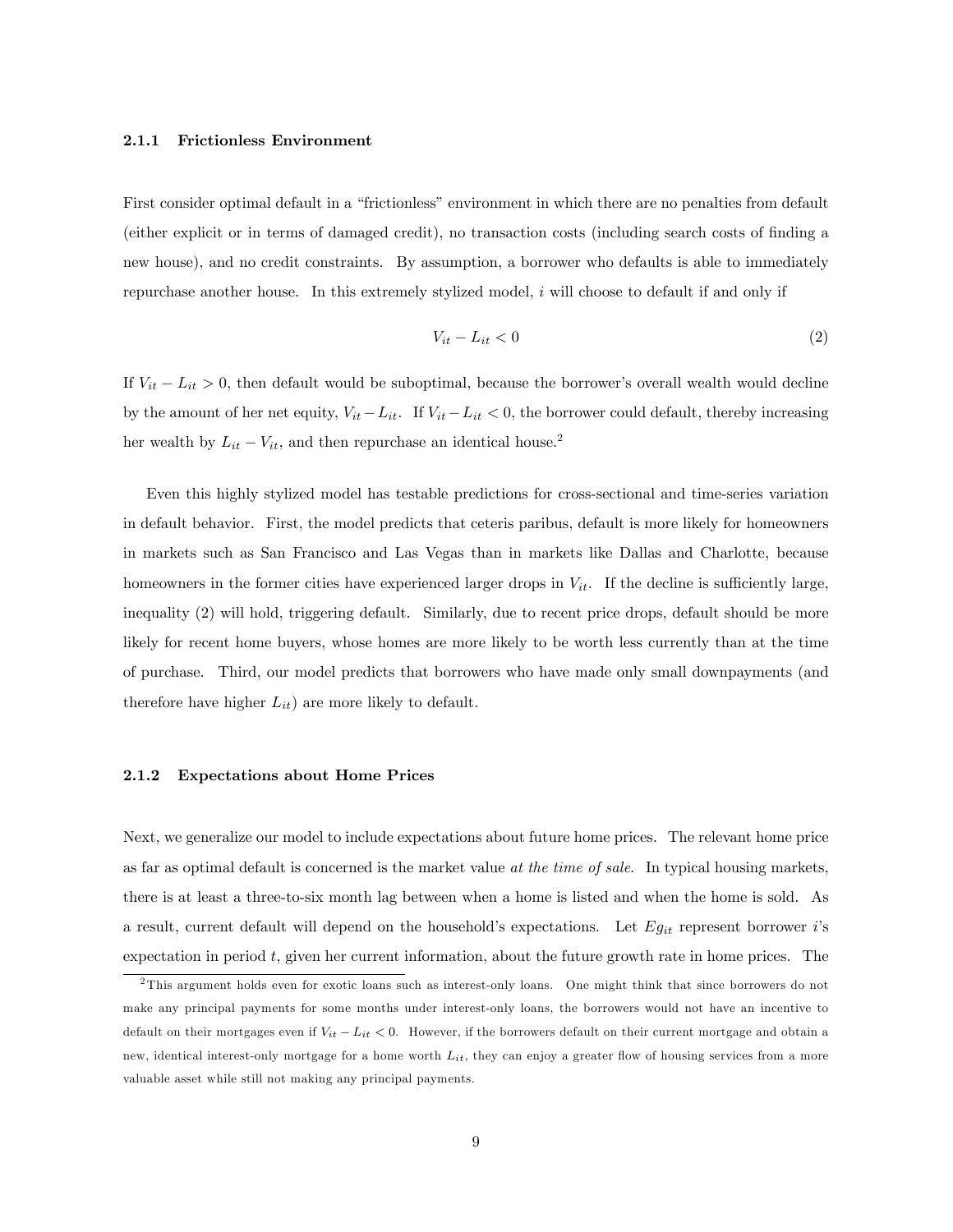borrower will be able to sell the home in the next period for an expected value of  $V_{it}(1 + Eg_{it})$ . If she is risk-neutral and there is no discounting, it is optimal for her to default if and only if

$$
V_{it}(1 + Eg_{it}) - L_{it} < 0 \tag{3}
$$

Our model predicts that default will be more likely in cities where homeowners forecast steep price declines than in cities where borrowers expect prices to remain flat. We shall describe our approach to measuring  $Eg_{it}$  in the next subsection.

A richer model might also allow the default decision to depend on higher-order moments of future home prices. For example, the higher the variance in home prices over time, the greater the potential gains in housing wealth if prices go up, while the potential downside is limited by the option to default. The added option value generated by higher price volatility decreases the incentive to default even if inequality (3) holds, to a degree depending on the borrower's level of risk aversion. Modeling the impact of variance on consumer utility in a completely structural manner is beyond the scope of this paper. As a compromise, we modify (3) to also control for the reduced-form effect of the variance of  $g_{it}$ :

$$
V_{it}(\alpha_1 + \alpha_2 E g_{it} + \alpha_3 V g_{it}) - L_{it} < 0 \tag{4}
$$

The terms  $\alpha_1$ ,  $\alpha_2$ , and  $\alpha_3$ —to be estimated in our empirical application—are free parameters that allow the default decision to depend flexibly on  $V_{it}$ ,  $Eg_{it}$ , and  $Vg_{it}$ . We include the parameter  $\alpha_1$  because the presence of transaction costs—for instance, the typical 6% commissions paid to real estate agents—causes the actual value of the home to the borrower to potentially deviate from  $V_{it}$ .

Economic theory suggests additional reasons why expectations should enter into the default decision. First, there are costs to defaulting, including the transaction costs associated with finding a new house to rent or buy and the cost of having a damaged credit history. The addition of these costs makes the default decision a dynamic optimization problem whose solution depends on expectations about future states of the world, including the evolution of housing prices. Second, option pricing theory suggests that if agents are not risk-neutral, the appropriate pricing kernel depends on higher moments of the process by which home prices evolve over time. Fully modeling these complications is beyond the scope of this paper. Our approach instead is to capture the first order effects of expectations by including the first two moments as in (4).

An important empirical problem is that it is not clear how to derive expectations of home prices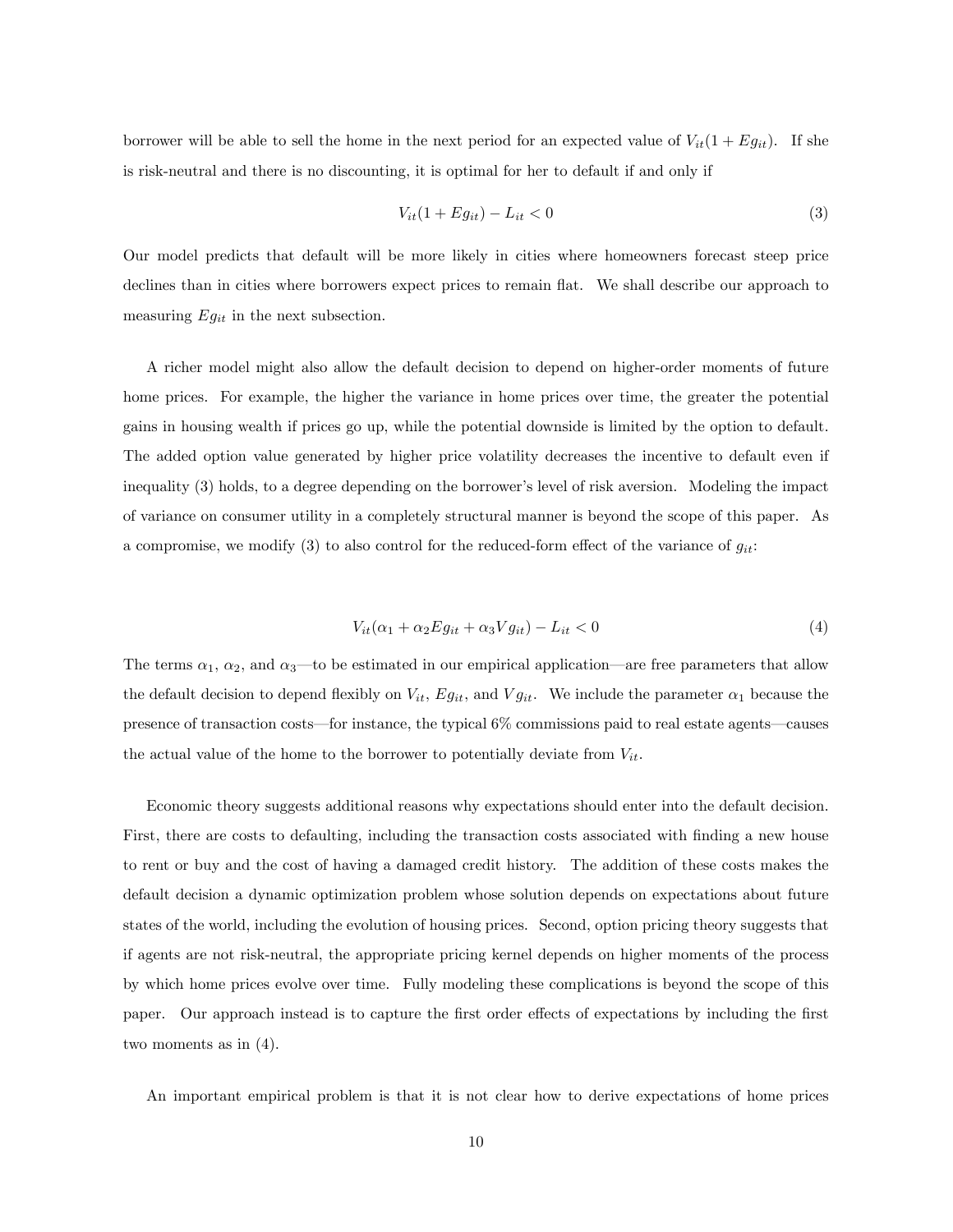from the data. The home prices in our sample were atypical, with large nationwide increases and then decreases that have not been observed before in the post-war period. Our parsimonious approach allows us to focus on the problem of alternative strategies for recovering expectations from the data, which we describe below. In future work, having determined the correct empirical model for beliefs about home price dynamics, we will estimate a fully specified structural model in the spirit of Rust (1987). This will allow us to endogenize the impact of price expectations on default more completely.

**Measuring Expectations about Home Prices** We construct three measures of  $Eg_{ii}$ : a measure based on the user cost of housing, another that uses recent price trends (constructed from realizations of housing prices prior to  $t$ ) as a proxy for expectations, and a third measure based on future price trends (constructed from ex post realizations of housing prices, in periods after  $t$ ). We derive the first measure using the standard formula for the user cost of housing, which is based on the observation that in a housing market in which people can either rent or buy their homes, the marginal buyer must be indifferent between buying and renting. This implies that the user cost of homeownership must equal the annual rent:

Cost of ownership at time 
$$
t = V_{it}r_t^f + V_{it}\omega_{it} - V_{it}\tau_{it}(r_{it}^c + \omega_{it}) + V_{it}\delta_{it} - V_{it}Eg_{it} + V_{it}\gamma_{it} = R_{it}
$$
 (5)

In this equation,  $V_{it}$  is the house price and  $R_{it}$  the annual rent. The term  $r_t^{rf}$  is the risk-free rate of return at time t, and therefore  $V_{it}r_t^{rf}$  is the forgone interest from owning a home.  $\omega_{it}$  is the property tax rate,  $\tau_{it}$  is the effective tax rate on income, and  $r_{it}^c$  is the contract interest rate. The term  $V_{it}\tau_{it}(r_{it}^c+\omega_{it})$ represents savings to the homeowner due to the tax-deductibility of mortgage payments and property taxes. The term  $\delta_{it}$  represents the depreciation rate of the house,  $Eg_{it}$  the expected capital gain, and  $\gamma_{it}$  the risk premium. Using observed values of  $V_{it}$ ,  $R_{it}$ ,  $r_t^{rf}$ ,  $\omega_{it}$ ,  $\tau_{it}$ ,  $r_{it}^c$ ,  $\delta_{it}$ , and  $\gamma_{it}$ , we can impute expected housing price appreciation by solving for  $Eg_{it}$ :

$$
E g_{it} = r_t^{rf} + \omega_{it} - \tau_{it} (r_{it}^c + \omega_{it}) + \delta_{it} + \gamma_{it} - \frac{R_{it}}{V_{it}}
$$
(6)

Himmelberg, Mayer, and Sinai (2005) impute  $Eg_{it}$  using equation (6) and decompose it into two components. The first component,  $Eg_i^f$ , is the expected growth due to "fundamentals," which they proxy using the average annual home price growth rate between 1950 and 2000. We can think of this as the long-run price trend in each market. Note that this term is fixed within an MSA and therefore is captured by the MSA fixed effects in our empirical specification. The remainder,  $Eg_{it}^b$ , captures expected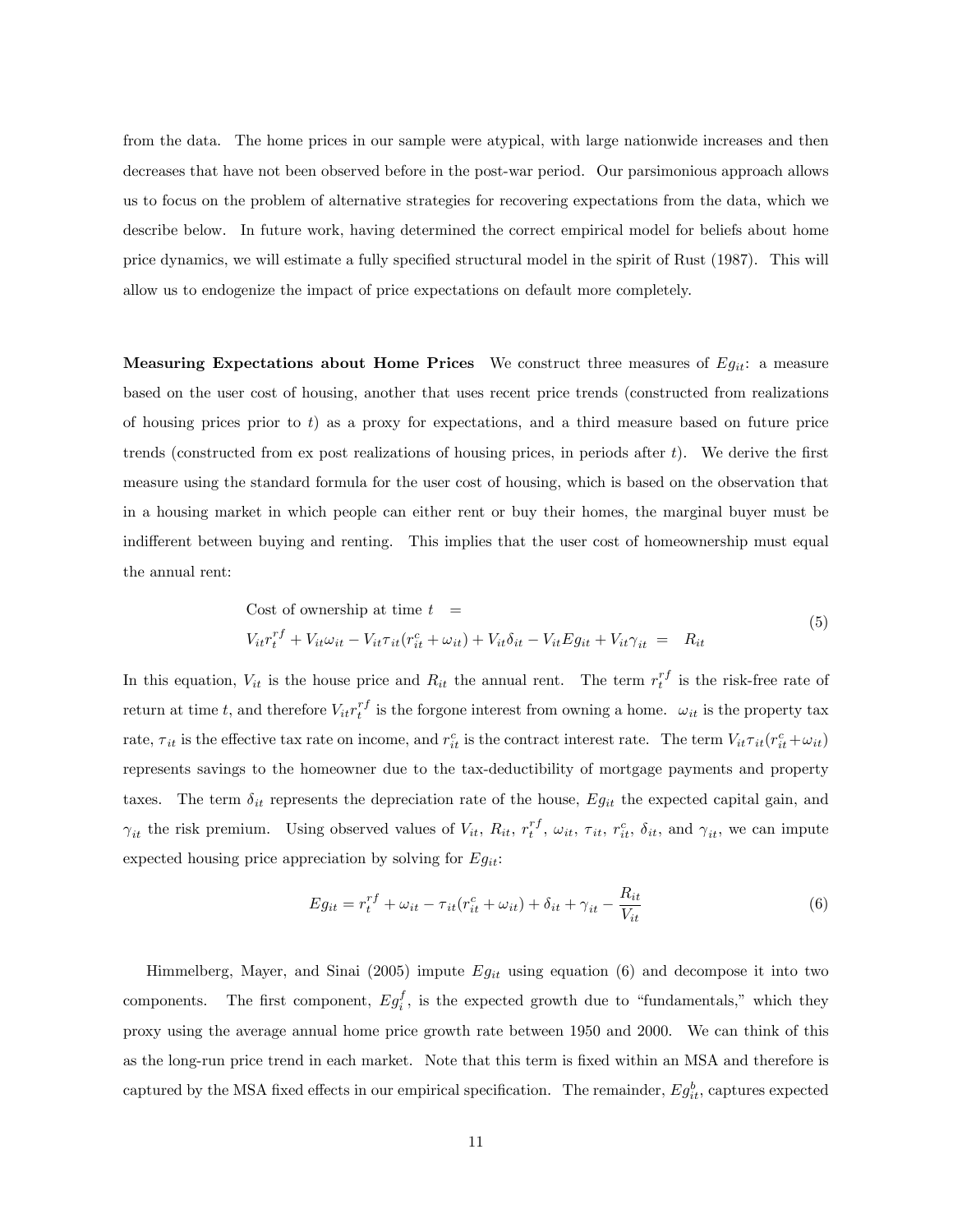growth that is unexplained by fundamental factors, and reflects short-run deviations due to speculative bubbles. Himmelberg, Mayer, and Sinai (2005) report a variant of  $Eg_{it}^b$  in their paper, which we use in our empirical model. See Himmelberg, Mayer, and Sinai (2005) for more details.

For our second measure of expected house price appreciation, we assume that  $Eg_{it} = g_{i,t-1}$ . That is, expectations about home prices are adaptive and equal to the previous period's home price appreciation. In principle, we could use a more elaborate time series model to construct a backward-looking measure of  $Eg_{it}$ . However, the price trend during the last part of our sample was atypical because of the nationwide home price declines. Therefore, we prefer a simpler specification that does not place weight on observations from the distant past in forming price forecasts.

For the third measure, we assume that  $Eg_{it} = g_{i,t+1}$ . That is, households have perfect foresight about home price movements—an extreme form of rational expectations—and have expectations equal to the ex post realized home price appreciation in the next period.

#### 2.1.3 Interest Rates

Finally, we allow the optimal default decision to depend on interest rates. Theory predicts that when market interest rates are high relative to the contract rate, the incentive to default is lower. If the contract rate is less than the current market rate available to the borrower, default implies losing the future value of the discount. Following Deng, Quigley, and van Order (2000), we compute the normalized difference between the present value of the payment stream discounted at the contract rate and the present value discounted at the current market interest rate. For borrower  $i$  in period  $t$ , define

$$
IR_{it} = \frac{\sum_{t'=1}^{TM_{it}} \frac{P_{it}}{(1+r_{it}^m/1200)^{t'}} - \sum_{t'=1}^{TM_{it}} \frac{P_{it}}{(1+r_{it}^c/1200)^{t'}}}{\sum_{t'=1}^{TM_{it}} \frac{P_{it}}{(1+r_{it}^c/1200)^{t'}}} = \frac{\sum_{t'=1}^{TM_{it}} \frac{1}{(1+r_{it}^m/1200)^{t'}} - \sum_{t'=1}^{TM_{it}} \frac{1}{(1+r_{it}^c/1200)^{t'}}}{\sum_{t'=1}^{TM_{it}} \frac{1}{(1+r_{it}^m/1200)^{t'}}}
$$
(7)

In (7), the term  $P_{it}$  is the monthly payment for the mortgage,  $TM_{it}$  is the number of remaining months until maturity,  $r_{it}^{m}$  is the market rate for i at time t, and  $r_{it}^{c}$  is the contract rate.<sup>3</sup> Note that  $IR_{it}$  is an increasing function of  $r_{it}^c$ , a decreasing function of  $r_{it}^m$ , and an increasing function of  $TM_{it}$  if  $r_{it}^c > r_{it}^m$ . A higher value of  $IR_{it}$  implies a stronger incentive to default. For example, households locked into a lower

<sup>&</sup>lt;sup>3</sup>For adjustable-rate mortgages,  $P_{it}$  and  $r_{it}^c$  may vary over the course of the loan, but for simplicity, we assume that  $P_{it}$ and  $r_{it}^c$  remain constant at the levels of the current month t. We also assume that  $r_{it}^m$  remains constant at the level of the current month t.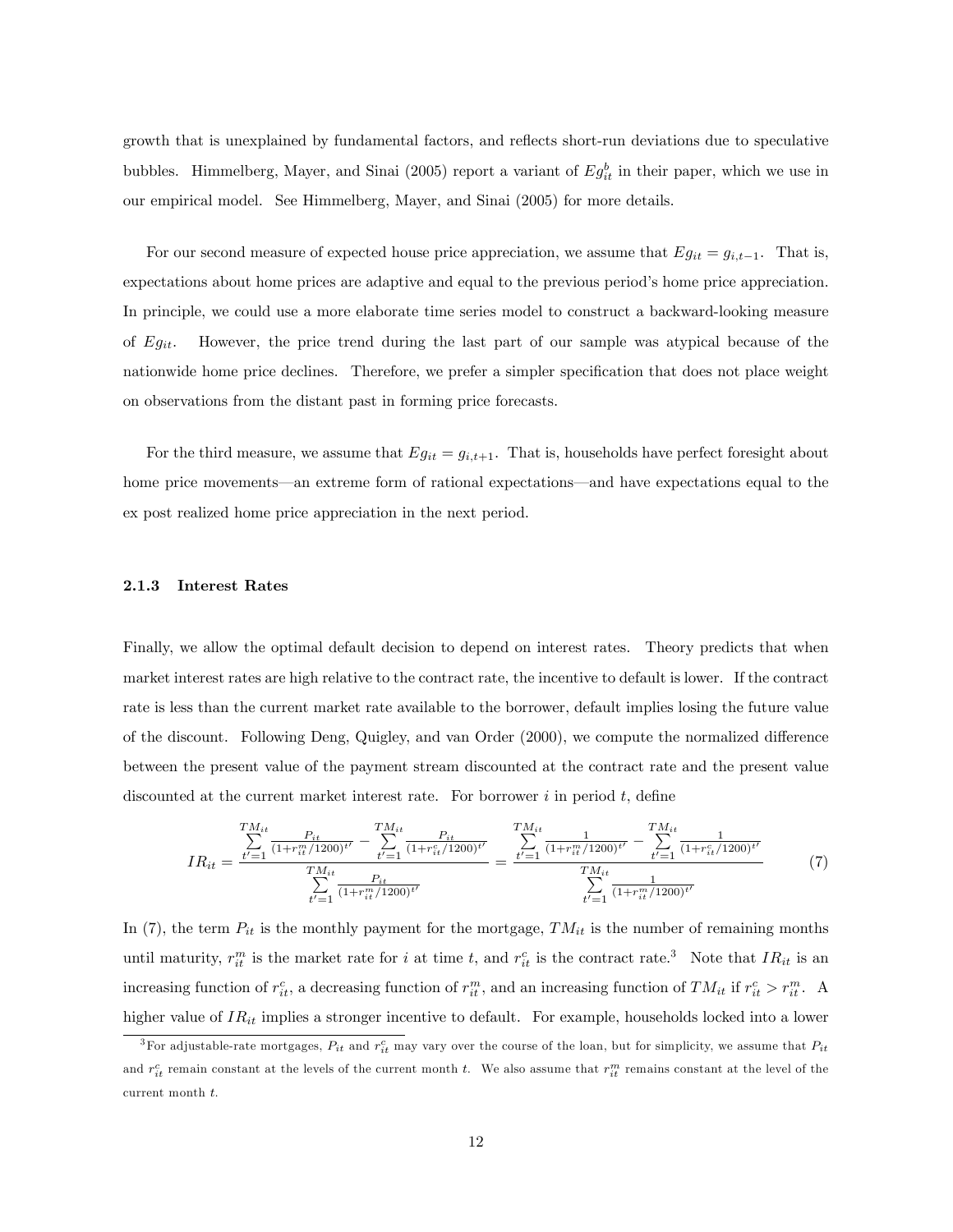rate are less likely to default. Accounting for  $IR_{it}$  yields the optimal default rule

$$
V_{it}(\alpha_1 + \alpha_2 E g_{it} + \alpha_3 V g_{it}) - L_{it}(1 + \alpha_4 I R_{it}) < 0 \tag{8}
$$

The market interest rate  $r_{it}^m$  should vary across households because of differences in credit histories and other risk factors, but is not directly observed in our data. Fortunately, the LoanPerformance data cover a large majority of all subprime mortgage originations and detailed borrower characteristics. We can therefore form a very precise estimate of  $r_{it}^m$  that controls for both observed and unobserved householdlevel heterogeneity. Details behind our procedure for estimating  $r_{it}^m$  are described in Appendix A.

We would ideally also like to control for expectations about interest rates, just as we control for house price expectations. Doing so in a fully structural way is difficult, particularly because mortgage rates changed in an atypical manner during our sample period, and is beyond the scope of our research. However, we do incorporate one prominent source of interest rate changes: rate resets for adjustable-rate mortgages. If a borrower expects that her contract interest rate will reset to a higher level in the near future, ceteris paribus, she will have a stronger incentive to default. Let  $MR_{it}$  denote the number of months before the next rate reset for borrower i in period  $t$ .<sup>4</sup> We can then write our default decision as

$$
V_{it}(\alpha_1 + \alpha_2 E g_{it} + \alpha_3 V g_{it}) - L_{it}(1 + \alpha_4 IR_{it} + \alpha_5 MR_{it}) < 0 \tag{9}
$$

Dividing both sides of the equation by  $L_{it}$  yields

$$
\frac{V_{it}}{L_{it}}(\alpha_1 + \alpha_2 E g_{it} + \alpha_3 V g_{it}) - (1 + \alpha_4 IR_{it} + \alpha_5 MR_{it}) < 0 \tag{10}
$$

### 2.2 Liquidity Constraints

In the previous section, we considered a model in which borrowers default whenever doing so increases wealth. This type of model is referred to as "ruthless" default in the mortgage literature (Vandell, 1995). The earlier literature has found that the ruthless default model provides an incomplete explanation of borrower behavior. Researchers have argued that liquidity constraints and access to credit are important explanatory variables in modeling default behavior in mortgage and credit markets more generally (Adams, Einav, and Levin, 2008; Deng, Quigley, and van Order, 2000; Kau, Keenan, and Kim, 1993). In this section, we consider two explanations of how credit constraints may trigger default. The first is that default is triggered by interest rate resets. The second explanation comes from theoretical models of credit constraints.

<sup>&</sup>lt;sup>4</sup>For fixed-rate mortgages, we set  $MR_{it}=0$  and then include a separate dummy for fixed-rate mortgages.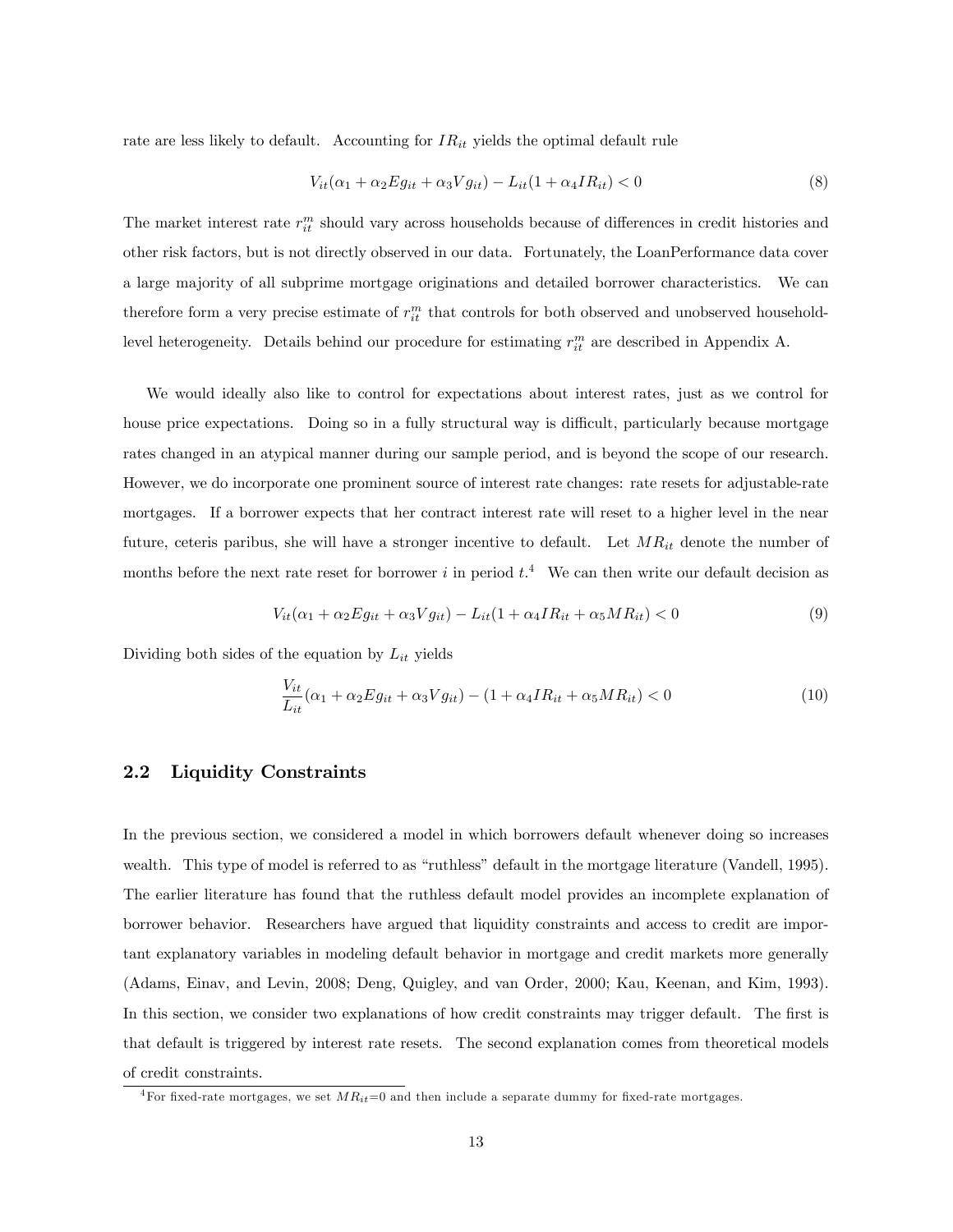With regard to the former, an often-cited reason in the popular media for the increase in borrower default rates is that homeowners lack adequate income to make mortgage payments after interest rate resets. For example, on a \$300,000 ARM with a 30-year term, an increase in the interest rate from 9% to 11% generates an increase of over \$400, or a 15% increase, in monthly payments. This sharp increase in mortgage payments makes it difficult for the household to service its debt in addition to paying for other expenses such as food, gasoline, and clothing.

Let  $P_{it}$  denote i's mortgage payment,  $C_{it}$  the consumption of a composite commodity, and  $Y_{it}$  income. Household  $i$ 's budget constraint at time  $t$  can then be expressed as

$$
P_{it} + C_{it} \le Y_{it} \tag{11}
$$

Suppose that consumption  $C_{it}$  is fixed in each time period and does not adjust in response to changes in scheduled mortgage payments  $P_{it}$ . A household would then be forced to default if it is unable to simultaneously make its mortgage payment  $P_{it}$  and purchase  $C_{it}$ , i.e., if

$$
1 - \frac{P_{it}}{Y_{it}} - \frac{C_{it}}{Y_{it}} < 0 \tag{12}
$$

This motive for default is not rigorously grounded in economic theory since it assumes that consumption of the composite commodity is fixed. However, if we are willing to abstract from substitution between consumption of housing and other goods, (12) captures the popular explanation described above.

The budget constraint  $(12)$  assumes that household i is in a state of autarky, without any savings or access to credit outside of the mortgage market. We can relax this assumption by allowing households to have access to other forms of credit as well as to tap into savings. Theoretical models of credit constraints suggest that creditworthiness and future income determine the amount  $i$  can borrow (see Aiyagari, 1994; Deaton, 1991; Chatterjee, Corbae, Nakajima, and Ríos-Rull, 2007; Chatterjee, Corbae, and Ríos-Rull, 2008). Thus, let  $Z_{it}$  be a vector of covariates that serve as predictors of creditworthiness and future income, including credit score or employment status.  $Z_{it}$  also proxies for household is savings in assets other than its house. Incorporating  $Z_{it}$  into the budget constraint (12), we assume i defaults if

$$
\beta_{0i} + \beta_1 Z_{it} + \beta_2 \frac{P_{it}}{Y_{it}} + \beta_3 Z_{it} \left(\frac{P_{it}}{Y_{it}}\right) < 0 \tag{13}
$$

The budget constraint (13) nests various liquidity-related triggers of default. The parameters  $\beta_1$ ,  $\beta_2$ , and  $\beta_3$  allow us to flexibly model is budget constraint as a function of the payment-to-income ratio  $\frac{P_{it}}{Y_{it}}$ and covariates  $Z_{it}$ . The effect of interest rate resets enters through  $\frac{P_{it}}{Y_{it}}$ , and the interaction term  $Z_{it}(\frac{P_{it}}{Y_{it}})$ allows for the possibility that an increase in the payment-to-income ratio has a bigger impact on borrowers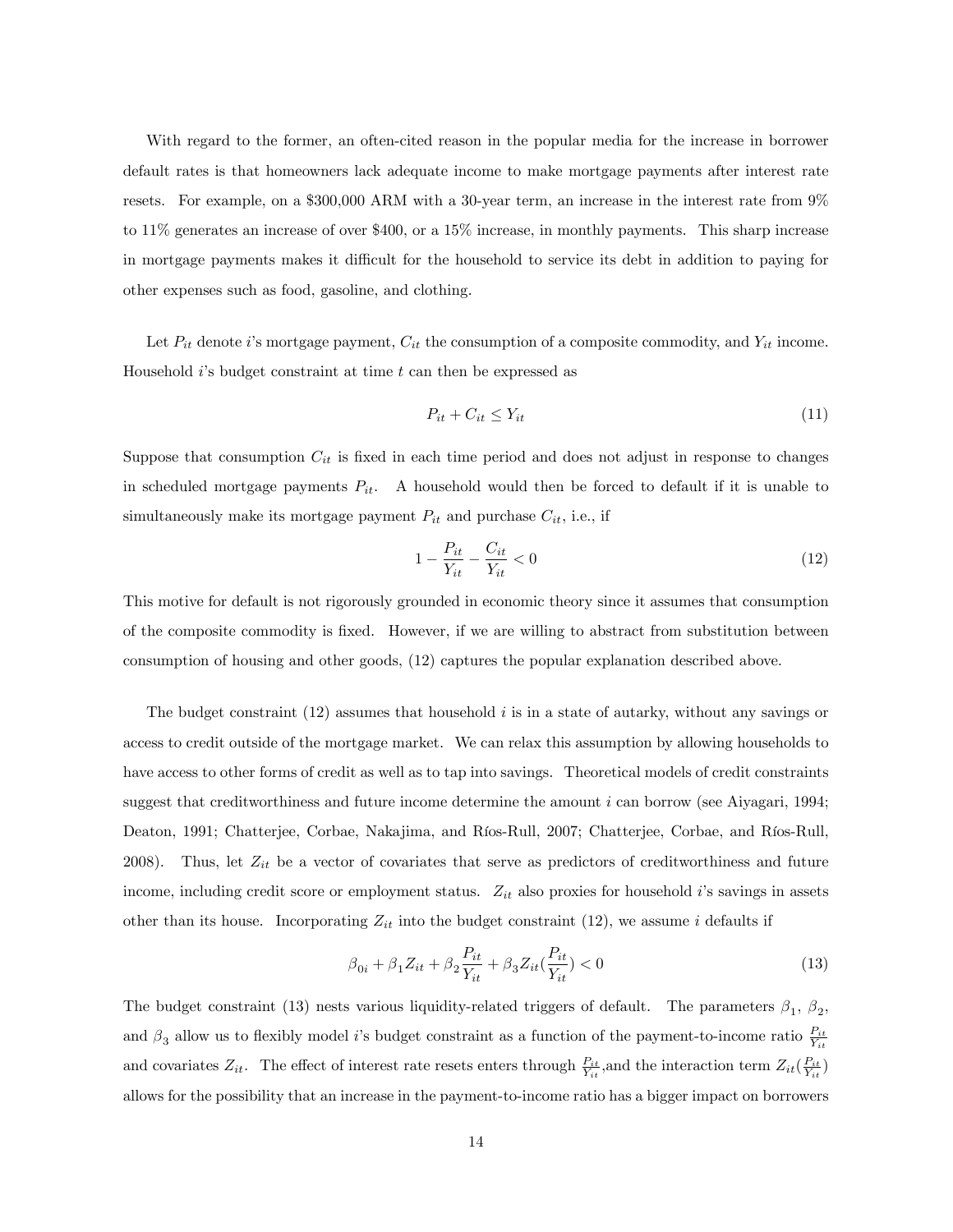with low credit quality. Note that we do not explicitly include  $\frac{C_{it}}{Y_{it}}$  in equation (13). In our empirical application, we assume that the ratio of consumption to income is constant over time and can therefore be captured by allowing for household-level heterogeneity, reflected in the random coefficient  $\beta_{0i}$ .

### 2.3 Empirical Framework

Equations (10) and (13) represent two drivers of default: borrowers default either because doing so increases their wealth or because credit constraints bind. As econometricians, we only observe whether a given household defaults in each period t. When we observe default, we do not know whether it is due to  $(10)$ ,  $(13)$ , or both  $(10)$  and  $(13)$ .

We formulate our econometric model by defining two latent utilities,  $U_{1,it}$  and  $U_{2,it}$ , constructed from the left-hand sides of expressions (10) and (13) with the addition of stochastic errors  $\varepsilon_{1,it}$  and  $\varepsilon_{2,it}$ . For household  $i$  at time  $t$ :

$$
U_{1,it} = \alpha_{0i} + \frac{V_{it}}{L_{it}}(\alpha_1 + \alpha_2 Eg_{it} + \alpha_3 Vg_{it}) - (\alpha_4 IR_{it} + \alpha_5 MR_{it}) + \varepsilon_{1,it}
$$
  

$$
U_{2,it} = \beta_{0i} + \beta_1 Z_{it} + \beta_2 \frac{P_{it}}{Y_{it}} + \beta_3 Z_{it}(\frac{P_{it}}{Y_{it}}) + \varepsilon_{2,it}
$$
 (14)

 $U_{1,it}$  represents the latent utility associated with not defaulting. The term  $\varepsilon_{1,it}$  is an iid shock and represents idiosyncratic differences across borrowers and time in their utility from not defaulting.  $U_{2,it}$  represents the budget constraint of household i at time t, and  $\varepsilon_{2,it}$  is an idiosyncratic shock to the tightness of the household budget constraint. The terms  $U_{1,it}$  and  $U_{2,it}$  are correlated with each other through the observable covariates  $V_{it}$ ,  $L_{it}$ ,  $Eg_{it}$ ,  $Vg_{it}$ ,  $IR_{it}$ ,  $MR_{it}$ ,  $\frac{P_{it}}{Y_{it}}$ , and  $Z_{it}$ , as well as through the distribution of the unobservables  $\varepsilon_{1,it}$  and  $\varepsilon_{2,it}$ . We assume  $\varepsilon_{1,it}$  and  $\varepsilon_{2,it}$  are jointly normal with a variance of 1 and a covariance of  $\sigma$ . The terms  $\alpha_{0i}$  and  $\beta_{0i}$  capture time-invariant, unobserved borrower heterogeneity in  $U_{1, it}$  and  $U_{2, it}$ . For instance, if borrowers differ in their degree of emotional attachment to their homes, they will exhibit different default behavior even if they face the same financial incentive to default, and the difference is captured by  $\alpha_{0i}$ . On the other hand, if borrowers differ in their access to informal sources of credit (such as other family members), such a difference is captured by  $\beta_{0i}$ .  $\alpha_{0i}$  and  $\beta_{0i}$  are identified by within-borrower variation in the observable predictors of default, and accounting for the unobserved heterogeneity is important for robustness. In principle, we could estimate  $\alpha_{0i}$  and  $\beta_{0i}$ as fixed effects. However, we treat them as random effects, because the large size of our sample makes it computationally costly to estimate fixed effects.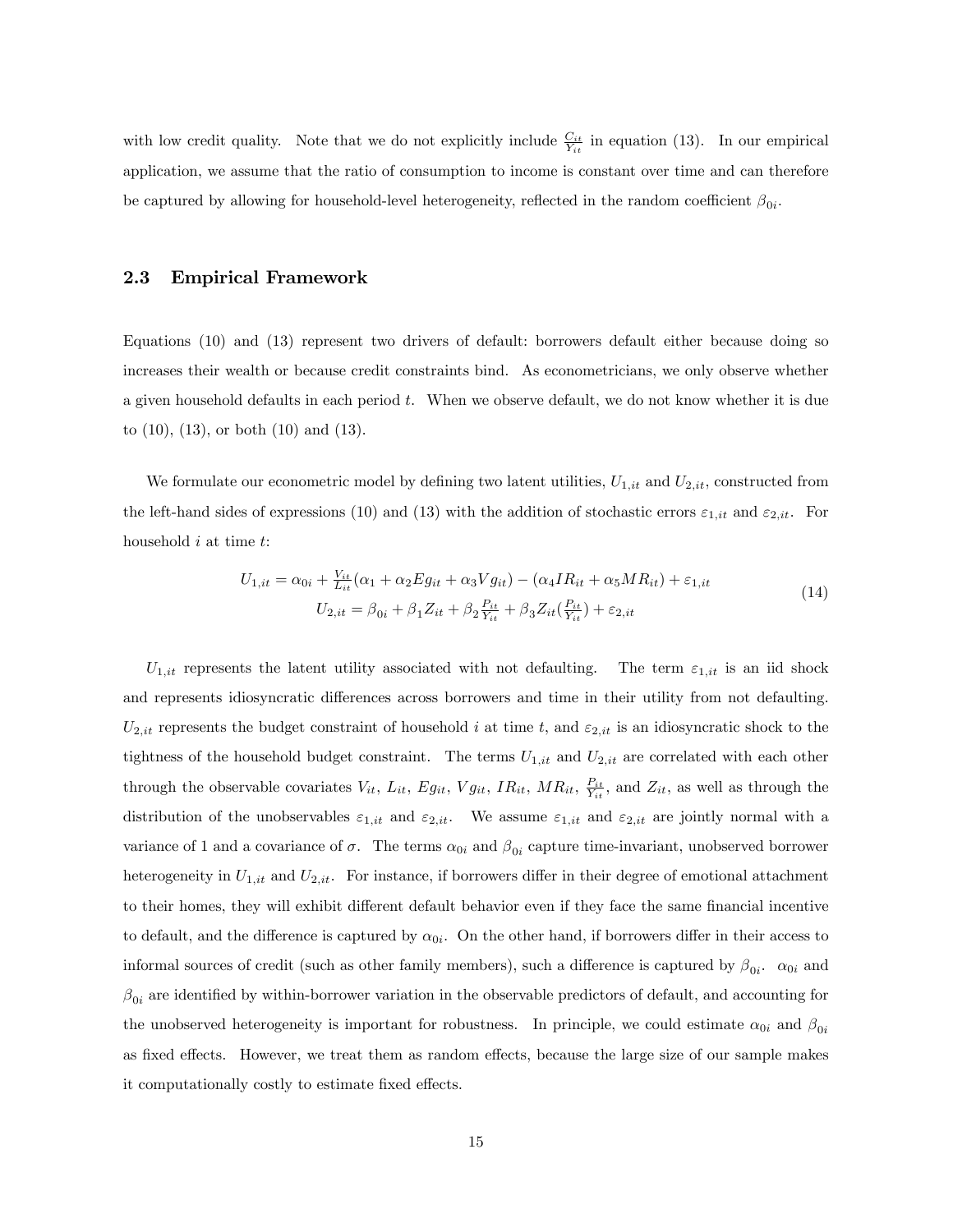We define the outcome as the random variable  $ND_{it}$ , which equals 1 if household i does NOT default in period  $t$  and as  $0$  otherwise. The condition for default is as follows:

$$
ND_{it} = I(U_{1,it} \ge 0) \times I(U_{2,it} \ge 0) = 0, \quad \therefore \text{Default} \Leftrightarrow \{U_{1,it} < 0 \text{ or } U_{2,it} < 0\} \tag{15}
$$

where  $I(\cdot)$  is an indicator function and the outside options for both  $U_{1,it}$  and  $U_{2,it}$  are normalized to zero. From the data, we observe the value of  $ND_{it}$ . However, when default occurs  $(ND_{it} = 0)$  we do not observe whether it is because  $U_{1,it} < 0$ , because  $U_{2,it} < 0$ , or both.

The data-generating process for the observed outcome corresponds to a bivariate probit model with partial observability. By modeling default as the outcome of a two-equation model, our approach contrasts with the existing literature, in which researchers have typically included in a single equation both the determinants of financial incentives and measures of liquidity (Archer, Ling, and McGill, 1996; Demyanyk and van Hemert, 2008). A single-equation model is misspecified because it fails to account for the fact that the financial incentives are relevant for default decisions only if the liquidity constraint does not bind, and vice versa.

Among the covariates  $Z_{it}$  entering the liquidity equation, we include measures of creditworthiness, such as the FICO score,<sup>5</sup> whether the borrower has other mortgage loans on the property, and the monthly unemployment rate at the county level. We also include observable loan characteristics that proxy for credit quality, such as the level of documentation for the loan application and the loan-to-value ratio at origination. Borrowers with low documentation on income or wealth are more likely to have low credit and have liquidity problems. Loans with higher loan-to-value ratios at origination are more likely to attract illiquid borrowers, many of whom would have been unable to obtain mortgages under tighter terms.

In principle we could specify the borrower's decision as a choice among *three* options by distinguishing between prepayment and regular continuation of scheduled payments. In the above baseline specification, the choice of no default includes both prepayment as well as the decision to make only scheduled payments. Therefore, if certain factors influence both default probability and prepayment probability, they are reflected in our coefficient estimates, which essentially capture only the "net" effect. To check whether our key findings are sensitive to this modeling choice, we estimate an alternative model in which prepayment

<sup>&</sup>lt;sup>5</sup>An important feature of the data is that the FICO score is the score in the household's loan application, and does not reflect any credit risk generated by the loan itself. We can think of the FICO score as the household's creditworthiness just before it took out the mortgage.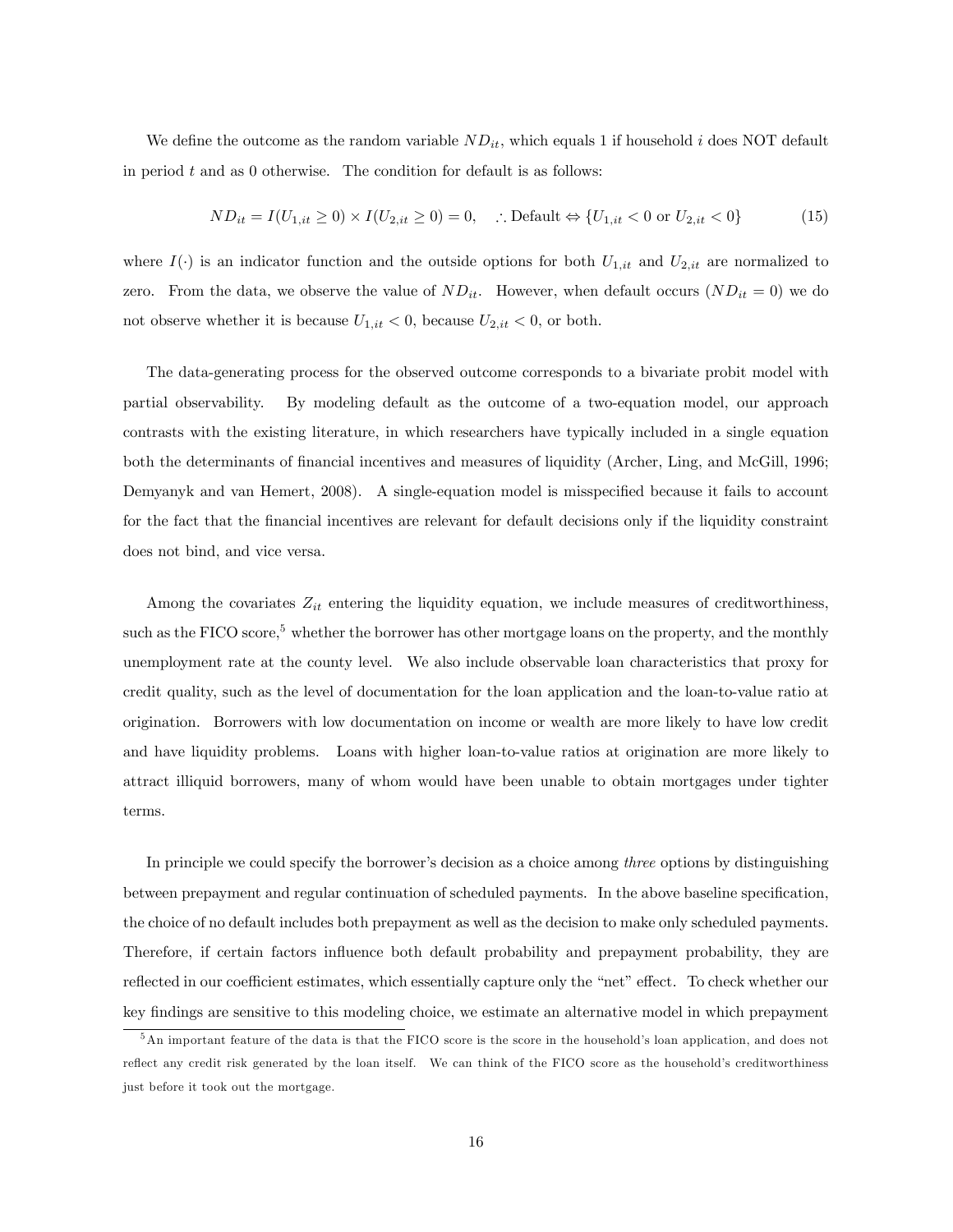and default are dependent competing hazards. As a separate exercise, we also estimate the baseline model after dropping all loans ending in prepayment.

## 3 Data

Our estimation uses data from LoanPerformance on subprime and Alt-A mortgages that were originated between 2000 and 2007 and securitized in the private-label market. The LoanPerformance data set covers more than 85% of all securitized subprime and Alt-A mortgages. According to the Mortgage Market Statistical Annual, 55%-75% of all subprime mortgages were securitized in the early- to mid-2000s. Because sample selection is based on securitization, our sample may differ from the subprime mortgage market as a whole.

For each loan, we observe the loan terms and borrower characteristics reported at the time of origination, including the identity of the originator and servicer, the type of mortgage (fixed rate, adjustable rate, etc.), the frequency of rate resets (in the case of ARMs), the initial contract interest rate, the level of documentation (full, low, or nonexistent<sup>6</sup>), the appraisal value of the property, the loan-to-value ratio, whether the loan is a first-lien loan, the existence of prepayment penalties, the location of the property (by zip code), the borrower's FICO score,<sup>7</sup> and the borrower's debt-to-income ratio. We exclude from our sample exotic mortgage types such as interest-only or balloon loans, and focus on standard fixed-rate and adjustable-rate mortgages. We further restrict our sample to first-lien mortgages. See Table 1 for variable definitions.

The data also track each loan over the course of its life, reporting the outstanding balance, delinquency status, current interest rate, and scheduled payment in each month. We define default as occurring if either the property forecloses or becomes real-estate owned (REO). Default is a terminal event, so if a loan defaults in month t, the loan is no longer in the sample starting from month  $t + 1$ . One important time-varying variable that enters into the liquidity equation (13) is the payment-to-income ratio,  $\frac{P_{it}}{Y_{it}}$ .

 $6$ Full documentation indicates that the borrower's income and assets have been verified. Low documentation refers to loans for which some information about only assets has been verified. No documentation indicates there has been no verification of information about either income or assets.

<sup>7</sup>According to Keys, Mukherjee, Seru, and Vig (2007), FICO scores represent the credit quality of a potential borrower based on the probability that the borrower will experience a negative credit event (default, delinquency, etc.) in the next two years. FICO scores fall between 300 and 850, with higher scores indicating a lower probability of a negative event.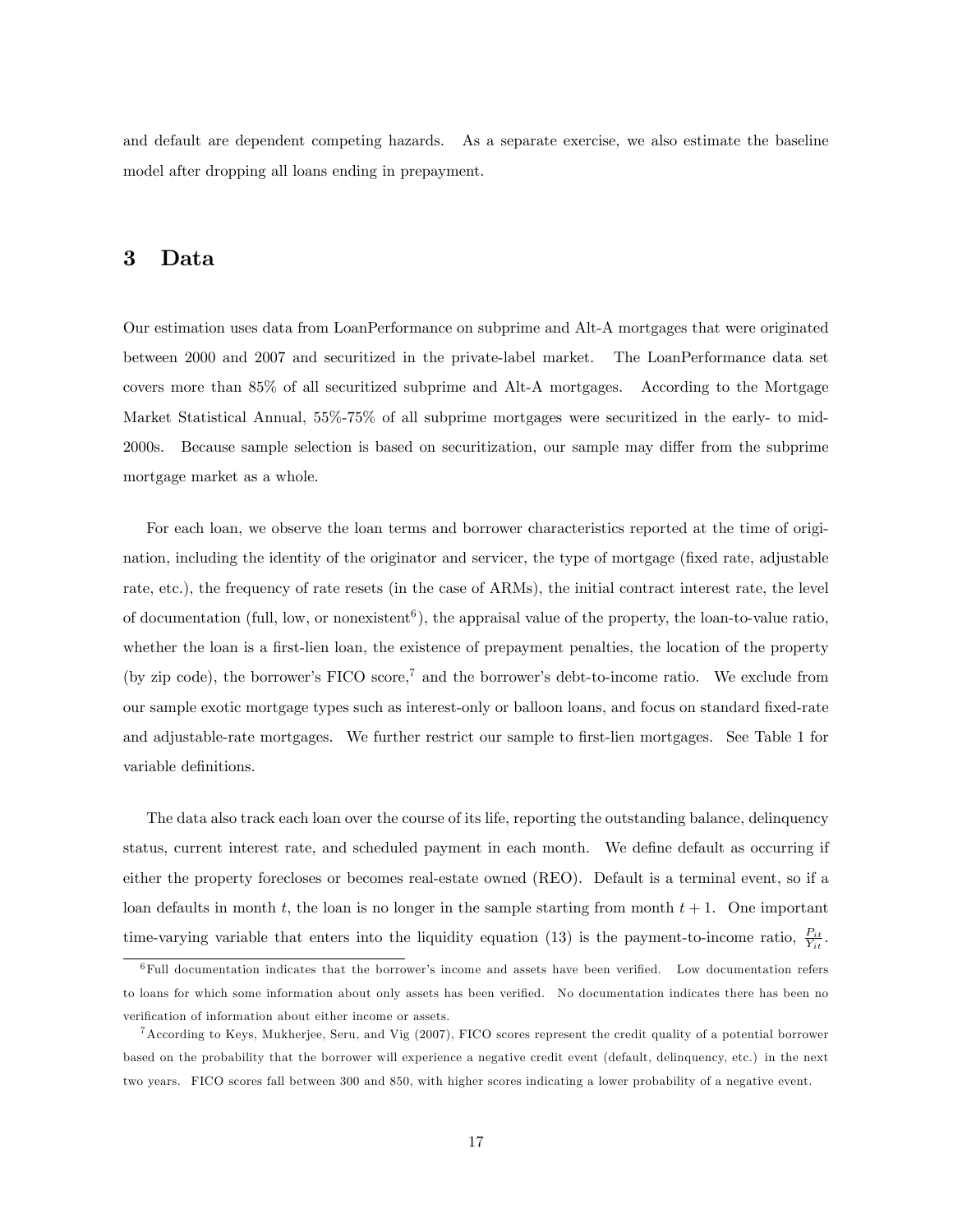While we do not observe income at the household level in each month, we can impute household income at the time of origination based on the reported front-end debt-to-income ratio.<sup>8</sup> The front-end debtto-income ratio is available only for a very small fraction  $(3.5\%)$  of all loans, significantly reducing our sample. To see if our results are sensitive to this sample restriction, we also construct an alternative imputation of household income based on the back-end debt-to-income ratio,<sup>9</sup> which is available for  $63\%$ of all loans and therefore permits a much more representative estimation sample to be used. However, our estimation results are similar across the two specifications, so throughout this paper we focus on results based on the subsample for which income can be constructed from the front-end ratio. For more detailed discussions of the LoanPerformance data, see Chomsisengphet and Pennington-Cross (2006), Demyanyk and van Hemert (2007), and Keys, Mukherjee, Seru, and Vig (2007).

Because the LoanPerformance data do not report borrowers' demographic characteristics, we match the loan-level data to 2000-Census data on demographic characteristics at the zip-code level (per-capita income, average household size and education, median age of householder, racial composition, etc.). In addition, we utilize monthly unemployment rates reported at the county level by the Bureau of Labor and Statistics (BLS). These variables proxy for individual-level demographics and employment status. Because our proxies are not measured at the level of households, the resulting measurement error implies that we will not be able to consistently estimate the effect of individual-level demographics and employment status on mortgage default. However, since we expect the proxies to be correlated—and in many cases strongly correlated—with the correct measures, including these variables will still provide evidence about the impact of demographics and employment status on mortgage default.

To track movements in home prices, we use housing price indices at the MSA level from Case-Shiller, which covers 20 major MSAs.<sup>10</sup> The HPI for each MSA is normalized to 100 for January 2000. The home price indices are reported at a monthly frequency, and are determined using the transaction prices

<sup>&</sup>lt;sup>8</sup> Specifically, we assume that household income stays constant over time, and approximate it by the scheduled monthly payment divided by the front-end debt-to-income ratio, both reported as of the time of origination. The front-end ratio measures housing-related principal and interest payments, taxes, and insurance as a percentage of monthly income.

 $9$ The back-end debt-to-income ratio measures all monthly debt obligations, including mortgage payments, car loans, student loans, and minimum monthly payments on any credit card debt, as a percentage of monthly income. Because we do not have any information on the amount of other loans that each borrower has, the income imputation based on the back-end debt-to-income ratio is noisier than the imputation based on the front-end debt-to-income ratio.

 $10$  Cities covered by Case-Shiller are Atlanta, Boston, Charlotte, Chicago, Cleveland, Dallas, Denver, Detroit, Las Vegas, Los Angeles, Miami, Minneapolis, New York, Phoenix, Portland, San Diego, San Francisco, Seattle, Tampa, and Washington D.C.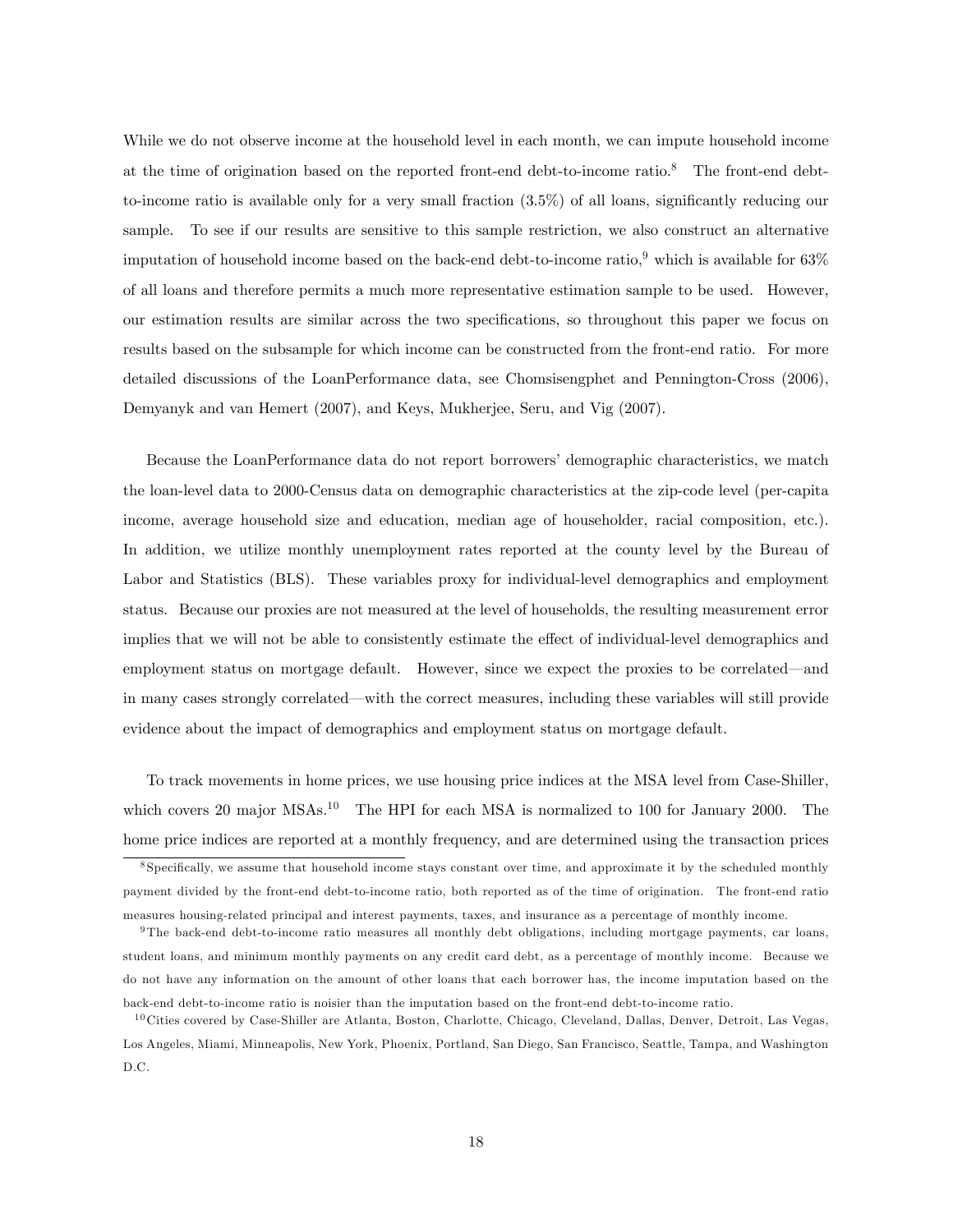of the properties that undergo repeat sales at different points in time in a given geographic area. Since the index is designed to measure price changes for homes whose quality remains unchanged over time, homes are assigned different weights depending on the length of time between the two transactions, along with other rules of thumb indicating the likelihood that the home has undergone major renovations.<sup>11</sup>

In addition, for 17 out of the 20 MSAs covered by Case-Shiller, the HPI is also broken into three price tiers—low, medium, and high—depending on the quantile of the first transaction price of the property within the distribution of all observed transaction prices occurring during the period of the first sale.<sup>12</sup> We use the tier-specific HPI in constructing  $V_{it}$ ,  $E_{lit}$ , and  $V_{git}$  for the 17 MSAs for which it is available because doing so helps capture some of the unobserved within-MSA variation in housing price movements. For the remaining three MSAs, we use the MSA-level HPI.

Table 2 reports summary statistics for key variables. We report separate summary statistics according to the termination mode—prepaid loans, defaulted loans, and loans that are either paid to maturity or censored by the end of the sample. In the last category, virtually all of the loans are censored, so in the following discussion, we shall simply refer to the third category as the "censored" observations.

The raw relationships between the termination mode and measures of borrowers' ability to pay are generally consistent with our hypotheses. Loans that default tend to be adjustable-rate mortgages, are associated with higher initial loan-to-value ratios, and tend to be issued to borrowers with lower credit scores. For instance, fixed-rate mortgages comprise 31.5% of all loans, 26.8% among loans that prepay, and 46.3% among the censored loans, while comprising only 18.4% of loans that default. The average FICO score in the sample is 623 but the average is much lower conditional on default (584).

Table 2 also summarizes time-varying variables, both as an average over the course of each loan (the second panel) as well as for the last period in which we observe each loan (the third panel). Relative to the overall average, borrowers that default tend to have less equity as well as higher payment-toincome ratios. To be more precise about the magnitudes of these effects,  $log(V/L)$  is on average 0.481

 $11$  The index assigns zero weight to houses that have undergone repeat transactions within a span of six months. Lower weights are also assigned to houses for which the change in transaction price is an outlier within a geographic area. Finally, houses with a higher initial sales price are assigned a higher weight.

 $12$  The three MSAs lacking tier-specific price indices are Charlotte, Dallas, and Detroit. Case-Shiller reports the tier cutoffs (in terms of dollar values) in each MSA for the last month in the series. To back out cutoff values in previous periods, we assume that at each point in time, the low/medium (medium/high) cutoff grows at a rate equal to the average rate of growth for the low- and medium-tier (medium- and high-tier) price indices. (CC)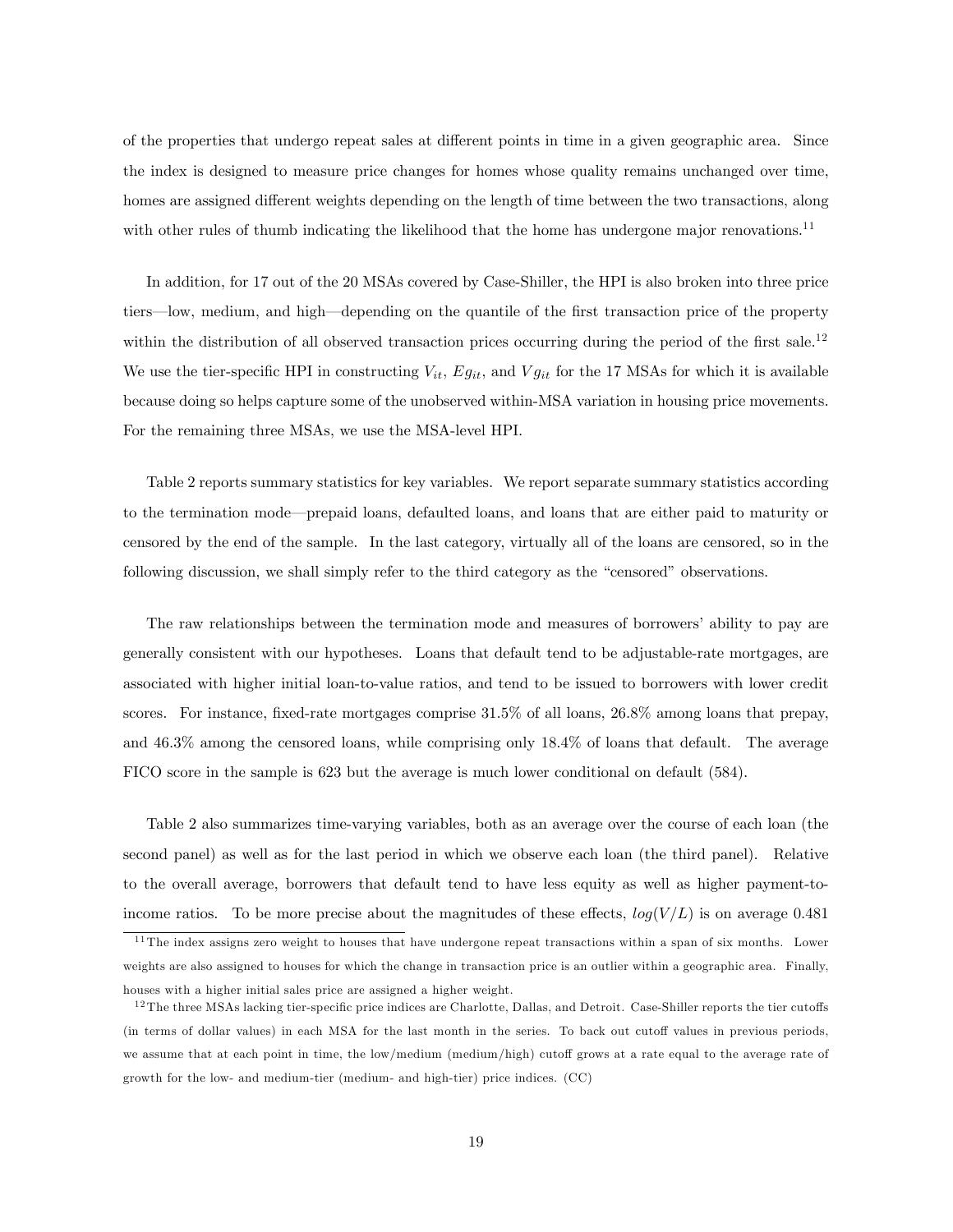over the course of each loan and 0.487 in the last observed period. The average is higher conditional on prepayment (0.524 in the last period) and much lower for loans that default (0.361). The average monthly payment-to-income ratio is  $0.301$  over the course of the loan and  $0.312$  in the final period. This ratio tends to be highest among loans that default  $(0.345 \text{ in the final period})$ , somewhat lower among loans that prepay (0.320), and lowest among the censored loans (0.281).

Consistent with theory, default tends to occur at points in time when the trend in housing prices is low, as measured by the change over the previous twelve months. The measure based on user costs tells largely the same story, although the forward-looking measure does not show the same pattern. Default is also associated with lower volatility in housing prices, though of course, our measure of volatility (i.e., the normalized standard deviation of housing prices over the previous twelve months) is highly correlated with the trend. Furthermore, as we would expect, the data indicate that conditional on default, borrowers tend to have higher interest rates than the market rate. For loans that end in default,  $IR$  has an average value of 0.048 at the point of default, compared to an overall average of 0.037 for the final observation across all loans. Finally, default is more prevalent in areas with lower income and less education.

## 4 Results

### 4.1 Bivariate Probit with Partial Observability

We begin by discussing estimates from our baseline model  $(14)$ , i.e., the bivariate probit with partial observability. The dependent variable in the baseline model is default or no default in a given month. We consider a wide range of alternative specifications in order to assess the robustness of the results to our modeling assumptions. The coefficient estimates and marginal effects are reported in Tables 3-4.<sup>13</sup> Table 3a uses the "backward-looking" measure of home price expectations,  $Exp\_Bwd$ , based on price trends in the past. In Table 3b, we instead use either Himmelberg, Mayer, and Sinai's measure based on user-costs,  $Exp$  HMS, or the "forward-looking" measure,  $Exp$  Fwd, based on future price trends.

<sup>&</sup>lt;sup>13</sup>In Tables 3-4, we express all marginal effects in terms of the effect on the probability of "no default,"  $P(U_1 \ge 0, U_2 \ge 0)$ , with all independent variables set at their mean values conditional on eventual default. The reason why we evaluate the marginal effects at the mean values conditional on eventual default, instead of the more conventional unconditional sample mean, is because the probability of default in a given period is very low, meaning that we encounter numerical problems when trying to compute the marginal effects at the unconditional sample mean.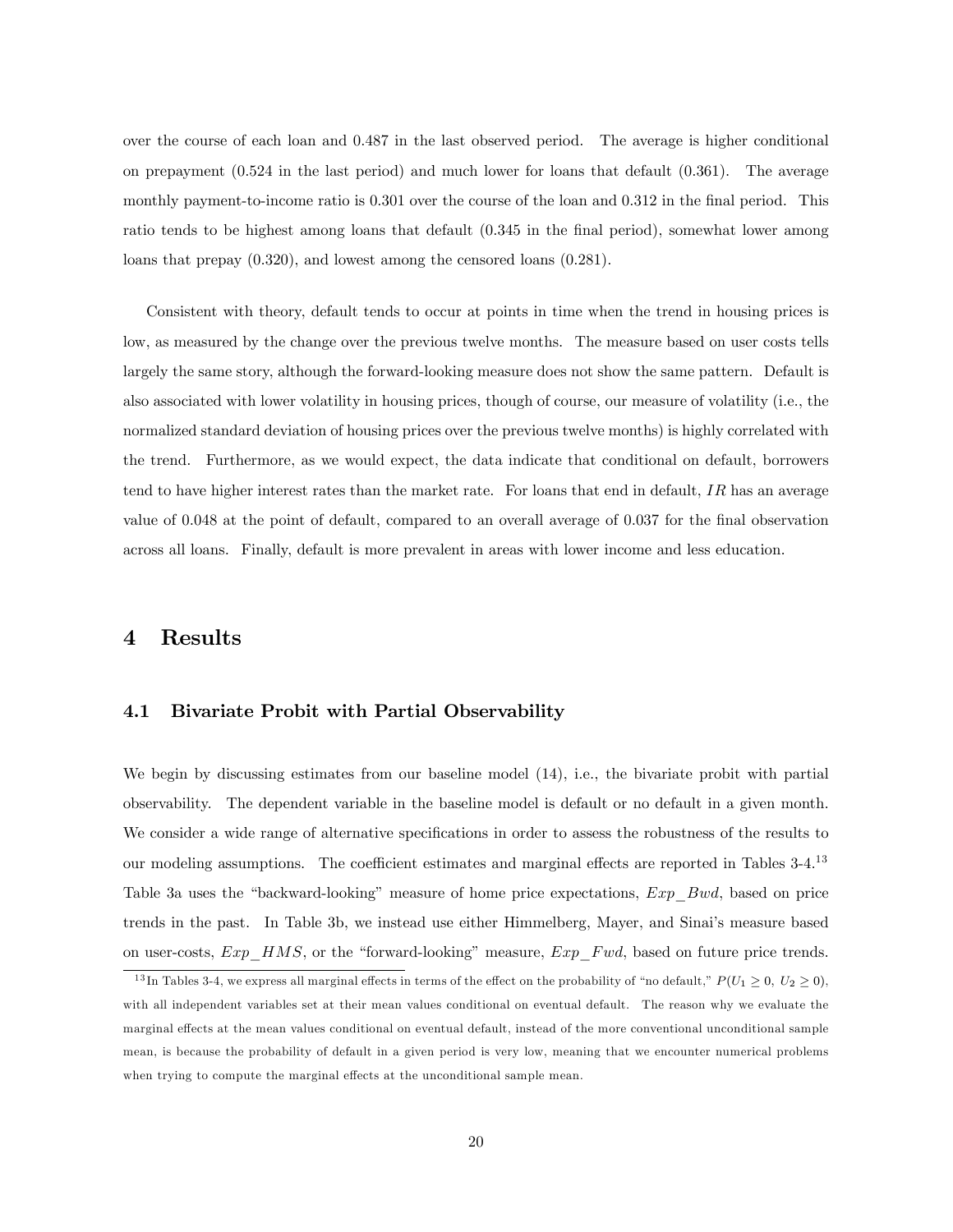In Table 4, we add household-level random effects to the model. For each particular specification in the tables, the column labeled "Eqn 1" includes the covariates and parameter estimates that determine  $U_{1,it}$  in equation (14). The column labeled "Eqn 2" includes the covariates and parameter estimates that determine  $U_{2,it}$ . In Table 5, we display estimates of the change in the probability of default due to an increase in each independent variable by one standard deviation, divided by the baseline default probability. The baseline default probability is defined by setting all explanatory variables equal to their mean values conditional on eventual default.

Table 3a reports the first set of results, beginning with Specification 1, a parsimonious model in which  $U_{1,it}$  is only determined by the ratio of the home value to the outstanding loan balance. The discussion in Section 2.1.1 suggests that the incentives to default decrease as this ratio increases. In our empirical analysis, we choose to use the natural logarithm of the ratio of the home value to the loan balance instead of untransformed ratio, because the denominator can be very close to zero for loans that are nearing maturity. Taking the natural log prevents these observations from having unduly large influence on our estimates.

The estimates of Specification 1 in Table 3a are consistent with the predictions of Section 2.1.1: borrowers with lower value-to-loan ratio are more likely to default. Our estimates of the marginal effects in Specification 1 imply that a one-standard-deviation increase in  $log(\frac{V}{I})$  $\left(\frac{L}{L}\right)$  is associated with a 24.22% reduction in the hazard of default in a given month. This suggests that the sharp decline in home prices played an important role in the recent increase in foreclosures. Consider a hypothetical household in Phoenix that purchases a home in February 2007 with a 30-year fixed-rate mortgage and no downpayment. The household's  $log(\frac{V}{I})$  $\left(\frac{L}{L}\right)$  is then 0 at the time of purchase. Further assume that the household makes monthly payments such that the outstanding balance on the mortgage in February 2008 is  $\frac{29}{30}$  of the original loan amount. If there is no change in home price between February 2007 and February 2008, the household's  $log(\frac{V}{I})$  $\left(\frac{L}{L}\right)$  in February 2008 would be 0.034. During this time period, however, home prices in Phoenix fell by 21.7%. If this household's property value experienced the average home price change in Phoenix, its  $log(\frac{V}{I})$  $\left(\frac{\cdot}{L}\right)$  at the end of this time period would be -0.211. Thus, the decline in home price makes the household 16.9% more likely to default in February 2008 compared to the hypothetical case of no change in home price. The estimated impact of  $log(\frac{V}{I})$  $\left(\frac{L}{L}\right)$  decreases when we add MSA- and year fixed effects (Specification 4), since these fixed effects soak up some of the variation in home price changes. However, we still Önd that net equity in the property plays an important role in default decisions. According to Specification 4, a one-standard-deviation increase in  $log(\frac{V}{I})$  $\frac{1}{L}$ ) is associated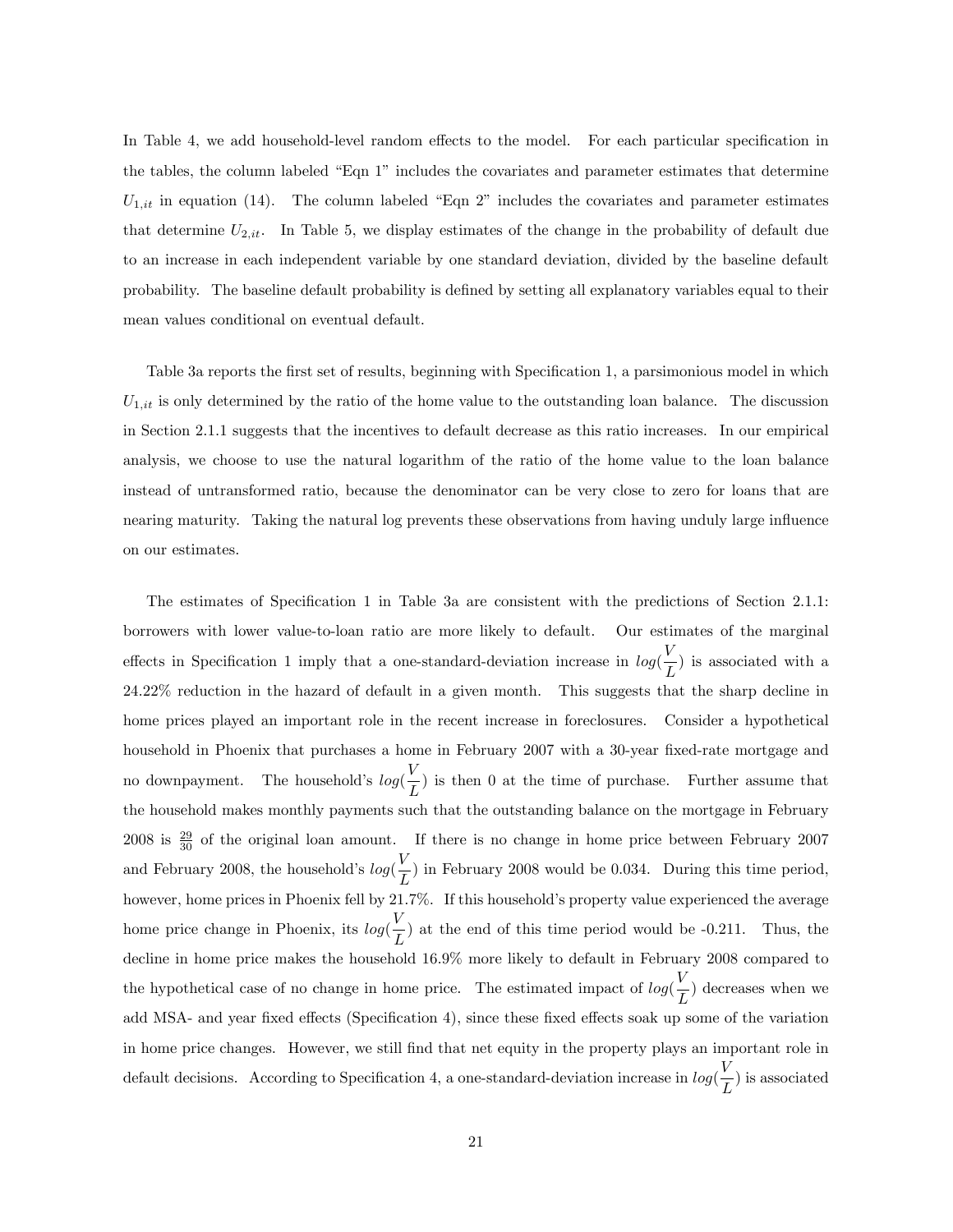with a 7.55% lower hazard of default even after we control for expectations about home price appreciation and volatility  $(Exp\,Bwd, Vol)$  and MSA- and year fixed effects.

As we would expect from our discussion in Section 2.2, an increase in the ratio of monthly mortgage payments to monthly income predicts an increase in the probability of default. According to Specification 1, a one-standard-deviation increase in this ratio (0.12) is associated with a 17.15% greater hazard of default. This suggests that interest rate resets for ARMs contributed to the recent increase in foreclosures by making it difficult for ARM-holders to meet their increased monthly payments. For Specifications 2<sup>-4</sup> of Table 3a, we interact the ratio with the borrower's credit score, and find that the effect is stronger for borrowers with low or medium credit than for those with high credit. This is consistent with the idea that liquidity constraints are less severe for high-credit households because they have greater access to the capital market.

In addition, the estimates in Table 3a indicate that the measures of borrower creditworthiness that affect households' access to the capital market are important drivers of default as well. According to Specification 1, a low-documentation loan has a  $0.3$  percentage point higher chance of default in a given month, or equivalently, a 39.81% increase in the hazard of default. A borrower who has more than one mortgage on the property is 125.37% more likely to default on her first-lien loan than an otherwise identical borrower with only one mortgage. The marginal effect of a one-standard-deviation increase in the FICO score—about 74 points—corresponds to a decrease in default probability of 0.518 percentage points, or 77.09% of the hazard. Similarly, a one-standard-deviation increase in the original loan-tovalue (0.14) is associated with a 21.52% greater hazard, and a one-standard-deviation increase in the local unemployment rate  $(1.42\%)$  is associated with a 10.09% greater hazard. The magnitudes of these estimates do not vary much across Specifications 1-4.

Following the discussions in Sections 2.1.2 and 2.1.3, we also include additional determinants of the financial incentive to default in the equation for  $U_{1,it}$ —namely, Eg, Vg, IR, and MR—and report the estimates in Specifications 2 and 3 of Table 3a. Specification 4 is the most comprehensive specification, with the loan age, local demographics, MSA dummies, servicer dummies, and year fixed effects all included as regressors. The estimates from Specifications  $2-4$  indicate that higher house price growth over the previous twelve months reduces the financial incentive to default. The estimate from Specification 4, for instance, implies that in markets where housing prices have been appreciating at an annual rate 10% above the sample average, the hazard of default is 4.22% lower than for an otherwise identical borrower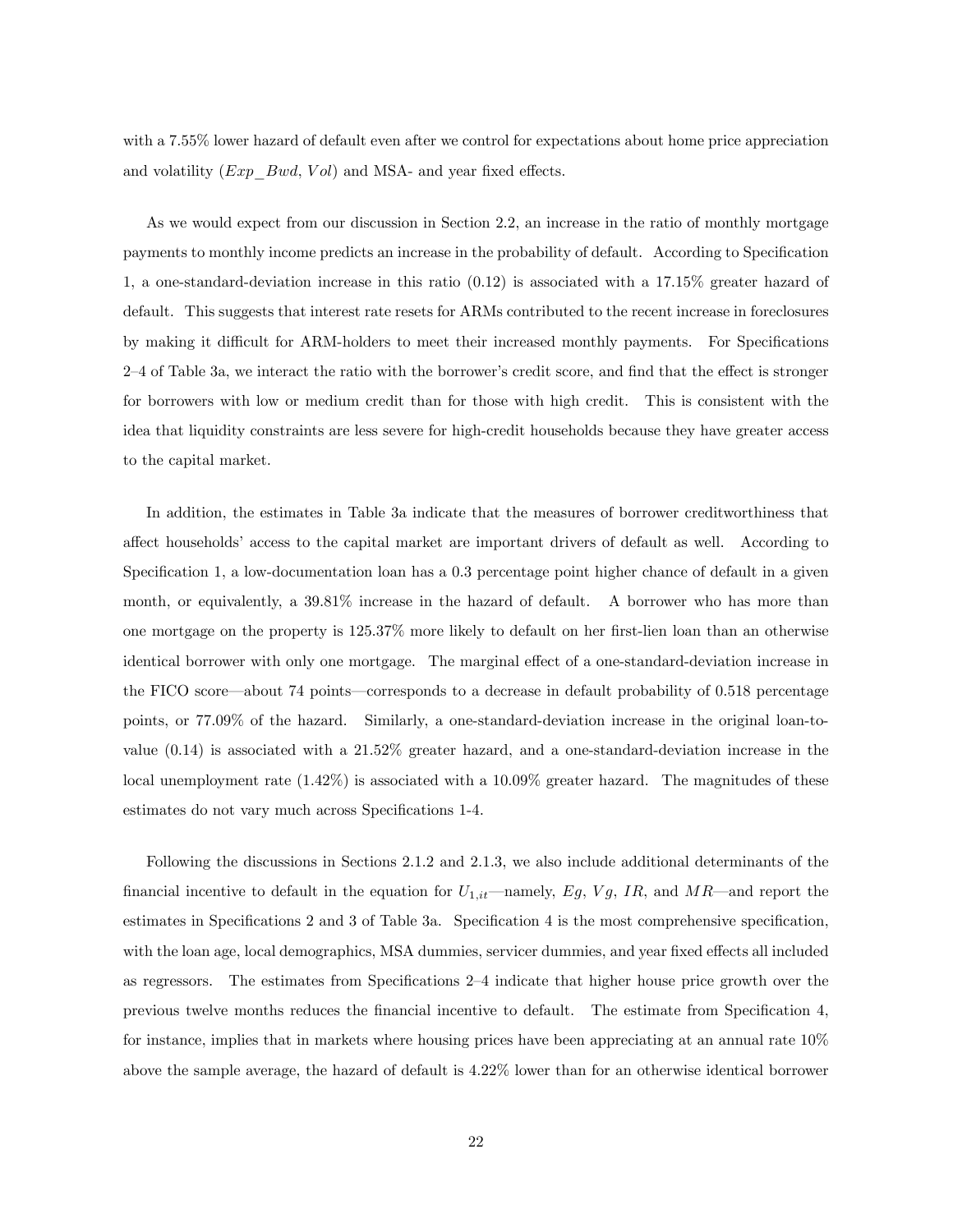in an average housing market.

Besides the expected trend, expectations about price volatility also affect default behavior. When we include the volatility of housing prices over the previous twelve months among the independent variables, along with its interaction with  $log(\frac{V}{I})$  $\frac{L}{L}$ , the uninteracted term has almost no effect, while the interaction decreases the propensity to default. Specifically, at the average level of  $log(\frac{V}{I})$  $\left(\frac{\cdot}{L}\right)$ , an increase of 1.46 (one standard deviation) in the volatility measure is associated with a 2.77% lower hazard of default, according to our results in Specification 4. Therefore, our findings suggest that volatile home price movements increase the option value of holding onto the mortgage, and that this effect is larger for those borrowers with higher net equity in the property. One conjecture that would imply such a differential effect is that risk aversion declines with wealth. Assuming that households with greater net equity also tend to be wealthier overall, the option value generated by volatility would thus be greater for households with more net equity.

The estimates of the effect of interest rates are weak but consistent with model predictions. We find that IR (a measure of how "overpriced" contract interest rates are, relative to the market rate) has almost no effect on the probability of default. This is most likely because high contract interest rates increase both the incentive to prepay and to default, combined with the fact that prepayment is classified under the category of no default in our baseline specifications. As expected, borrowers with ARMs are riskier. The effect may be due in part to selection (riskier borrowers choosing ARMs). To the extent that MR, IR, and  $\frac{P}{Y}$  do not fully capture causal effects of rate resets on default, the coefficient on  $ARM$  may also capture some residual causal effects of rate resets. Conditional on everything else being equal, ARM borrowers have a 12% higher hazard of default, according to Specification 4. Among ARM-holders, default is also more likely when rate resets are imminent: adding an extra eleven months between the present period and the next reset results in a lowering of the hazard of default by about  $1.34\%$  (Specification 4).

Finally, the parameter estimates for Loan Age and  $(Loan Age)^2$  indicate that over the life of a loan, there is an initial increase in the probability of default, but that after the first three years, older loans are much less likely to default conditional on survival. This "hump-shaped" hazard profile is consistent with the findings of other researchers (Gerardi, Shapiro, and Willen, 2008; von Furstenberg, 1969). Part of this effect could be due to unobserved heterogeneity in households' propensity to default: loans that survive are, by definition, more likely to be held by borrowers with a lower unobserved propensity to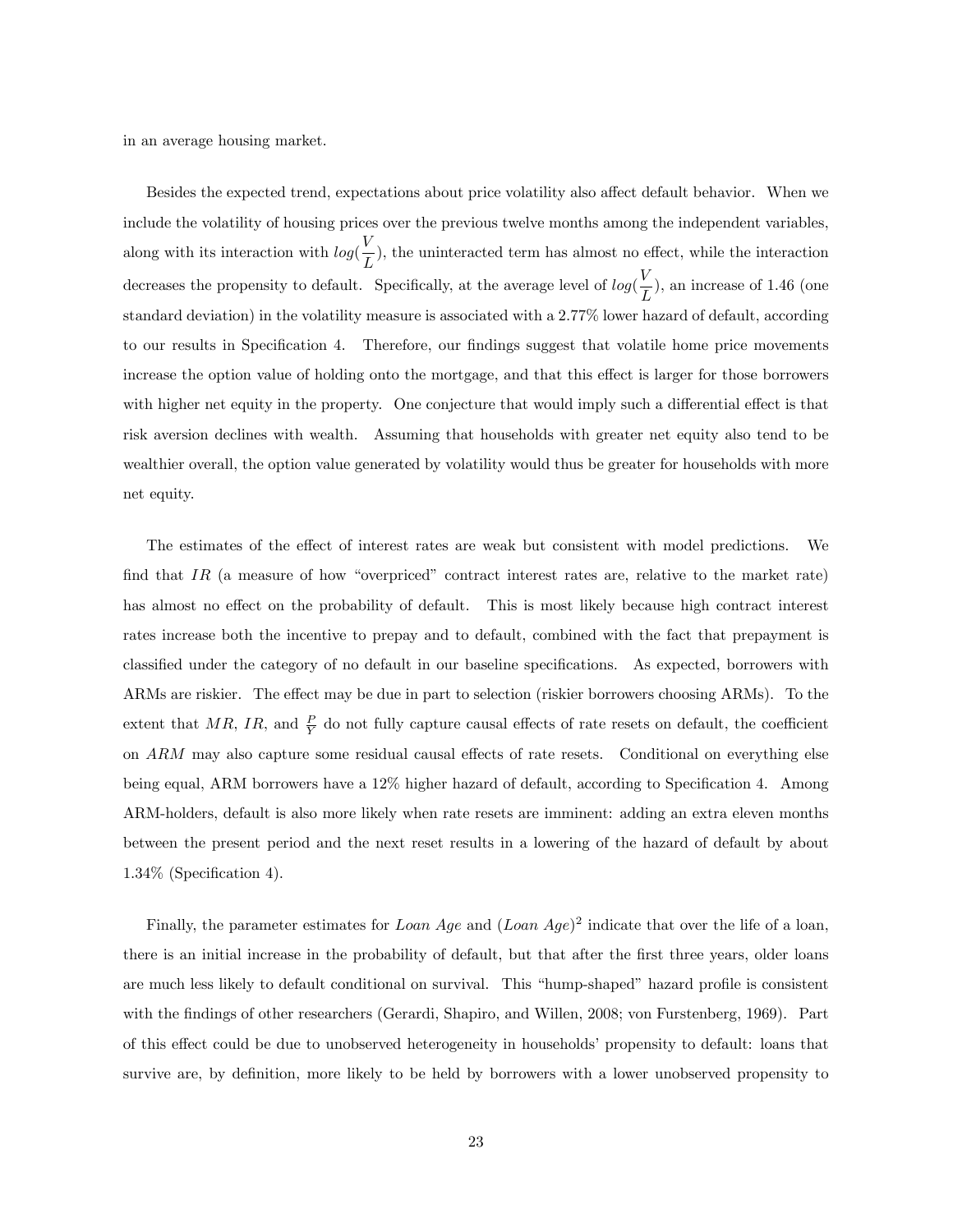default. However, the estimated effect of loan age does not become weaker after controlling for random effects (Table 4), suggesting that the hazard of default for a given individual indeed varies over the life of the loan even after controlling for equity and interest rates.

One might expect that subprime borrowers who live in the collateral property ("owner-occupiers") exhibit different default behavior from those who purchase the property solely for investment purposes ("investors"). Owner-occupiers may have a stronger sentimental attachment to the property, making them reluctant to default even when their Önancial incentives dictate doing so. In other words, their valuation of the house could diverge from the market value  $(V)$  in systematic ways. On the other hand, investors are plausibly less likely to be bound by liquidity constraints because they have better access to the credit market. Obviously, the distinction between "owner-occupiers" and "investors" is not always unambiguous, because most buyers consider possible appreciation when they buy a home and also because they may not truthfully report their expected occupancy status. Despite this measurement issue, we use information in the LoanPerformance data on the occupancy status of each borrower to see whether owner-occupiers and investors behave differently and, if so, how their default decisions are differentially affected by financial incentives and liquidity constraints. Cowan and Cowan (2004) have previously found that default is more likely for properties for which the mortgage borrower is not the occupant. Interestingly, our data indicate the opposite: 8.28% of all loans held by investors end in default while the corresponding figure is  $11.02\%$  for owner-occupiers. This difference is driven by the fact that in our sample owner-occupiers have lower net equity (with  $log(\frac{V}{I})$  $\left(\frac{\cdot}{L}\right)$  on average at 0.45, versus 0.68 for investors), higher payment-to-income ratios (with  $\frac{P_{it}}{Y_{it}}$  on average at 0.31 versus 0.23), lower probability of having a fixed-rate mortgage  $(28.69\%$  versus  $54.31\%)$ , higher probability of having multiple liens on the property  $(13.08\%$  versus  $5.68\%$ ), and lower FICO scores  $(615$  versus 684).

However, when we re-run Specification 4 separately for owner-occupiers and investors (reported under Specifications 5 and 6 in Table 3a), the results suggest that the financial incentives tend to have stronger marginal effects on the probability of default for investors than for owner-occupiers. For instance, the marginal effect of a one-standard-deviation increase in  $log(\frac{V}{I})$  $\left(\frac{L}{L}\right)$  is 2.66 times larger for investors than for owner-occupiers. On the other hand, there do not seem to be any systematic differences between owneroccupiers and investors regarding how liquidity constraints a§ect their default decisions. For example, the original loan-to-value ratio has larger effects on investors' default decisions, while the payment-to-income ratio is more important for the default decision of owner-occupiers.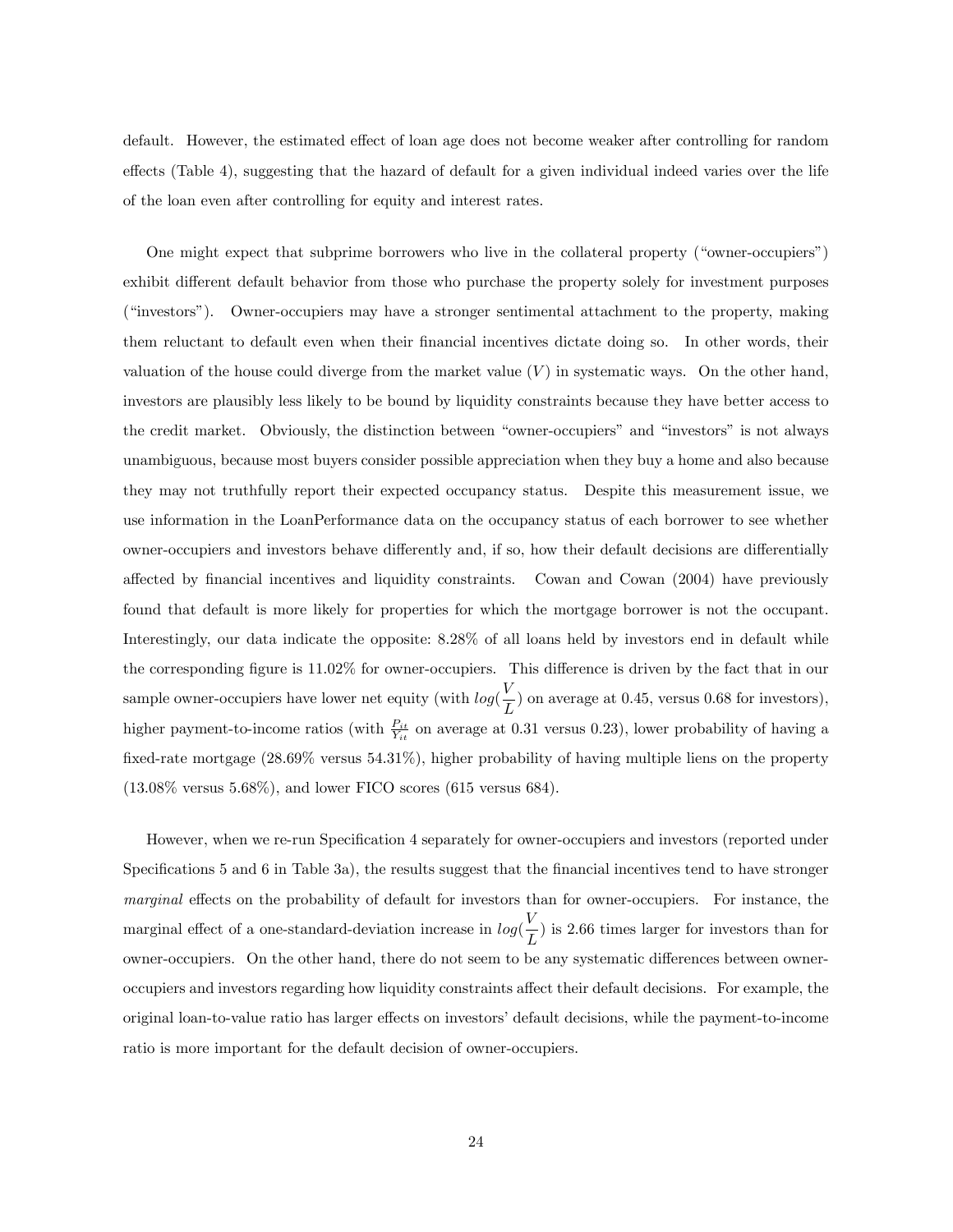As another robustness check, we re-run Specification 4 for subprime loans only (that is, excluding Alt-A loans). The results are reported under Specification 7 in Table 3a. Comparing the results from Specification 4 and Specification 7 reveals that the smaller sample of subprime loans does not exhibit systematically different default behavior from the overall sample, indicating that the decision to pool subprime and Alt-A loans in our sample does not drive any of the results.

We also perform some additional robustness checks: (a) adding the initial interest rate as a covariate for the liquidity equation; (b) using "time to first reset" instead of "time to next reset" for ARMs, since the Örst reset accounts for much of the increase in interest rates due to resets; and (c) adding originator fixed effects.<sup>14</sup> Results from all of these alternative specifications (not reported but available upon request) are very similar to the baseline results.

In Table 3b, we report results from re-running Specifications 3-4 using  $Exp$  HMS and  $Exp$  Fwd instead of  $Exp$  Bwd. The results suggest that the relationship between default and home price expectations depends on how we measure expectations. In contrast to our earlier Önding that higher price growth in the previous twelve months  $(Exp_Bwd)$  reduces the financial incentive to default, the propensity to default is actually *higher* in markets where the user-cost approach  $(Exp-HMS)$  implies stronger house price appreciation, unless we control for demographics as well as MSA, year, and originator fixed effects, in which case the estimated effect lowers the propensity but is insignificantly different from zero. Similarly, the propensity to default is higher in markets that would experience higher price growth in the next twelve months  $(Exp\_Fwd).<sup>15</sup>$  It thus appears that borrower behavior is more consistent with beliefs that are based on extrapolation, but not with beliefs imputed from the price-to-rent ratio or perfect foresight. We do not have a clear explanation as to why this is the case, and in our upcoming work we plan to investigate the degree to which borrowers are forward-looking and how sophisticated or naive they are about future housing prices. Here we simply note that the price-to-rent ratio may not be a particularly good measure of buyersí expectations if purchase and rental prices are related by a more complicated mechanism than the one proposed by the standard user cost theory (see equation (5)).

Table 4 adds random effects to the model— $\alpha_{0i}$  and  $\beta_{0i}$  in (14)—in order to control for unobserved borrower heterogeneity. In principle, we can include fixed effects in our model. However, given the number of observations in our sample, this is computationally too burdensome. The results for the

<sup>&</sup>lt;sup>14</sup>We control for the ten largest originators as measured by the number of loans. Collectively, these ten originators account for 70% of the sample.

<sup>&</sup>lt;sup>15</sup>Estimated coefficients for other financial and credit quality variables are very similar in Tables 3a and 3b.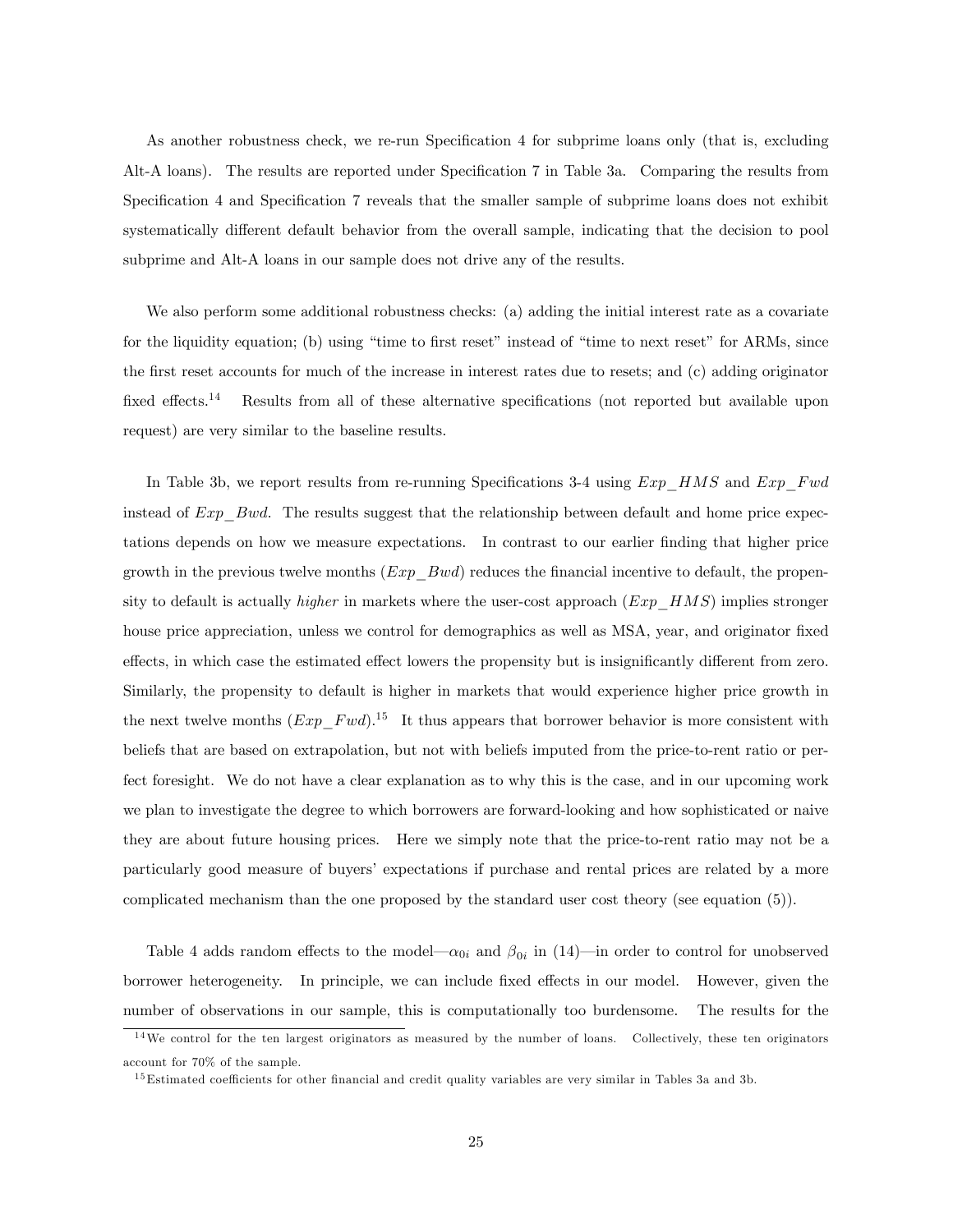random effects specification are similar to those reported in Table 3, both qualitatively and quantitatively. As before, higher net equity, higher expectations about home prices (measured using  $Exp\_Bwd$ ), higher volatility in home prices, and lower contract rates all lead to a smaller hazard of default. Similarly, we still find that variables representing higher credit quality and less severe liquidity constraints predict a lower probability of default. The scale parameters for the random effects in  $U_{1,it}$  and  $U_{2,it}$  are significantly different from zero, suggesting that there is a substantial degree of unobserved borrower heterogeneity influencing the financial incentives to default and the tightness of budget constraint. We find it reassuring that all results carry over to the random effects specifications despite the large degree of unobserved borrower heterogeneity.

Table 5, which reports estimates of the impact of a one-standard-deviation increase in the independent variables on the probability of default, conveys the relative significance of each regressor in default decisions. Alternatively, we could pose a slightly different question. We know that 2006 vintage loans have had much worse performance than 2004 vintage loans. The cumulative empirical probability of default within the sample period is 6.48% and 10.81% for mortgages originated in 2004 and 2006, respectively, despite the fact that older loans have had more time over which to default. How much of this difference in performance between older and newer loans can be explained by observed changes across vintages in each regressor? Such a decomposition would provide an additional way to quantify the relative importance of various factors behind the recent increase in subprime defaults. Table 6 reports the mean value of each regressor conditional on vintage for 2004 and 2006 (columns 1 and 2) and the difference in means (column 3). The product of this difference with the marginal effect of each regressor, as a percentage of the empirical probability of default for 2004 vintage loans (column 4), indicates the contribution of each regressor to the higher default probability of 2006 vintage loans compared to 2004 vintage loans.<sup>16</sup>

Table 6 shows that the biggest contributors to the high probability of default among 2006 vintage loans are declining home prices and deterioration in the credit quality and liquidity conditions of mortgage borrowers. Declining home equity contributed to a 55.84% higher hazard of default for 2006 vintage loans compared to the 2004 vintage. A decrease in house price expectation, measured by recent price trends, made the holders of 2006 vintage loans 39.92% more likely to default than otherwise identical holders of 2004 vintage loans. A decrease in house price volatility, which could largely reflect the slowdown in home

 $16$ We use the marginal effects from Specification 3 in Table 3a, not Specification 4. Since our objective is to compare loans of different vintages, it makes more sense to use a specification that does not include year fixed effects.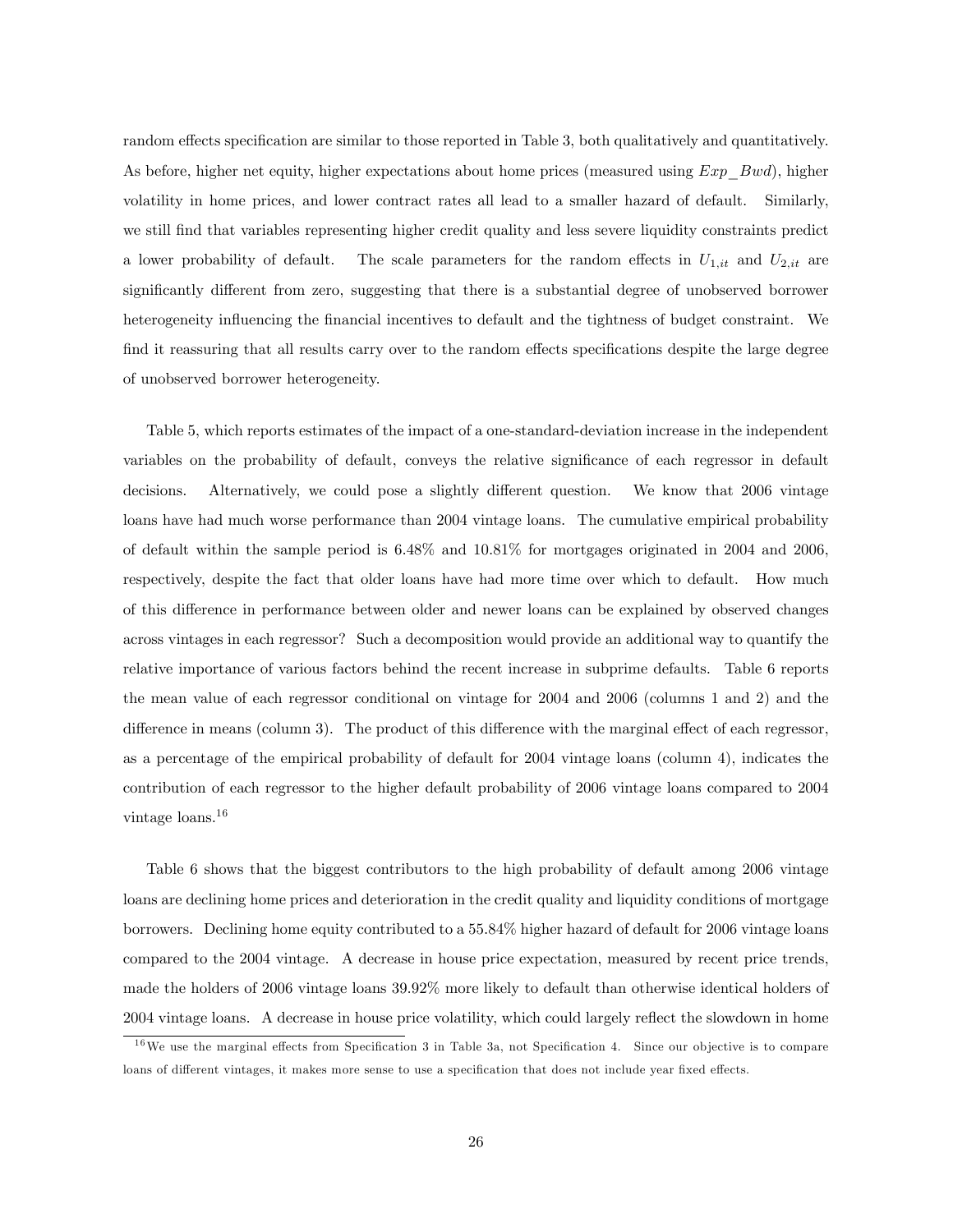price appreciation, resulted in a 30.26% higher hazard of default for 2006 vintage loans. Lower credit quality, as measured by FICO scores, is responsible for a 69.57% larger hazard of default among 2006 vintage mortgage holders. Moreover, having multiple liens on the property and high payment-to-income ratios among low-credit borrowers are also significant contributors to the high incidence of default among 2006 vintage loans.

### 4.2 Univariate Probit

In this section, we estimate a univariate probit model as a check for robustness. Similar to the baseline model, the outcome is default or no default in a given month. Here, however, we assume that both the financial incentive to default and borrowers' liquidity constraints enter into a single equation. Table 7 reports the estimates.

Specification 1 uses only the covariates included in the financial incentives equation (Eqn. 1) from Specification 3 of Table 3a. Similarly, Specification 2 includes only the covariates related to the liquidity equation (Eqn. 2) from Specification 3 of Table 3a, except for loan age. Each of these specifications is equivalent to the bivariate probit model with the constant term for one of the two equations constrained to equal infinity and the covariance of the errors constrained to equal zero. The model fit, as measured by the loglikelihood or pseudo- $R^2$ , is higher for Specification 2 than for Specification 1 of Table 7, providing additional support for the notion that illiquidity is as empirically important a driver behind default as financial incentives.

From Specifications 3-5 of Table 7, we see that the qualitative results from the univariate probit model are generally similar to those from the bivariate probit model, with a few notable exceptions. Similar to before, default is more likely if the borrower has low net equity in the house. However, the effects of expectations about home prices are very different, with all expectation measures taking on different signs from the bivariate case. Another notable difference is the impact of home price volatility. The interaction between volatility and net equity in the univariate probit regression suggests that volatility decreases the probability of default more strongly for low-net-equity homeowners than for high-net-equity homeowners. The implications are the same as before for the measures related to interest rates. Default is less likely when the market interest rate is higher than the contract rate, because default entails losing access to the discounted rate. Likewise, for ARMs, default is more likely as the next rate reset gets closer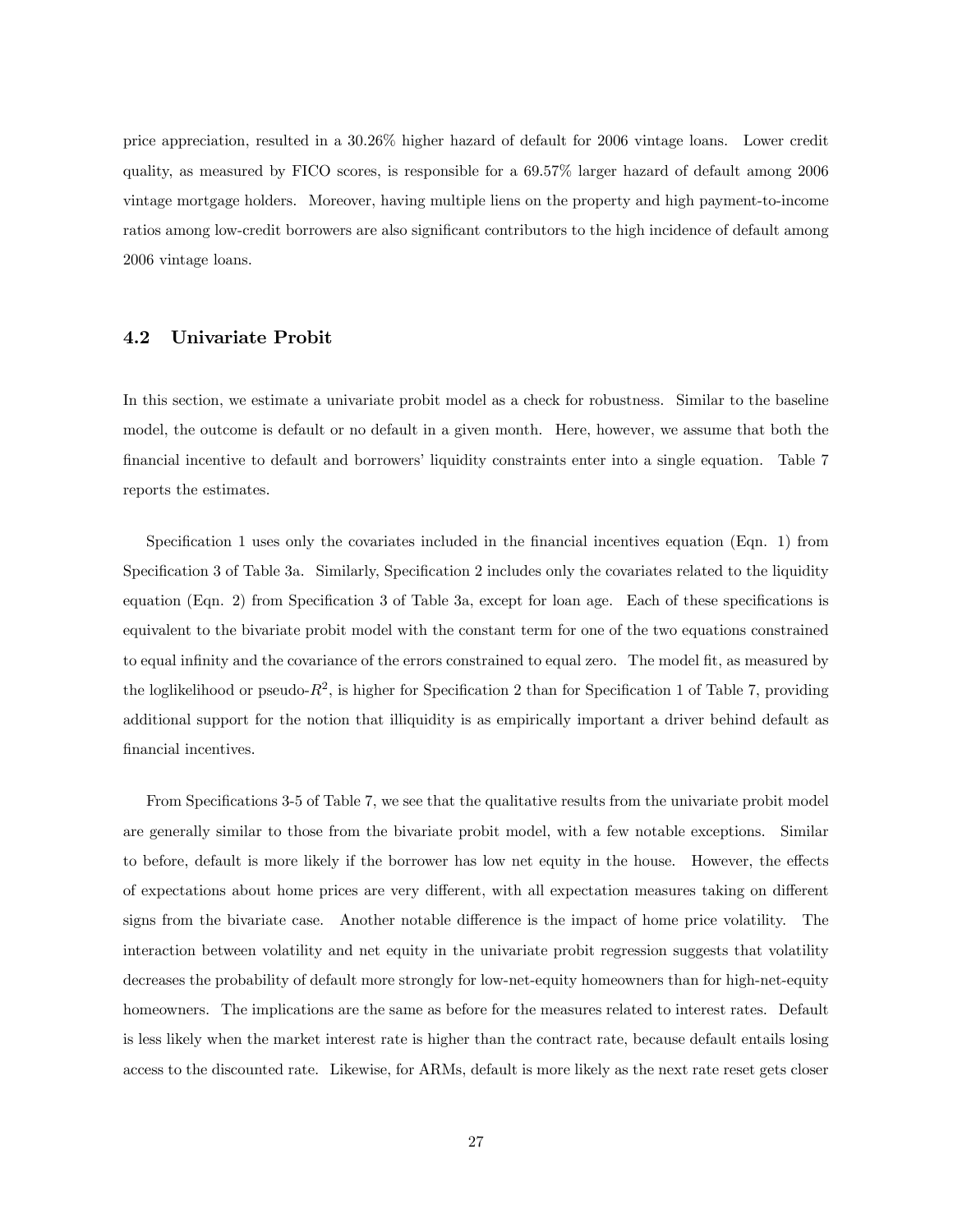in time. Parameter estimates for the measures that represent the liquidity constraint and the overall credit quality of the borrowers confirm prior results: a high payment-to-income ratio, low FICO score, low documentation level, having multiple liens, and high loan-to-value ratio at origination all lead to an increased probability of default.

To partially address the concern that continued payments and prepayments are rather distinct events, we re-run Specification 3 after excluding prepaid cases from the category of no default. The results are reported under Specification 6 of Table 7, which shows that most of the coefficients are qualitatively stable. Finally, we address the potential concern that the outstanding loan amount,  $L$ , is endogenous because of delinquent payments. Loans typically experience several months of delinquency prior to foreclosure (which is our definition of default). Thus, riskier loans are more likely to be delinquent as well as to default, thereby generating positive correlation between  $L$  and unobserved determinants of the propensity to default. To address this endogeneity issue, we construct for each loan in each month the hypothetical balance that would have been realized if the household had made payments according to schedule and use the hypothetical  $log(\frac{V}{I})$  $\frac{V}{L}$ ) as an instrument for  $log(\frac{V}{L})$  $\frac{L}{L}$ ). The results (not reported) are essentially unchanged because of near-perfect correlation between  $log(\frac{V}{I})$  $\frac{1}{L}$ ) and the instrument.

Although the overall results are qualitatively similar between the bivariate and univariate probit models, the magnitudes of the coefficients for most of the variables tend to be larger in the bivariate probit results than in the univariate probit, and sometimes much larger. The Önancial incentives become directly relevant for default only when the liquidity constraint does not bind, and vice versa. Because the univariate probit model does not take this dependency into account, the univariate probit model underestimates the effect on default of certain key factors. Our bivariate probit model does not suffer from this misspecification, giving us better parameter estimates.

### 4.3 Competing Hazards Model

As an alternative to the probit approach, we also estimate a competing hazards model in which a mortgage can be terminated by either default or prepayment. Compared to the probit models, the hazards approach has the advantage of treating prepayment and regularly scheduled payment as separate outcomes and allowing default and prepayment to be correlated due to unobservables. Moreover, the hazards model correctly accounts for the fact that we essentially observe only one outcome for each loan—the point in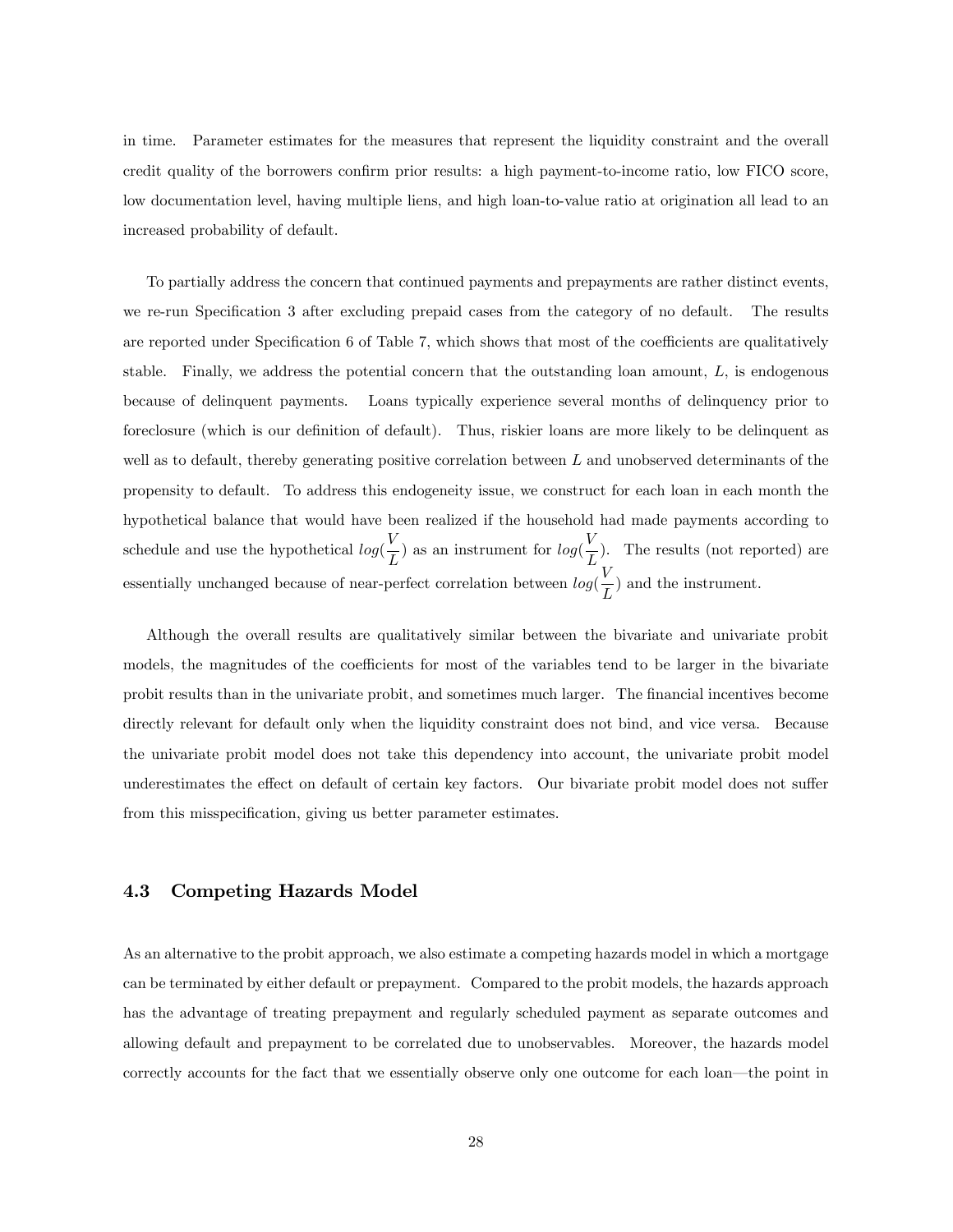time when the loan defaults (if ever)—by treating the *time* to default (or prepayment) as the dependent variable. By contrast, the period-by-period probit model treats the status of the loan in each month as a separate observation, artificially deflating the standard errors.<sup>17</sup> On the other hand, relative to the bivariate probit model, the hazards model has the disadvantage of being potentially misspecified because it treats default as being determined by only a single equation that includes both the covariates for the financial incentive to default and as well as the covariates for household budget constraints.

For household i, denote the time of default as  $T_{di}$  and time of prepayment as  $T_{pi}$ , where  $T_{di}$  and  $T_{pi}$ are discrete random variables (Obviously, at least one of these stopping times must be censored). The probabilities of survival past some time  $t$  in the future are

$$
P[T_{di} > t] = exp\left[-\sum_{k=1}^{t} h_{di}(k)\right]
$$
  

$$
P[T_{pi} > t] = exp\left[-\sum_{k=1}^{t} h_{pi}(k)\right]
$$
 (16)

Suppose the instantaneous hazards of default and prepayment of household i,  $h_{di}(t)$  and  $h_{pi}(t)$ , follow a proportional hazards model:

$$
h_{di}(t) = exp(\lambda_d(t) + \gamma_d' X_{it} + \eta_{di})
$$
  
\n
$$
h_{pi}(t) = exp(\lambda_p(t) + \gamma_p' X_{it} + \eta_{pi})
$$
\n(17)

In other words, the hazards depend on time-dependent "baselines"  $\lambda_d(t)$  and  $\lambda_p(t)$ , common across all borrowers; on (potentially) time-varying covariates,  $X_{it}$ ; and on unobserved, borrower-specific random effects  $\eta_{di}$  and  $\eta_{pi}$ . Changing the observed covariates  $X_{it}$  results in proportional shifts of the hazard function relative to the baseline hazards, hence the name "proportional hazards."

As is well known (Lunn and McNeil, 1995), if the unobserved heterogeneity terms  $\eta_{di}$  and  $\eta_{pi}$  are independent, the two risks are independent conditional on observables, so separate estimation of the two hazard functions yields consistent estimates. When estimating the hazard of default, we would simply treat loans that end in prepayment as censored observations, similar to loans that are censored by the end of the sample period. Similarly, when estimating the hazard of prepayment, either a default or the end of the sample period would result in censoring. When  $\eta_{di}$  and  $\eta_{ni}$  are not independent, estimation becomes more involved, but we can still estimate the parameters using maximum likelihood, as in Deng,

 $17$  The clustered standard errors that we report partially address this problem, but not entirely. To further investigate how treating each period as a separate observation might affect our standard errors, we re-run various specifications of the univariate probit model using data aggregated by quarter, instead of using monthly observations (and still clustering our standard errors). The results are reported in Table A1. Using quarterly observations increases our standard errors only very slightly, indicating that clustering largely mitigates the problem of understated standard errors.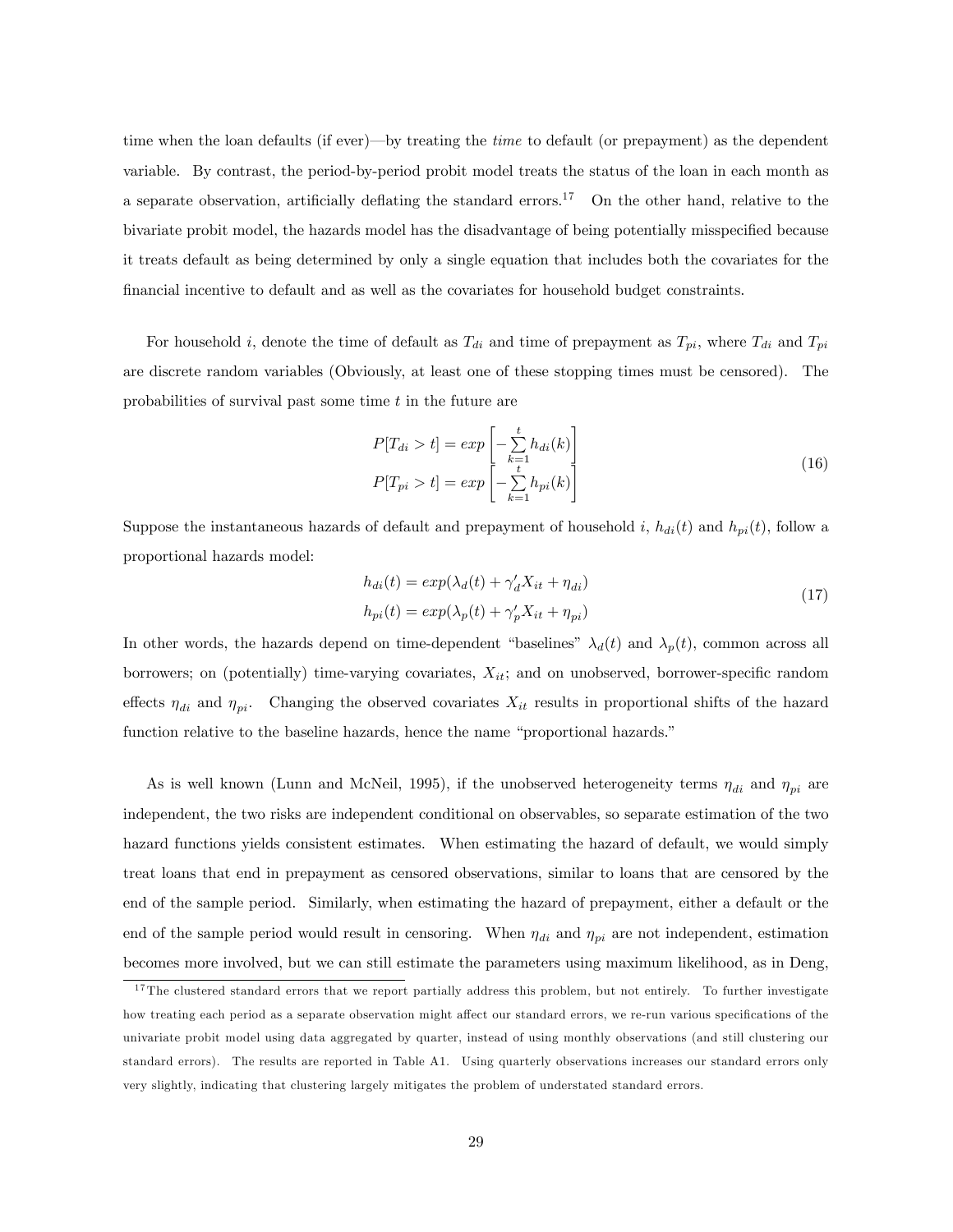Quigley, and van Order (2000) and McCall (1996). The likelihood function and estimation details for the dependent competing hazards model are provided in Appendix B.

In Specification 1 of Table 8, we report the estimation results for a particular case of independent hazards. Specifically, we assume that the hazards only depend on observables (i.e.,  $\eta_{di} = \eta_{pi} = 0$ ), while making no parametric assumptions about the underlying baseline hazards,  $\lambda_d(t)$  and  $\lambda_p(t)$ . This specification is simply the standard Cox proportional hazards model (Cox, 1972; Cox and Oakes, 1984), and we can estimate the coefficients  $\gamma_d$  and  $\gamma_p$  by minimizing the "partial loglikelihood," while essentially netting out the baseline hazards.

We also estimate a specification that allows for unobserved correlation in the hazards of default and prepayment, following Deng, Quigley, and van Order (2000). Specifically, we assume that there are two types of borrowers, where

$$
(\eta_{di}, \eta_{pi}) = \begin{cases} (\eta_{d1}, \eta_{p1}) \text{ with probability } \rho \\ (\eta_{d2}, \eta_{p2}) \text{ with probability } 1 - \rho \end{cases}
$$
 (18)

Results for the model with correlated unobserved hazards are reported as Specifications 2-4 in Table 8.

The hazards model estimates generate implications for default behavior that are similar to what we see in the bivariate and univariate probit models. We find that higher net equity decreases the probability of default while increasing the probability of prepayment. A higher home price growth rate in the previous twelve months decreases the hazard of default while increasing the hazard of prepayment. Specification 2 indicates that the greater the contract rate is relative to the market interest rate, the more likely the borrower is to default and prepay. However, as we add more regressors (Specifications  $3-4$ ), the impact of the interest rate option  $IR$  on default changes sign. Borrowers are less likely to default or prepay if they are farther away from the next rate reset for adjustable-rate mortgages. Again not surprisingly, fixed-rate mortgages are less likely to default or prepay than adjustable-rate mortgages. At a given loan age, both hazards are approximately two and a half times higher for ARMs than for fixed-rate mortgages. The measures of liquidity constraints display similar patterns as before: borrowers with low documentation, low FICO scores, multiple liens, and high payment-to-income ratios are more likely to default.

Finally, we find that there is a high degree of unobserved heterogeneity in both default and prepayment risk, with the unobserved heterogeneity being somewhat greater for default. This result contrasts with the findings of Deng, Quigley, and van Order (2000) who find substantial and statistically significant unobserved heterogeneity in the exercise of the prepayment option but not in the exercise of the default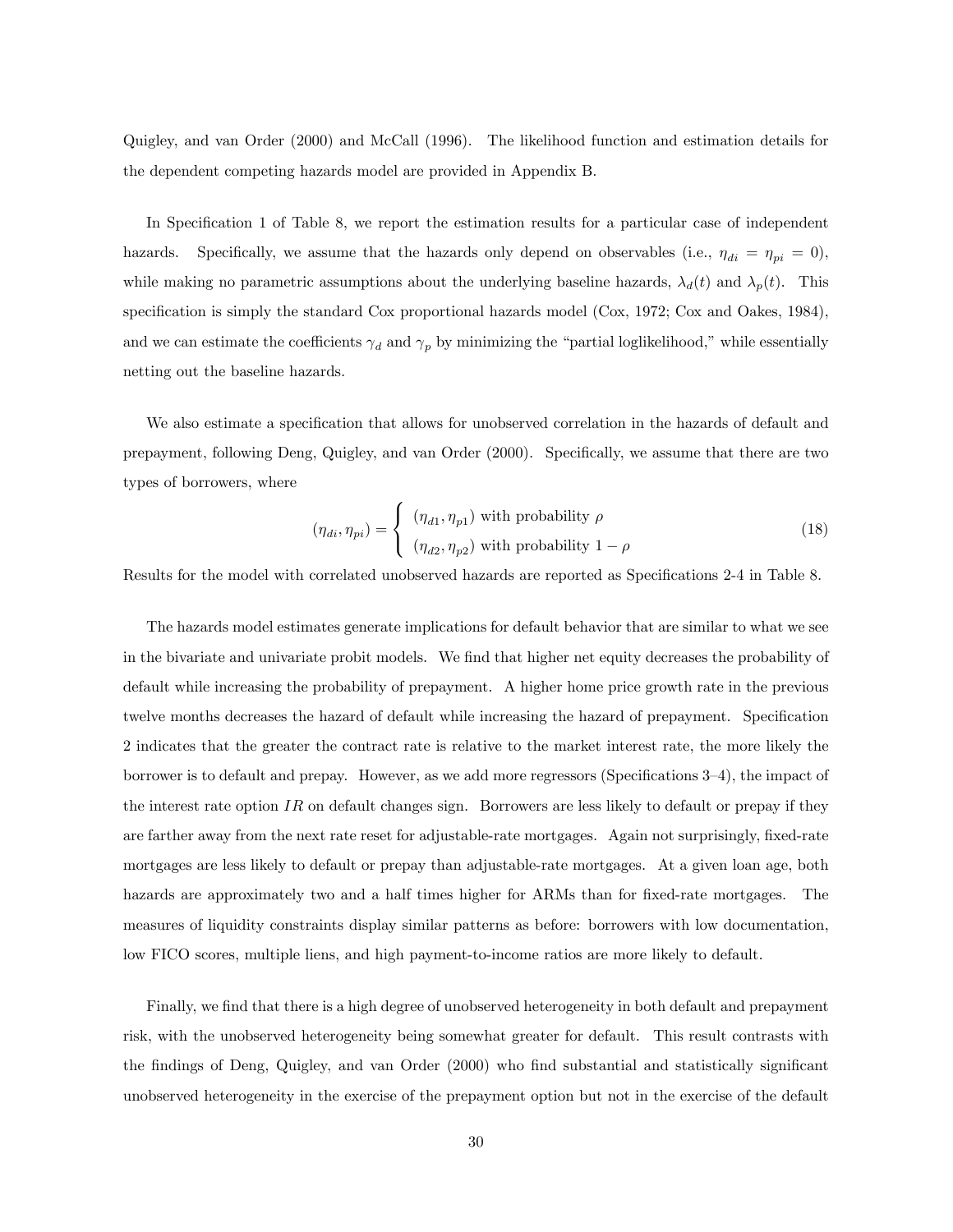option. The difference between their finding and ours may be due to the differences in the composition of the borrower pools in our respective data sets: while their sample is confined to prime mortgage borrowers, who have a low probability of default in any case, we study subprime mortgage borrowers, for whom the default risk is much higher. Thus, it makes intuitive sense that our sample exhibits a much greater degree of unobserved heterogeneity in default behavior.

# 5 Discussion

Here, we summarize the key results and place them in a broader context. To recapitulate our main findings: First, declining home prices are an important driver of subprime mortgage default. For a borrower who purchased a home one year earlier with a 30-year fixed-rate mortgage and no downpayment, a 20% decline in home price makes the borrower 15.38% more likely to default than an otherwise identical borrower whose home price remained stable.<sup>18</sup> Second, borrower and loan characteristics affecting borrowersíability to pay are as empirically important in predicting default as declining house prices, as evidenced by the magnitudes of the marginal effects in Tables 5 and  $6^{19}$  Our results suggest that the increase in defaults in recent years is partly linked to changes over time in the composition of mortgage recipients. Higher numbers of borrowers who have little documentation, low FICO scores, or multiple liens on the same property contributed to the increase in foreclosures in the subprime mortgage market. The increasing prevalence of adjustable-rate mortgages also contributed to rising foreclosures, because the monthly payments for adjustable-rate mortgages come with periodic—and sometimes very large adjustments, forcing liquidity-constrained borrowers to default.<sup>20</sup>

Viewed in the broader economic landscape, our findings provide the means to quantify the significance of housing prices in generating correlated default. The simultaneous decline in home prices nearly everywhere in the United States caused the degree of correlation across regions to greatly exceed the

 $18$  Based on Specification 1 in Table 3a. If we use the marginal effects from Specification 4, a 20% decline in home price would make the borrower 4.8% more likely to default, which is much smaller than 15.38%, but still economically significant.

 $19\,\text{We will also compare loglikelihoods from two specifications: a univariate probit model with financial covariates only}$ and a univariate probit model with measures of credit quality and liquidity constraints only (corresponding to Specifications 1 and 2 of Table 7). The comparison, which we will discuss in the next section, provides additional support for this claim that liquidity constraints are as important as declining home prices in explaining default.

 $^{20}$ This result is not inconsistent with the claim made by Foote et al. (2008b) that rate resets for ARMs are not the main problem in the subprime market. Our finding suggests that rate resets play a role in default decisions, but that their role is not as important as falling home prices or low credit quality of subprime borrowers.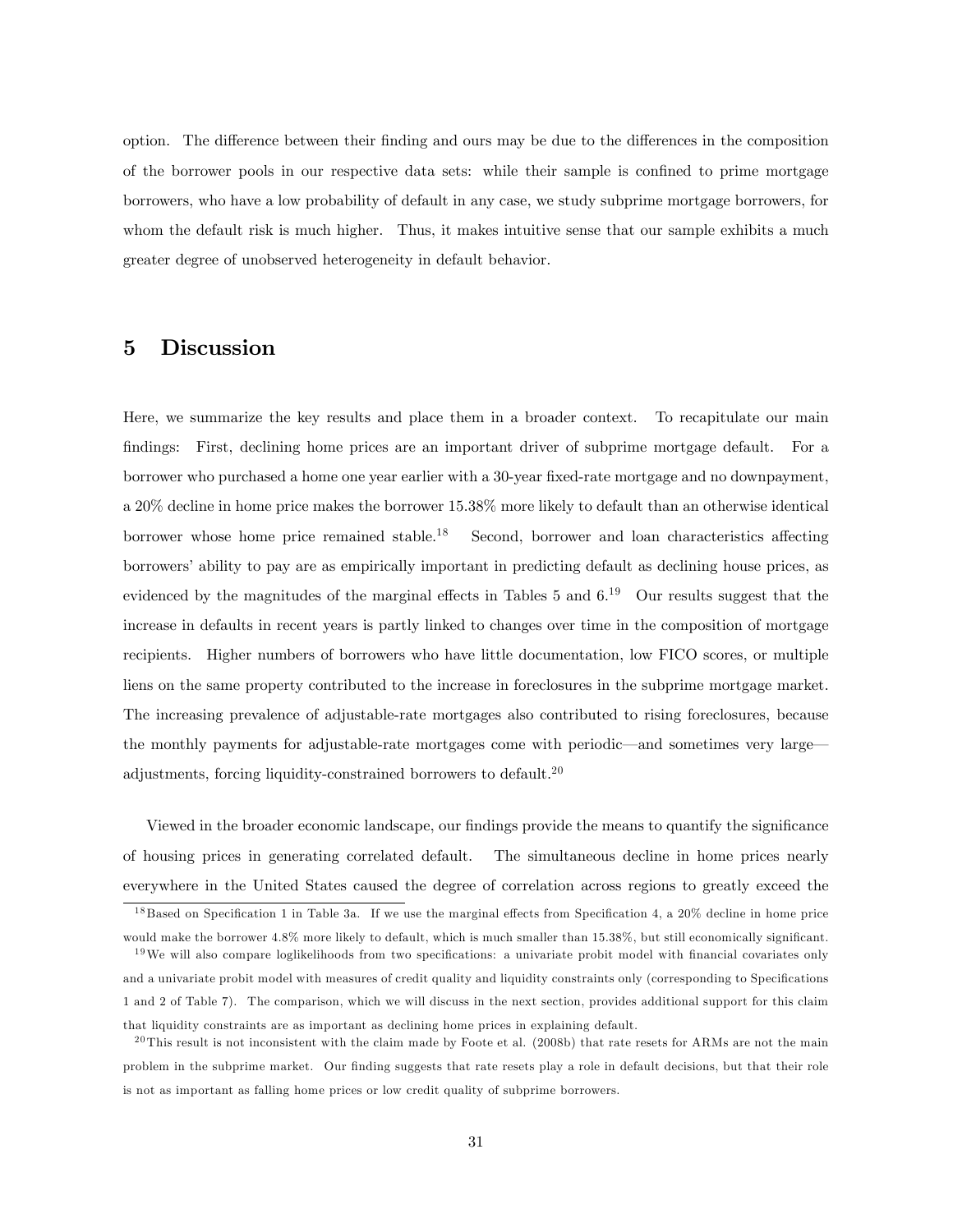expectations of credit rating agencies and investors. Indeed, there is much evidence that markets overrewarded geographic diversity in the structuring and pricing of MBS (Nadauld and Sherlund, 2008), suggesting that rating agencies and investors either underestimated the degree of crossregional correlation or underestimated the significance of the housing price channel in driving default. While acknowledging that housing prices are an equilibrium phenomenon, our analysis points to a key way in which existing models may have led to mispricing.

As well, worsening ex post loan outcomes in combination with observed deterioration in the composition of the borrower pool—as measured by FICO scores, loan documentation status, LTV at origination, and other contract terms—informally support the notion that lenders loosened their underwriting standards and lent to a less and less creditworthy pool of borrowers over time. The importance of compositional changes in explaining the observed rise in default suggests the presence of flaws in the securitization process. One consequence of securitization is that loan originators do not typically hold the securities backed by the mortgages that they originate. As a result, they do not bear the ex post consequences of bad mortgages even as they continue to generate income by originating such loans. This agency problem, coupled with underestimation of default risks by the Önancial market, gave primary lenders an incentive to lower their lending standards in response to the "technological shock" of securitization and other related Önancial innovations. Thus, a key policy implication is that future waves of default can be averted by measures that reduce originator moral hazard, such as stronger enforcement of lending standards.

Our results also help us to evaluate the potential efficacy of various remedies under consideration by policymakers. We find empirical relevance for both of the key alternative factors that can theoretically lead to default: in our model, borrowers default if either their net equity falls below a certain threshold or if they cannot make their monthly payments due to credit constraints. Notably, most of the policy alternatives that have actually been proposed have been directed primarily toward payment affordability. For example, the FDIC proposal aims to reduce mortgage payments to no more than 31 percent of borrowers' pretax income, by means of loan modifications that reduce interest rates or extend the lengths of the loans. Measures taken by the banking industry similarly focus on modifying loan terms to make payments more affordable. While these loan modifications would be helpful in stanching default due to liquidity constraints, they would have little effect on borrowers' equity positions. The empirical importance of both illiquidity and net equity as drivers of default suggests that effectively mitigating foreclosures would require some combination of policies targeting each cause or a single instrument that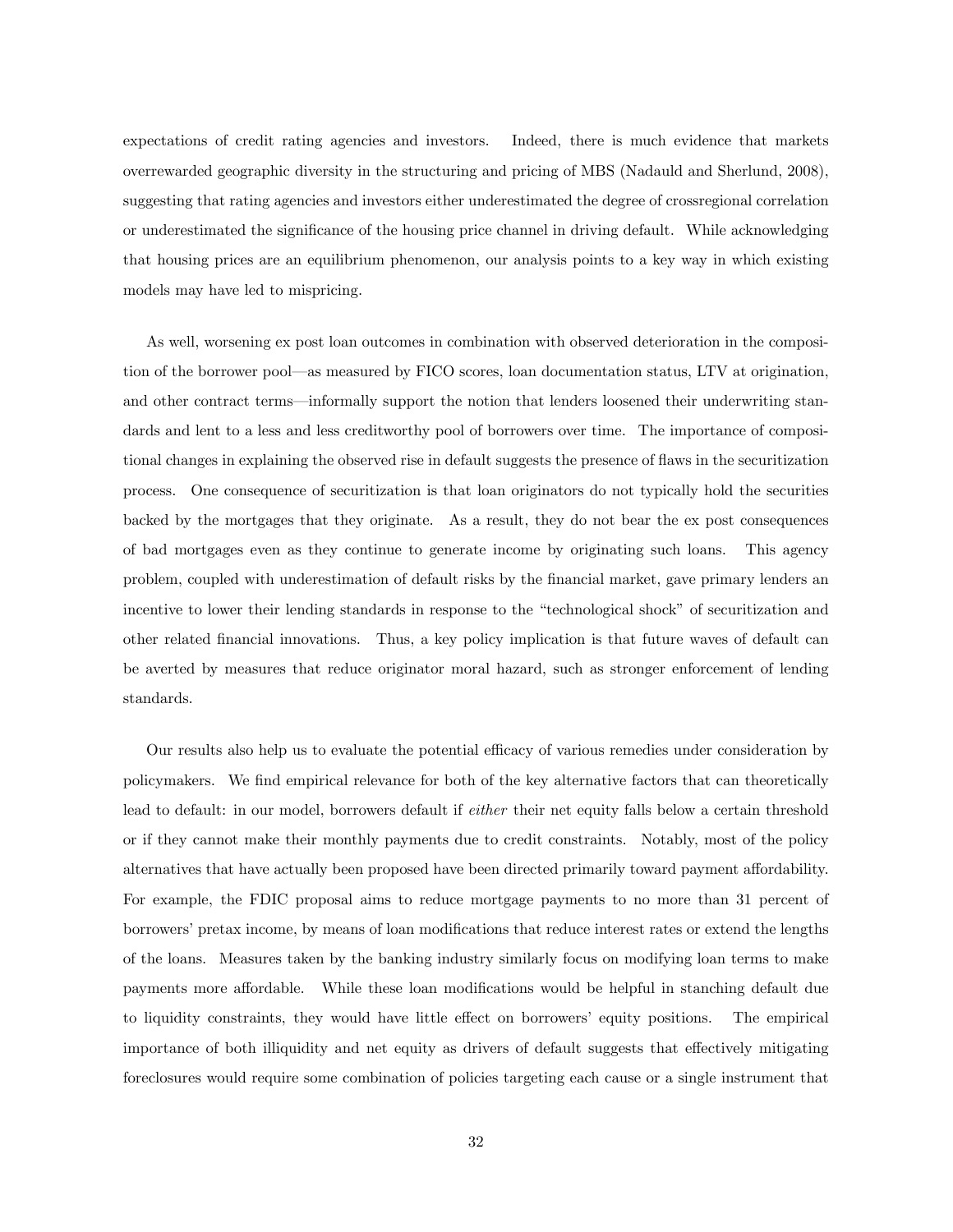targets both. Write-downs on loan principal amounts are an example of a measure that would address both causes simultaneously, because a reduction in loan size would increase a borrower's net equity as well as reduce the monthly payments.<sup>21</sup>

## 6 Conclusion

We estimate a model of optimal default by subprime mortgage borrowers. Our model nests four possible explanations for the recent increase in mortgage defaults: falling home prices, lower expectations about home prices, increases in borrowers' contract interest rates relative to market rates, and inability to pay due to a lack of income or access to credit. The first three factors affect borrowers' financial gains from default, while the last factor represents the possibility that liquidity constraints may force borrowers to default even when defaulting is against their long-term financial interests. We account for the fact that the Önancial incentives are relevant to default decisions only if the liquidity constraint does not bind, and vice versa. The structural equations of this model can be represented as a bivariate probit with partial observability.

We estimate our model using unique data from LoanPerformance that track each loan over the course of its life, and Önd evidence for each of the hypothesized factors in explaining default by subprime mortgage borrowers. In particular, our results suggest that borrower and loan characteristics that affect borrowers' ability to pay are as important in predicting default as the fundamental determinants of whether it makes Önancial sense to default. Declining home prices are indeed an important driver behind the recent surge in defaults, but for the particular segment of homeowners represented in our data, deterioration in the credit quality of the pool of borrowers is an equally important factor.

Our findings have broad macroeconomic implications. In particular, the evidence points to flaws in the securitization process that led to the current economic downturn. The estimated effect of housing prices on default behavior implies that default will be highly geographically correlated when home prices decline nationwide. Failing to take into account the correct magnitude of this source of correlation would cause existing pricing models to underestimate the degree of nondiversifiable risk, impairing the proper functioning of capital markets. Moreover, deterioration in the observed characteristics of the

 $^{21}$ In a recent speech the Chairman of the Federal Reserve, Ben Bernanke, also seemed to advocate simultaneously targeting both drivers of default.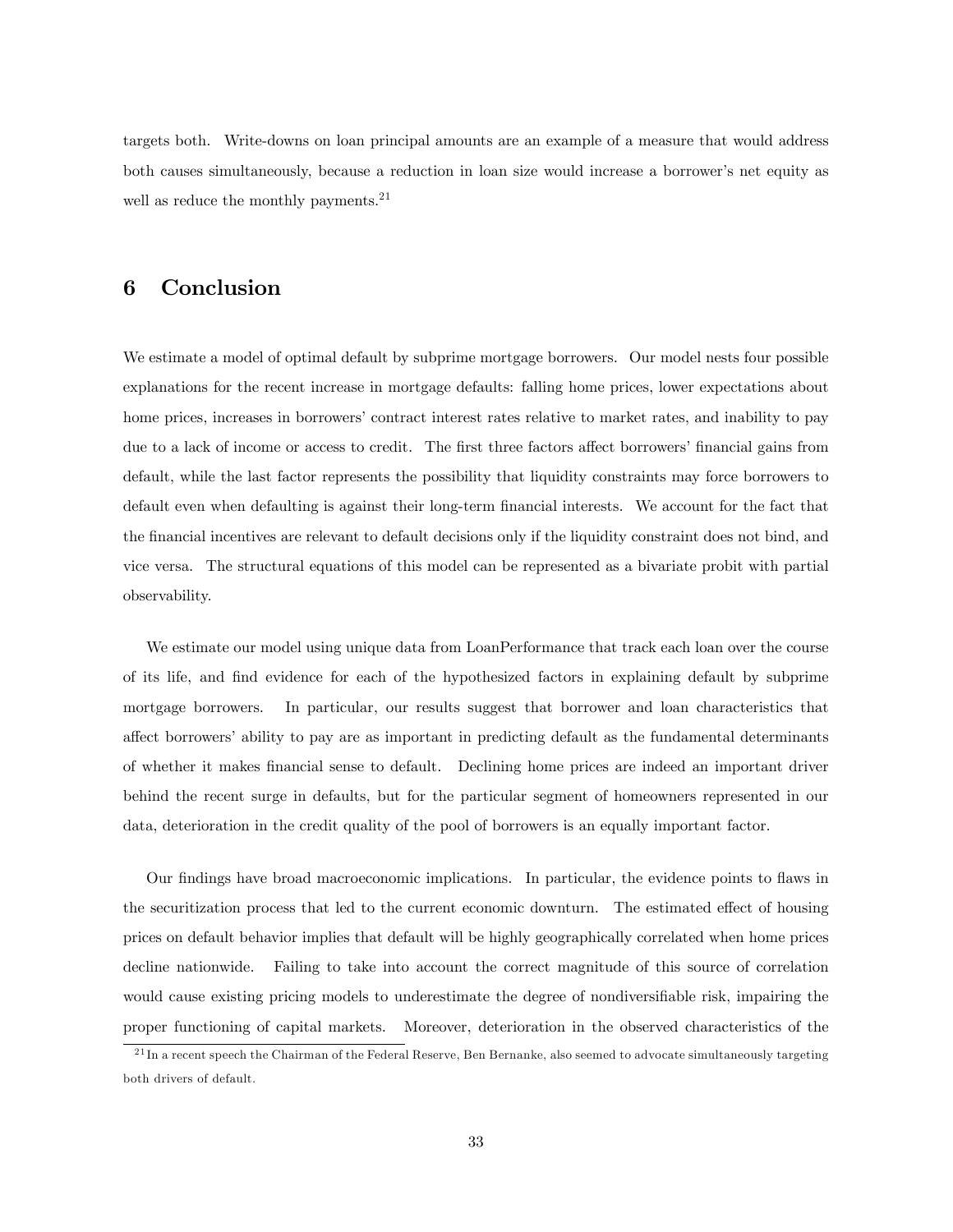borrower pool suggests that underwriting standards became looser, perhaps an equilibrium response to worsening asymmetric information between lenders and securitizers. Finally, our findings suggest that for a foreclosure mitigation policy to produce the desired result, it must address both declining home equity as well as borrowers' ability to pay in the short run. In this regard, write-downs on loan principal amounts may be an effective measure.

The framework of this paper is essentially static: to capture the dynamic nature of borrowers' default decisions, we simply account for the reduced-form effects of various option values associated with holding a mortgage. In future work, we shall examine how our results change when we explicitly model borrowersí default decisions as an optimal stopping problem. The findings in this paper suggest the importance of including credit constraints and inform us on how best to model price expectations in the fully dynamic model.

## References

- [1] **Aguirregabiria, Victor, and Pedro Mira.** 2007. "Swapping the Nested Fixed-Point Algorithm: a Class of Estimators for Discrete Markov Decision Models.<sup>3</sup> Econometrica,  $70(4)$ : 1519-1543.
- [2] Adams, William, Liran Einav, and Jonathan Levin. 2008. "Liquidity Constraints and Imperfect Information in Subprime Lending." American Economic Review, forthcoming.
- [3] Archer, Wayne, David Ling, and Gary McGill. 1996. "The Effect of Income and Collateral Constraints on Residential Mortgage Terminations." Regional Science and Urban Economics, 26: 235-261.
- [4] Bajari, Patrick, Lanier Benkard, and Jonathan Levin. 2007. "Estimating Dynamic Models of Imperfect Competition." *Econometrica*, 75(5): 1331-1370.
- [5] Case, Karl, and Robert Shiller. 2003. "Is There a Bubble in the Housing Market?" Brookings Papers on Economic Activity, 34(2): 299-362.
- [6] Carranza, Juan Esteban, and Dairo Estrada. 2008. "An empirical characterization of mortgage default in Colombia between 1997 and 2004." Working Paper.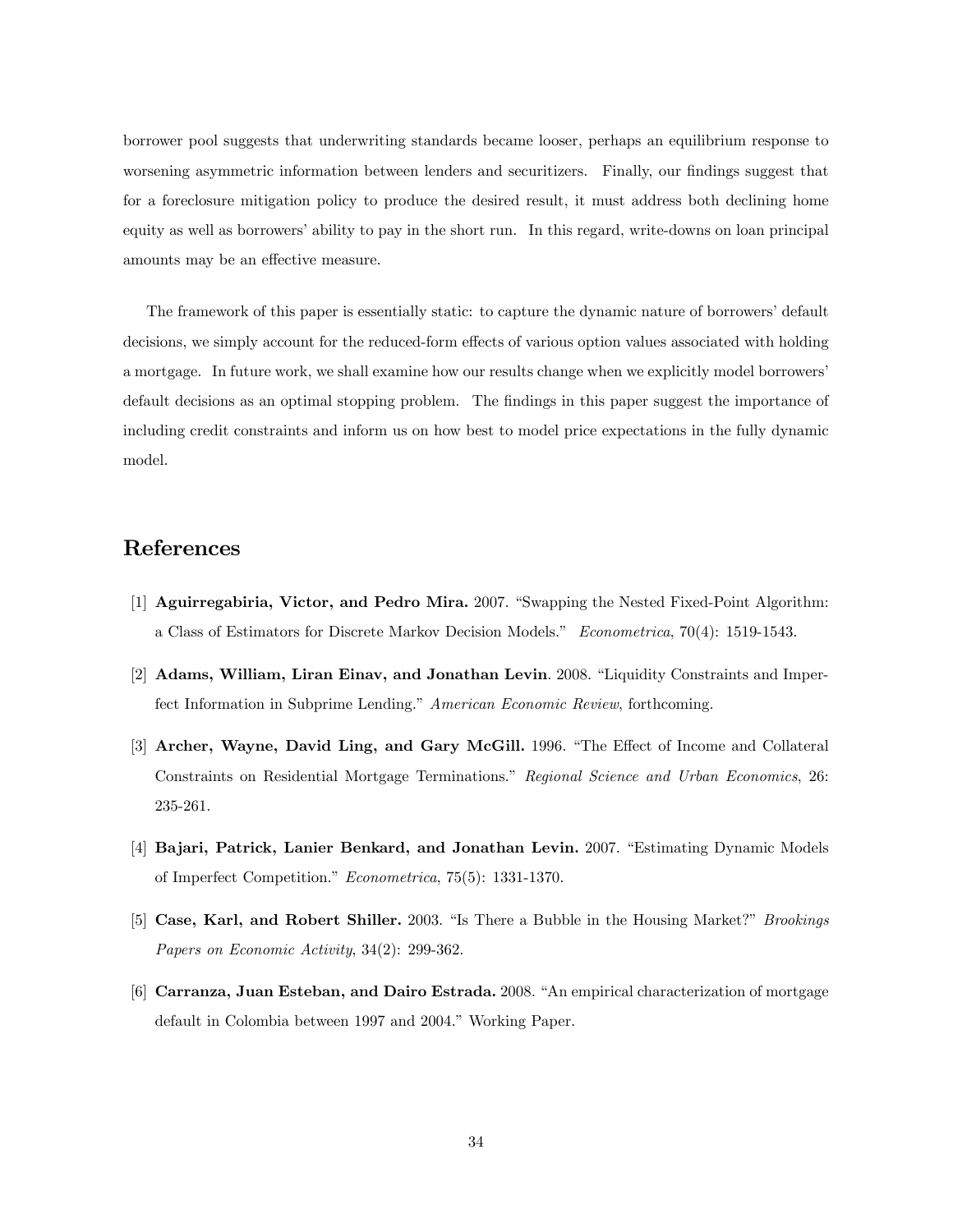- [7] Chatterjee, Satyajit, Dean Corbae, Makoto Nakajima, and Jose-Victor Ríos-Rull. 2007. "A Quantitative Theory of Unsecured Consumer Credit with Risk of Default."  $Econometrica$ , 75(6): 1525-1589.
- [8] Chatterjee, Satyajit, Dean Corbae, and Jose-Victor Ríos-Rull. 2008. "A Theory of Credit Scoring and Competitive Pricing of Default Risk." Working Paper.
- [9] Chomsisengphet, Souphala, and Anthony Pennington-Cross. 2006. "The Evolution of the Subprime Mortgage Market." Federal Reserve Bank of St. Louis Review.
- [10] Coppejans, Mark, Donna Gilleskie, Holger Sieg, and Koleman Strumpf. 2007. "Consumer Demand under Price Uncertainty: Empirical Evidence from the Market for Cigarettes." Review of Economics and Statistics, 89(3): 510-521.
- [11] Cowan, Adrian, and Charles Cowan. 2004. "Default Correlation: An Empirical Investigation of a Subprime Lender." Journal of Banking  $\mathcal B$  Finance, 28(4): 753-771.
- [12] Cox, D. R.. 1972. "Regression Models and Life-Tables." Journal of the Royal Statistical Society. Series B, 34(2): 187-220.
- [13] Cox, D. R., and David Oakes. 1984. Analysis of Survival Data, Chapman and Hall: London.
- [14] Crawford, Gordon W., and Eric Rosenblatt. 1995. "Efficient Mortgage Default Option Exercise: Evidence from Loss Severity." Journal of Real Estate Research, 10(5): 543-556.
- [15] Demyanyk, Yuliya, and Otto van Hemert. 2007. "Understanding the Subprime Mortgage Crisis." Working Paper.
- [16] Deng, Yongheng, John M. Quigley, and Robert van Order. 2000. "Mortgage Terminations, Heterogeneity, and the Exercise of Mortgage Options." Econometrica, 68(2): 275-307.
- [17] Dougherty, Ann, and Robert van Order. 1982. "Inflation, Housing Costs, and the Consumer Price Index." American Economic Review, 72(1): 154-164.
- [18] Foote, Christopher, Kristopher Gerardi, and Paul Willen. 2008a. "Negative Equity and Foreclosure: Theory and Evidence." Journal of Urban Economics, forthcoming
- [19] Foote, Christopher, Kristopher Gerardi, Lorenz Goette, and Paul Willen. 2008b. "Subprime Facts: What (We Think) We Know about the Subprime Crisis and What We Don't." Federal Reserve Bank of Boston Working Paper.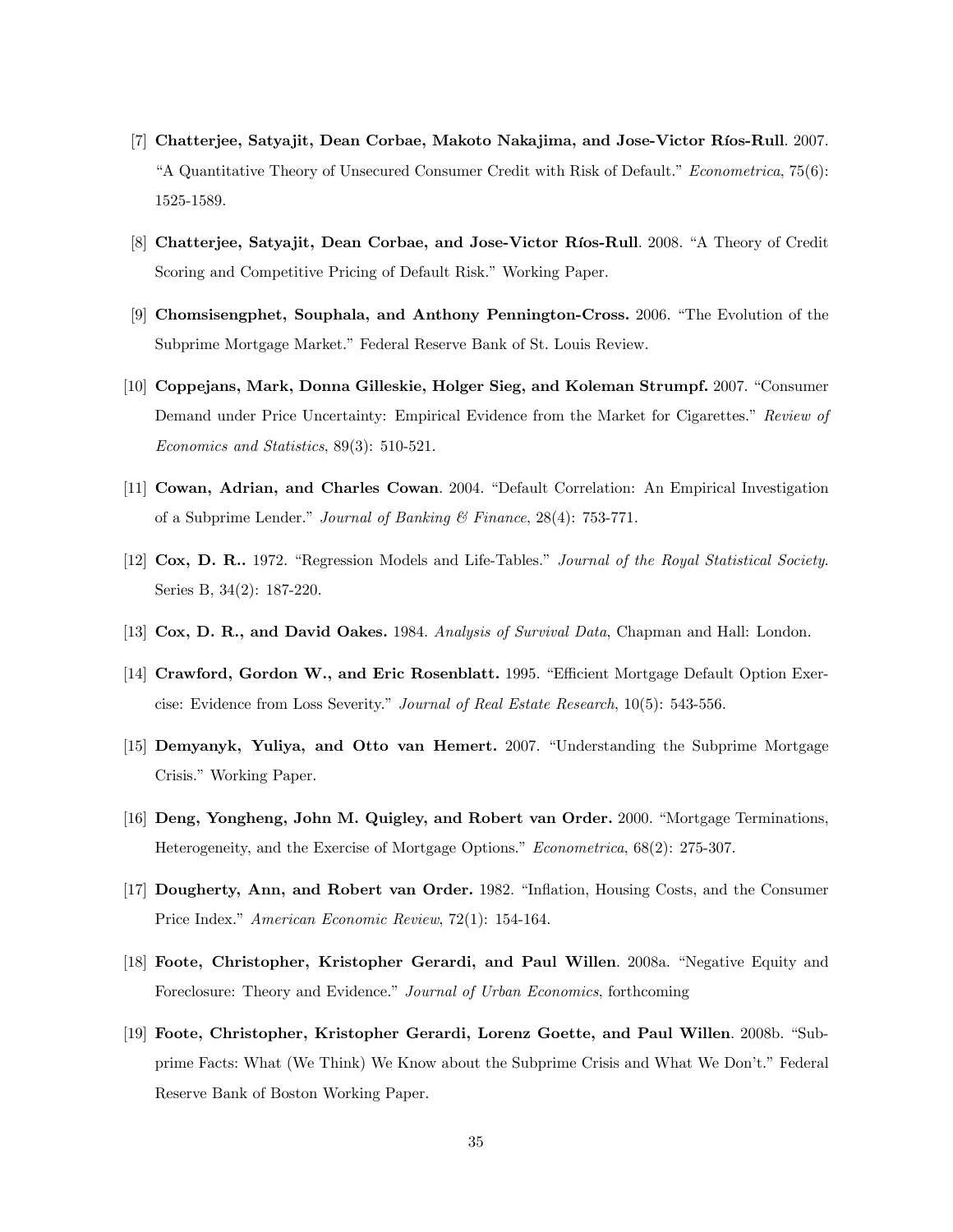- [20] Foster, Chester, and Robert van Order. 1985. "FHA Terminations: A Prelude to Rational Mortgage Pricing." Real Estate Economics, 13(3): 273-291.
- [21] Friedman, Milton. 1957. A Theory of the Consumption Function, Princeton, NJ: Princeton University Press.
- [22] Gerardi, Kristopher, Adam Hale Shapiro, and Paul S. Willen. 2007. "Subprime Outcomes: Risky Mortgages, Homeownership Experiences, and Foreclosures." Federal Reserve Bank of Boston Working Paper.
- [23] Gerardi, Kristopher, Andreas Lehnert, Shane Sherlund, and Paul Willen. 2008. "Making Sense of the Subprime Crisis." Brookings Papers on Economic Activity.
- [24] Han, Aaron, and Jerry Hausman. 1990. "Flexible Parametric Estimation of Duration and Competing Risk Models." Journal of Applied Econometrics, 5(1): 1-28.
- [25] Hendershott, Patric, and Joel Slemrod. 1983. "Taxes and the User Cost of Capital for Owner-Occupied Housing." Real Estate Economics, 10(4): 375-393
- [26] Himmelberg, Charles, Chris Mayer, and Todd Sinai. 2005. "Assessing High House Prices: Bubbles, Fundamentals, and Misperceptions." Journal of Economic Perspectives, 19(4): 67-92.
- [27] Hotz, V. Joseph, and Robert A. Miller. 1993. "Conditional Choice Probabilities and the Estimation of Dynamic Models." The Review of Economic Studies, 60(3): 497-529.
- [28] Keys, Benjamin, Tanmoy Mukherjee, Amit Seru, and Vikrant Vig. 2008. "Did Securitization Lead to Lax Screening? Evidence from Subprime Loans." Working Paper.
- [29] Krainer, John, and Chishen Wei. 2004. "House Prices and Fundamental Value." Federal Reserve Bank of San Francisco Economic Letter.
- [30] Lunn, Mary, and Don McNeil. 1995. "Applying Cox Regression to Competing Risks." Biometrics,  $51(2)$ :  $524-532$ .
- [31] McCall, Brian. 1996. "Unemployment Insurance Rules, Joblessness, and Part-Time Work." Econometrica, 64(3): 647-682.
- [32] Nadauld, Taylor and Shane Sherlund. 2008. "The Role of the Securitization Process in the Expansion of Subprime Credit." Working Paper.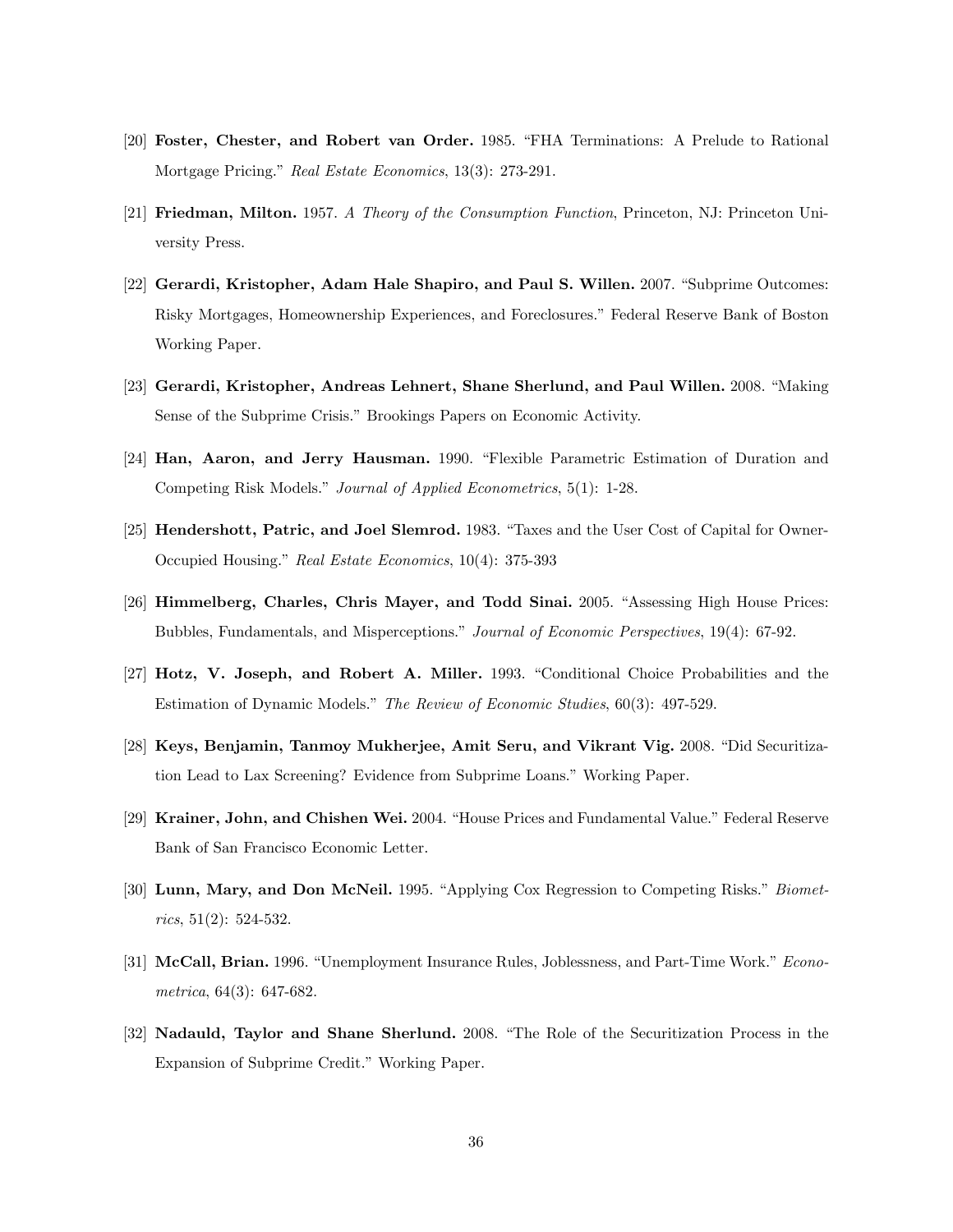- [33] Pennington-Cross, Anthony, and Giang Ho. 2006. "The Termination of Subprime Hybrid and Fixed Rate Mortgages." Federal Reserve Bank of St. Louis Working Paper.
- [34] Poterba, James. 1984. "Tax Subsidies to Owner-occupied Housing: An Asset Market Approach." Quarterly Journal of Economics, 99(4): 729-752.
- [35] Poirier, Dale. 1980. "Partial Observability in Bivariate Probit Models." Journal of Econometrics, 12(2): 209-217.
- [36] Quigley, John M., and Robert van Order. 1995. "Explicit Tests of Contingent Claims Models of Mortgage Default." The Journal of Real Estate Finance and Economics, 11(2): 99-117.
- [37] Rust, John. 1987. "Optimal Replacement of GMC Bus Engines: An Empirical Model of Harold Zurcher." Econometrica, 55(5): 999-1033.
- [38] Vandell, Kerry. 1993. "Handing Over the Keys: A Perspective on Mortgage Default Research." Real Estate Economics, 21(3): 211-246.
- [39] Vandell, Kerry. 1995. "How Ruthless is Mortgage Default? A Review and Synthesis of the Evidence." Journal of Housing Research,  $6(2)$ : 245-264.
- [40] **Von Furstenberg, George.** 1969. "Default Risk on FHA-Insured Home Mortgages as a Function of the Terms of Financing: A Quantitative Analysis." Journal of Finance, 24(3): 459-477.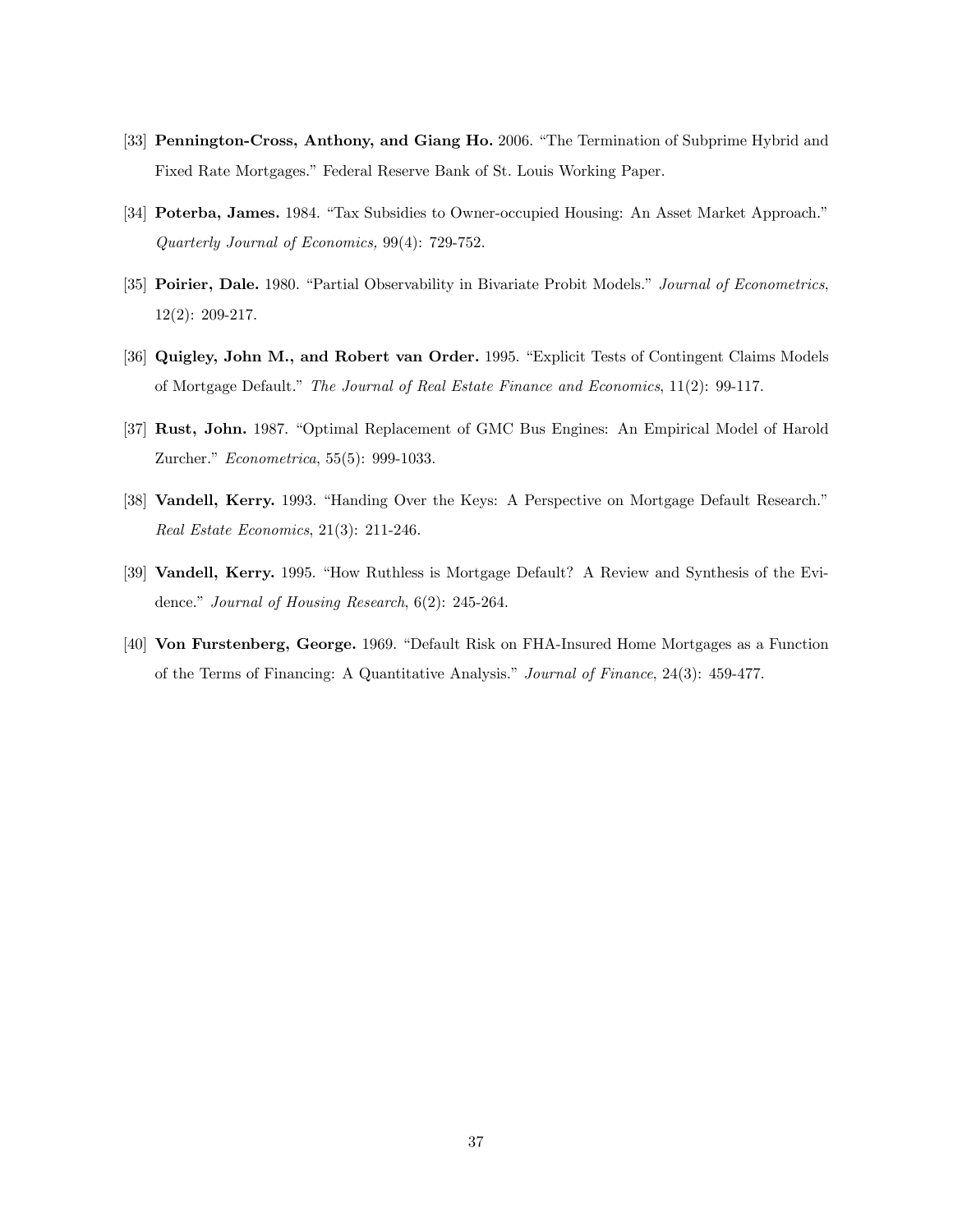# Appendix A

#### Imputation of counterfactual refinancing interest rates for individual households

We assume that in each time period t, household i is able to refinance its mortgage at rate  $r_{it}^m$ , the market rate adjusted by a household-specific risk premium. To impute this hypothetical rate from the data, we make the following assumptions about the relationship between  $r_{it}^m$  and  $r_{i0}^c$ , the initial contract rate owed during the first month of the household's actual loan. Let  $t_{i0}$  denote the time period corresponding to the initial month of the actual loan.  $j = 1, ..., J$  index covariates, with  $z_{ij}$  denoting the observable household and loan characteristics upon which the actual interest rate is determined, and  $z_{ij}^m$ denoting the covariates that determine the refinancing rate. Then,

$$
r_{i0}^{c} = f(t_{i0}) + \sum_{j=1}^{J} g_j(t_{i0}) \cdot z_{ij} + \zeta_i
$$
  
\n
$$
r_{it}^{m} = f(t) + \sum_{j=1}^{J} g_j(t) \cdot z_{ij}^{m} + \zeta_i
$$
\n(19)

The function  $f(t)$  captures the time-varying "baseline" market interest rate, and the functions  $g_j(t)$ capture the time-varying risk premia on characteristics  $j = 1, \ldots, J$ . By restricting the error,  $\zeta_i$ , to be equal across equations, we are assuming that the household's risk premium is constant over time. Crucially, among the covariates  $z_{ij}$  we include controls for the type of mortgage (adjustable-rate or fixedrate) held by household *i*. We assume that  $z_{ij}^m = z_{ij}$  for all characteristics *j except* for dummies related to the mortgage type: to preserve comparability across households, we assume that all consumers refinance into fixed-rate mortgages.

We estimate the first equation in (19) using actual originations of all subprime mortgages observed in the data. Since the LoanPerformance data cover a large majority of subprime mortgage originations, we can get a very precise estimate of  $f(t)$  and  $\{g_j(t)\}_{j=1}^J$ . The residuals from this estimation are interpreted as household-specific risk premium,  $\zeta_i$ , unexplained by observable characteristics. We then predict the refinancing rate  $r_{it}^m$  using the estimated  $f(t)$  and  $g(t)$  functions, the observable household characteristics, and the risk premium  $\zeta_i$  recovered from the first estimation.

We choose to approximate  $f(t)$  and  $g(t)$  by natural cubic spline functions. A natural cubic spline function  $f(t)$  consists of piecewise cubic polynomials  $f_n(t)$ ,  $n = 0, \ldots, N-1$  passing through nodes at  $t_0, t_1, \ldots, t_N$ , with the restriction that  $f(t)$  be twice-continuously differentiable at each node and with the boundary conditions  $f''(t_0) = f''(t_N) = 0$ . The boundary conditions, which impose local linearity at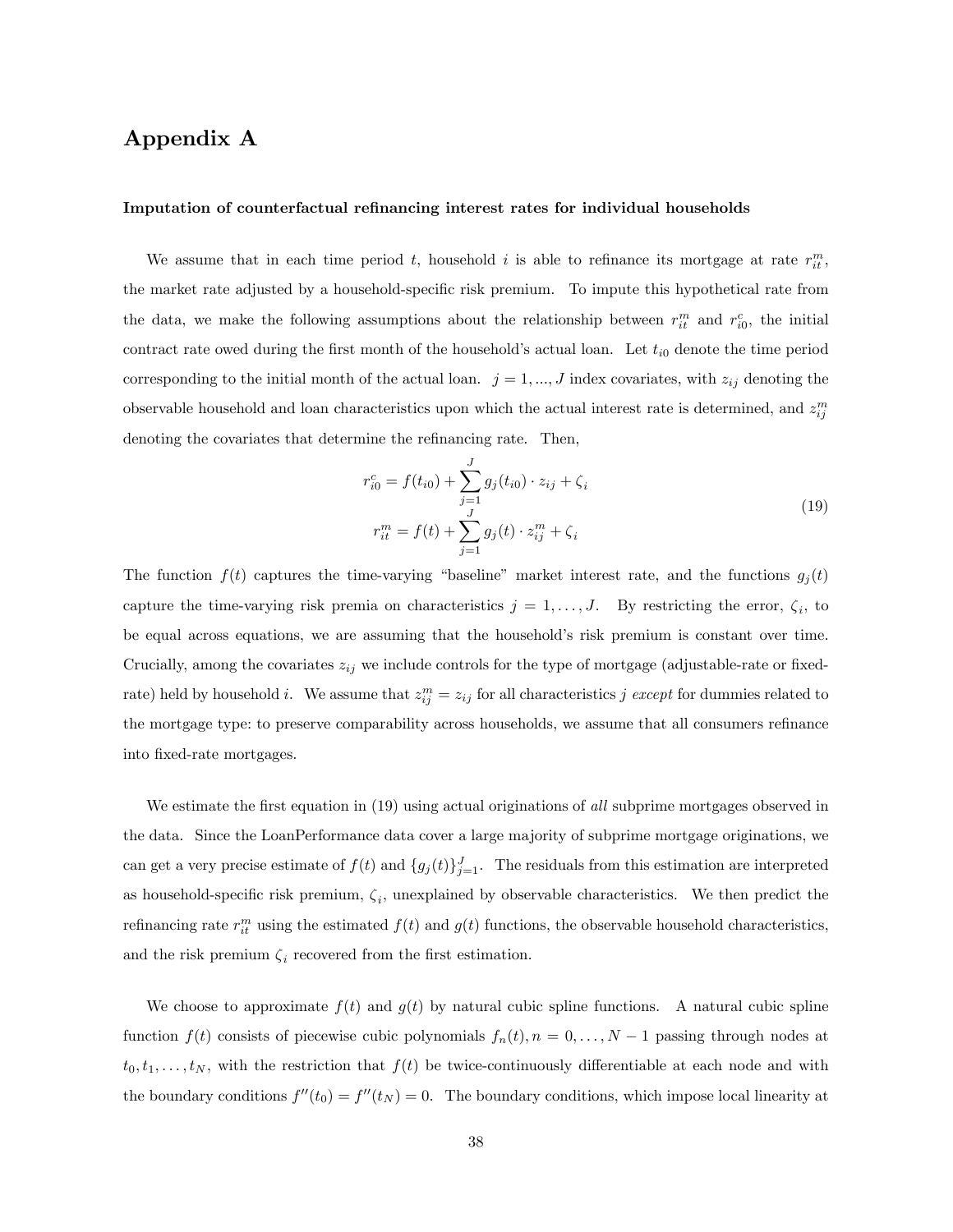the furthest endpoints, mitigate the tendency for cubic polynomials to take on extreme values near the endpoints.

We include the following variables among the covariates  $z_{ij}$ :

- FICO score
- "Low documentation" and "No documentation" dummies
- Dummies for mortgage type. We categorize mortgages as Öxed-rate mortgages, ARMs that have a first reset less than a year after origination (which tend to have much lower initial contract rates), and other types of ARMs.
- The loan-to-value ratio at origination
- The front-end debt-to-income ratio: the ratio of monthly housing-related principal and interest payments, taxes, and insurance to monthly income
- The back-end debt-to-income ratio: similar to the front-end ratio, but including in the numerator all payments for non-housing-related debts (e.g., car loans, credit card debt) in addition to mortgage payments

Note that by setting  $z_{ij}^m = z_{ij}$  for all characteristics j other than the mortgage type, we abstract from the fact that refinancing generally alters the debt-to-income ratio. Moreover, the debt-to-income and loan-to-value ratios are endogenous, because the amount of debt borrowers are willing to take on is presumably correlated with the interest rates they are able to obtain. We ignore these issues since adequately addressing them is beyond the scope of this paper.

# Appendix B

### Estimation details for dependent competing hazards model

As a robustness check, we estimate a model of dependent competing hazards. We assume that at time t, borrower i is described by (potentially) time-dependent observable characteristics  $X_{it}$  as well as a pair of unobservable characteristics  $(\eta_{di}, \eta_{pi})$ , which shift the hazards of default and prepayment. We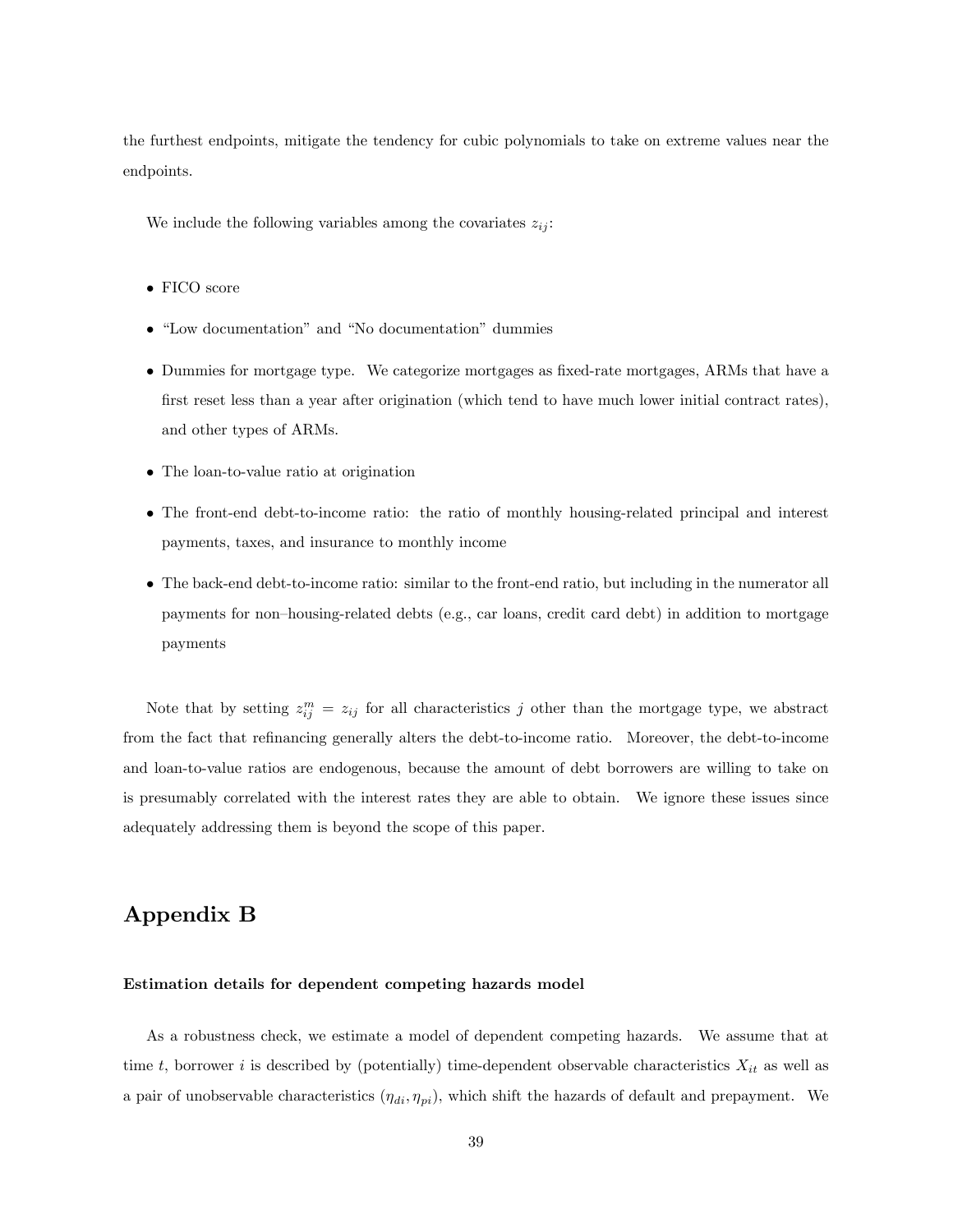follow Han and Hausman (1990), Deng, Quigley, and van Order (2000), and McCall (1996) in writing the likelihood function of this model.

Denote the time to default as  $T_d$  and time to prepayment as  $T_p$ , both being discrete random variables. For economy of notation, we omit the subscript for individual  $i$ . The joint survival function, conditional on observable characteristics  $X$  and unobservable type, is then as follows:

$$
S(t_d, t_p | X, \eta_d, \eta_p) = \exp\left(-\sum_{\substack{k=1 \ k \neq p}}^{\text{t}_d} \exp(\lambda_d(k) + \gamma_d' X_k + \eta_d)\right) - \sum_{\substack{k=1 \ k \neq 1}}^{\text{t}_p} \exp(\lambda_p(k) + \gamma_p' X_k + \eta_p))\tag{20}
$$

We approximate the baseline hazards  $\lambda_d(t)$  and  $\lambda_p(t)$  using a third-order polynomial function of time t.

$$
\lambda_d(t) = \theta_{0d} + \theta_{1d}t + \theta_{2d}t^2 + \theta_{3d}t^3
$$
  
\n
$$
\lambda_p(t) = \theta_{0p} + \theta_{1p}t + \theta_{2p}t^2 + \theta_{3p}t^3
$$
\n(21)

For the system to be identified, we normalize  $\theta_{0d}$  and  $\theta_{0p}$  to zero because these parameters are not separately identified from the population means of  $\eta_d$  and  $\eta_p$ . Re-estimating Specification 1 of Table 8 using nonparametric baseline hazard functions instead of the third-order polynomials yields essentially the same estimates, suggesting that the polynomials give us a good approximation.

Default and prepayment are competing risks, so we only observe the duration associated with the first terminating event. Define  $F_d(k \mid X, \eta_d, \eta_p)$  as the probability that the mortgage is terminated by default in period k,  $F_p(k \mid X, \eta_d, \eta_p)$  as the probability of termination by prepayment in period k, and  $F_c(k \mid X, \eta_d, \eta_p)$  as the probability of censoring in period k by the end of the sample. Following Deng, Quigley, and van Order (2000), and McCall (1996), we can write the probabilities as follows:

$$
F_d(k | X, \eta_d, \eta_p) = S(k, k | X, \eta_d, \eta_p) - S(k+1, k | X, \eta_d, \eta_p) - 0.5(S(k, k | X, \eta_d, \eta_p) + S(k+1, k+1 | X, \eta_d, \eta_p) - S(k+1, k | X, \eta_d, \eta_p) - S(k, k+1 | X, \eta_d, \eta_p))
$$
  

$$
F_p(k | X, \eta_d, \eta_p) = S(k, k | X, \eta_d, \eta_p) - S(k, k+1 | X, \eta_d, \eta_p) - 0.5(S(k, k | X, \eta_d, \eta_p) + S(k+1, k+1 | X, \eta_d, \eta_p) - S(k+1, k | X, \eta_d, \eta_p) - S(k, k+1 | X, \eta_d, \eta_p))
$$
  
(22)  

$$
F_c(k | X, \eta_d, \eta_p) = S(k, k | X, \eta_d, \eta_p)
$$

The term  $0.5(S(k, k | \eta_d, \eta_p) + S(k + 1, k + 1 | \eta_d, \eta_p) - S(k + 1, k | \eta_d, \eta_p) - S(k, k + 1 | \eta_d, \eta_p))$  is an adjustment that is necessary because the durations are discrete random variables. Because we do not observe  $\eta_d$  or  $\eta_p$  in the data, we must form the likelihood function using unconditional probabilities,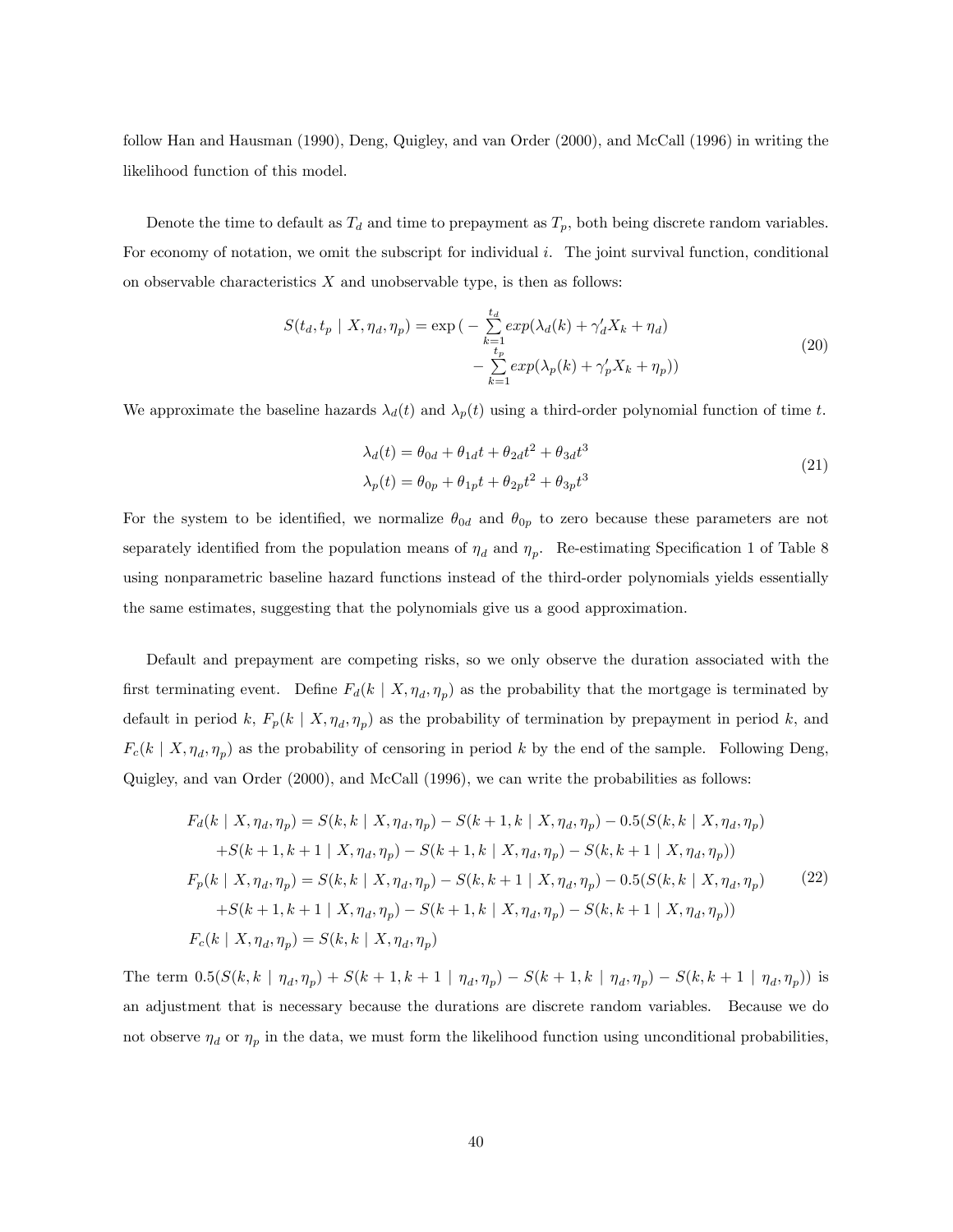obtained by mixing over the type distribution:

$$
F_d(k | X) = \rho F_d(k | X, \eta_{d1}, \eta_{p1}) + (1 - \rho) F_d(k | X, \eta_{d2}, \eta_{p2})
$$
  
\n
$$
F_p(k | X) = \rho F_p(k | X, \eta_{d1}, \eta_{p1}) + (1 - \rho) F_p(k | X, \eta_{d2}, \eta_{p2})
$$
  
\n
$$
F_c(k | X) = \rho F_c(k | X, \eta_{d1}, \eta_{p1}) + (1 - \rho) F_c(k | X, \eta_{d2}, \eta_{p2})
$$
\n(23)

The log likelihood function of this model is then given by

$$
\log L = \sum_{i=1}^{N} [I(y_i = d) \log(F_d(K_i)) + I(y_i = p) \log(F_p(K_i)) + I(y_i = c) \log(F_c(K_i))]
$$
\n(24)

where  $I(y_i = j)$  is equal to one if borrower i's mortgage ends by termination mode j, and equals zero otherwise.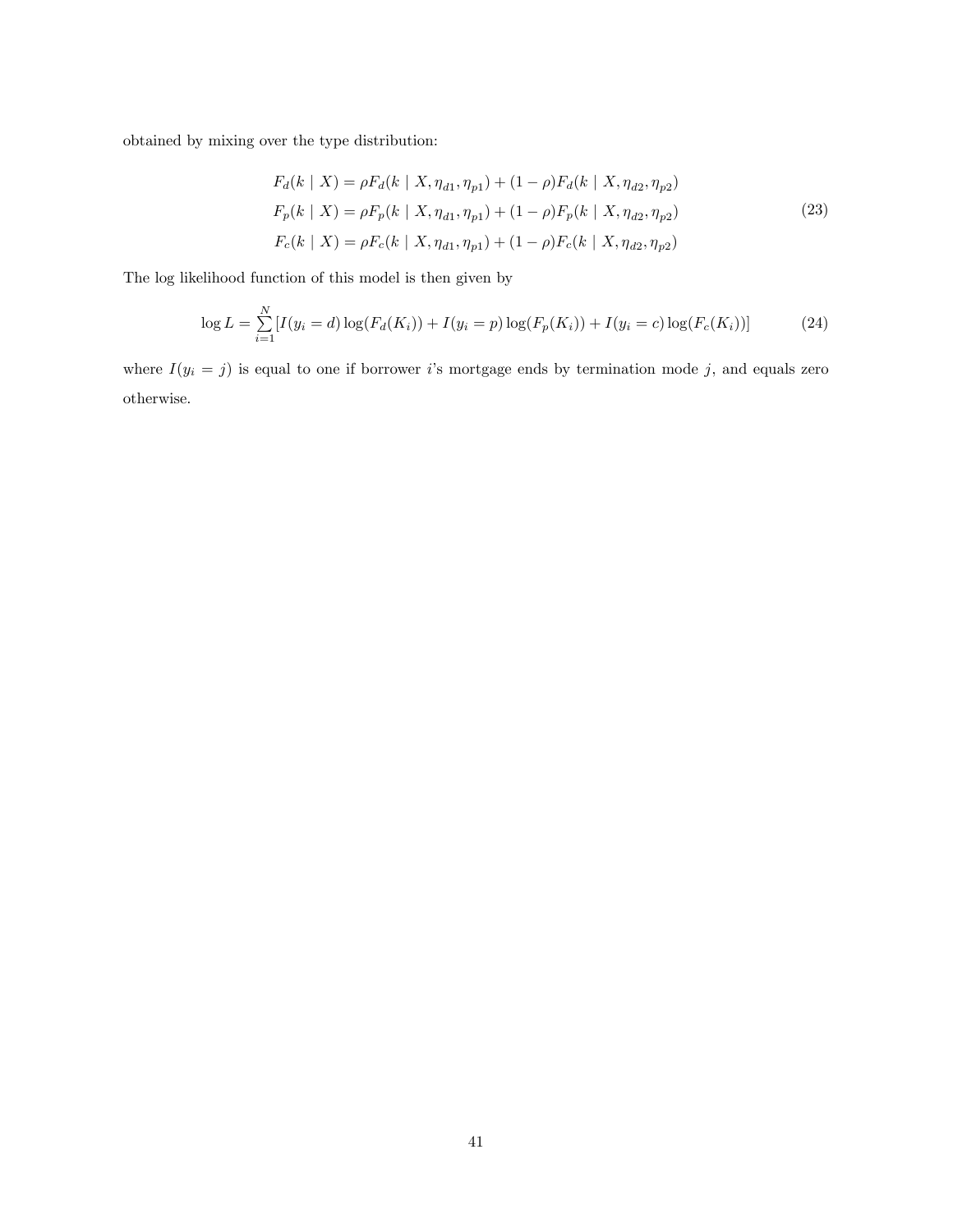### **Table 1: Variable Definitions**

| Variable           | Definition                                                                                    |  |  |  |  |  |  |
|--------------------|-----------------------------------------------------------------------------------------------|--|--|--|--|--|--|
|                    | $= 1$ if loan <i>i</i> does not default in period $t = 0$ if defaults (in foreclosure or Real |  |  |  |  |  |  |
| $ND_{it}$          | <b>Estate Owned</b> )                                                                         |  |  |  |  |  |  |
| V/L                | Market value of the property / Outstanding principal balance                                  |  |  |  |  |  |  |
| Exp_Bwd            | Home price growth rate over the previous twelve months                                        |  |  |  |  |  |  |
|                    | Expected home price appreciation based on user costs.<br>This is equal to                     |  |  |  |  |  |  |
|                    | "Imputed Rent / Actual Rent" reported in Himmelberg, Mayer, and Sinai (2005).                 |  |  |  |  |  |  |
| Exp_HMS            | This measure is normalized to an MSA-specific 24-yr average. See                              |  |  |  |  |  |  |
|                    | Himmelberg, Mayer, and Sinai (2005) for a detailed description.                               |  |  |  |  |  |  |
| Exp_Fwd            | Realized home price growth rate over the next twelve months                                   |  |  |  |  |  |  |
| Vol                | Standard deviation of home prices for the past twelve months, divided by 10                   |  |  |  |  |  |  |
| IR                 | Difference in the present values of the payment stream at the mortgage note rate              |  |  |  |  |  |  |
|                    | and the current interest rate. Described in the text.                                         |  |  |  |  |  |  |
| <b>MR</b>          | The number of months until the next reset for an ARM                                          |  |  |  |  |  |  |
| <b>FRM</b>         | $= 1$ if the mortgage is a fixed rate mortgage, $= 0$ otherwise                               |  |  |  |  |  |  |
| Low Doc            | $= 1$ if the loan was done with no or low documentation, $= 0$ otherwise                      |  |  |  |  |  |  |
| <b>FICO</b>        | FICO score, a credit score developed by Fair Isaac & Co. Scores range between                 |  |  |  |  |  |  |
|                    | 300 and 850, with higher scores indicating higher credit quality.                             |  |  |  |  |  |  |
| Low FICO           | $= 1$ if FICO is less than 620, $= 0$ otherwise                                               |  |  |  |  |  |  |
| Medium FICO        | $= 1$ if FICO is between 620 and 700, $= 0$ otherwise                                         |  |  |  |  |  |  |
| High FICO          | $= 1$ if FICO is above 700, $= 0$ otherwise                                                   |  |  |  |  |  |  |
| Original LTV       | Loan to value at origination                                                                  |  |  |  |  |  |  |
| Multiple Liens     | $= 1$ if the borrower has other, junior mortgages, $= 0$ otherwise                            |  |  |  |  |  |  |
| Unemployment       | Monthly unemployment rate at the country level from BLS                                       |  |  |  |  |  |  |
|                    | Monthly Payments / Monthly Income. We impute income using debt-to-income                      |  |  |  |  |  |  |
| PI ratio           | ratios. Income stays constant over time. Monthly Payments may vary over                       |  |  |  |  |  |  |
|                    | time.                                                                                         |  |  |  |  |  |  |
| Loan Age           | The age of the loan in months                                                                 |  |  |  |  |  |  |
|                    | Log population, mobility, per-capita income, the median age of householder,                   |  |  |  |  |  |  |
| Local demographics | average household size, % college educated, % black, % Hispanic                               |  |  |  |  |  |  |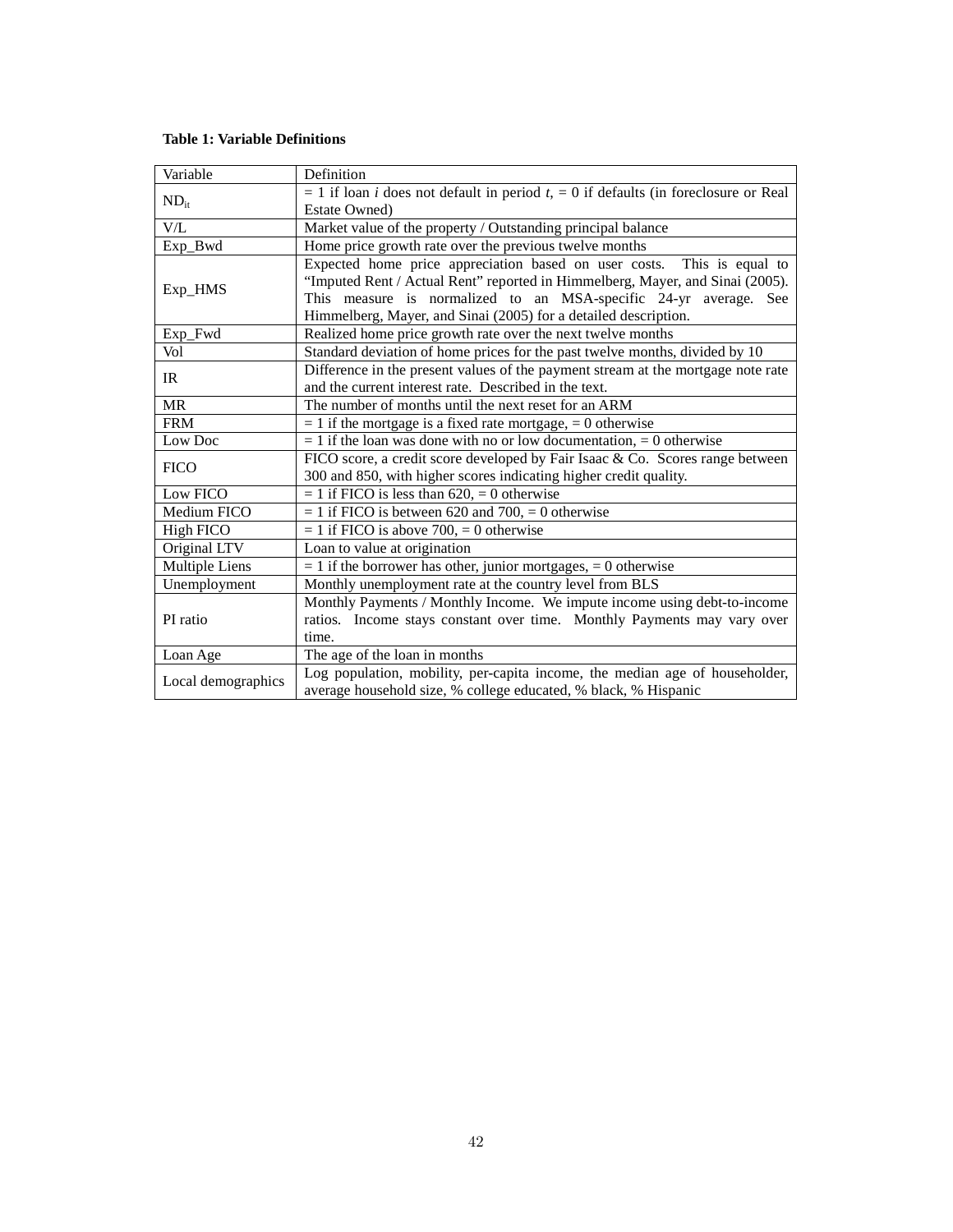| Prepaid                  |           | Defaulted            | Censored or                                          |          | All loans |  |  |
|--------------------------|-----------|----------------------|------------------------------------------------------|----------|-----------|--|--|
|                          |           |                      | paid to maturity                                     |          |           |  |  |
|                          |           | Loan-level variables |                                                      |          |           |  |  |
|                          | Mean      | Mean                 | Mean                                                 | Mean     | Std dev   |  |  |
| ${\rm FRM}$              | .268      | .184                 | .463                                                 | $.315\,$ | .465      |  |  |
| Multiple Liens           | .093      | .150                 | .176                                                 | .123     | .328      |  |  |
| Original $L/V$           | .766      | .798                 | .747                                                 | .764     | .139      |  |  |
| (FICO score)/100         | 6.188     | 5.839                | 6.462                                                | 6.230    | .736      |  |  |
| Low FICO dummy           | .526      | .717                 | .377                                                 | .504     | .500      |  |  |
| Med. FICO dummy          | .320      | .238                 | $.375\,$                                             | .327     | .469      |  |  |
| High FICO dummy          | .154      | .045                 | .248                                                 | .169     | .375      |  |  |
| Low documentation        | $.397\,$  | $.354\,$             | .445                                                 | .407     | .491      |  |  |
| No. obs.                 | 81,758    | 14,459               | 38,735                                               |          | 134,952   |  |  |
|                          |           |                      | Time-dependent loan-level variables over all periods |          |           |  |  |
| log(V/L)                 | .459      | $.338\,$             | $.548\,$                                             | .481     | $.351\,$  |  |  |
| Mo. payment/income       | .316      | .336                 | .271                                                 | .301     | .124      |  |  |
| Loan age in months       | 15.381    | 16.009               | 21.644                                               | 17.794   | 12.789    |  |  |
| Mo. until next reset*    | 10.880    | 11.551               | 8.977                                                | 10.537   | 9.300     |  |  |
| Exp Bwd                  | .120      | .068                 | .061                                                 | $.093\,$ | $.100\,$  |  |  |
| Exp HMS                  | 1.069     | 1.059                | 1.145                                                | 1.096    | .179      |  |  |
| $Exp\_Fwd$               | $-.078$   | $-.033$              | .049                                                 | $-.0261$ | $.130\,$  |  |  |
| Recent volatility of $V$ | 1.741     | .985                 | 1.442                                                | 1.556    | 1.458     |  |  |
| IR                       | .036      | .044                 | $-.004$                                              | .0212    | $.103\,$  |  |  |
| No. obs.                 | 1,392,737 | 253,796              | 990,777                                              |          | 2,637,310 |  |  |

## Table 2: Summary Statistics for Estimation Sample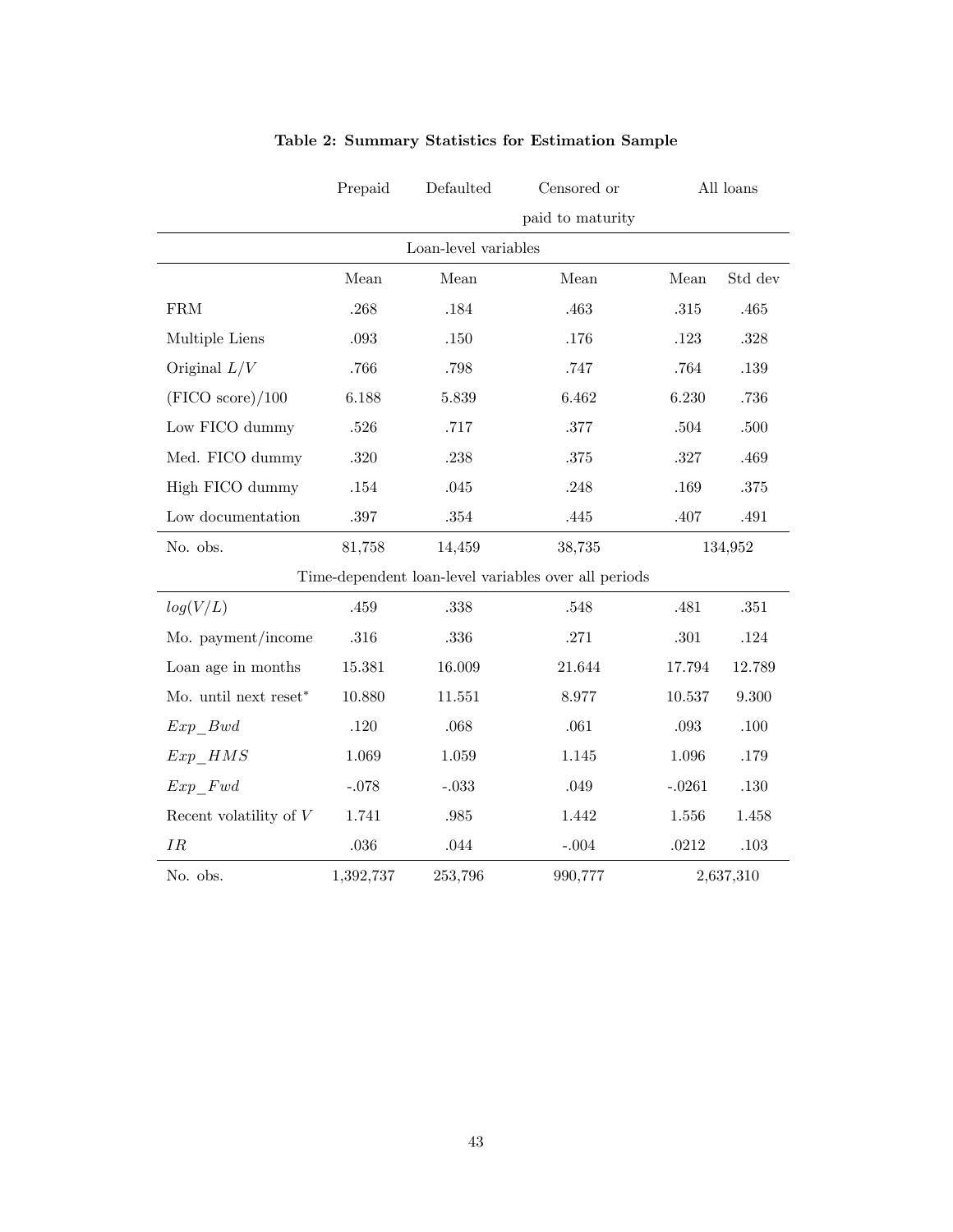|                                  | Prepaid | Defaulted | Censored or                                                         |          | All loans |
|----------------------------------|---------|-----------|---------------------------------------------------------------------|----------|-----------|
|                                  |         |           | paid to maturity                                                    |          |           |
|                                  |         |           | Time-dependent loan-level variables, as last observed for each loan |          |           |
|                                  | Mean    | Mean      | Mean                                                                | Mean     | Std dev   |
| log(V/L)                         | .524    | .361      | .457                                                                | .487     | $.393\,$  |
| Mo. payment/income               | .320    | .345      | .281                                                                | .312     | $.135\,$  |
| Loan age in months               | 19.653  | 20.070    | 28.837                                                              | 22.334   | 14.091    |
| Mo. until next reset $*$         | 13.952  | 14.234    | 13.060                                                              | 13.743   | 10.533    |
| Exp Bwd                          | .118    | .055      | $-.0465$                                                            | .064     | .116      |
| $Exp\_HMS$                       | 1.119   | 1.086     | 1.206                                                               | 1.140    | .187      |
| Exp Fwd                          | $-.045$ | .0006     | .257                                                                | .047     | .189      |
| Recent volatility of $V$         | 1.888   | 1.033     | 1.235                                                               | 1.609    | 1.404     |
| IR                               | .036    | .048      | $.035\,$                                                            | .037     | $.115\,$  |
| No. obs.                         | 81,758  | 14,459    | 38,735                                                              |          | 134,952   |
|                                  |         |           | Zip-code-level demographics for each loan                           |          |           |
| Unemployment $(\%)$              | 5.460   | 5.372     | 5.117                                                               | 5.352    | 1.423     |
| log(Population)                  | 10.382  | 10.357    | 10.327                                                              | 10.364   | .692      |
| Mobility                         | .038    | $-.281$   | .025                                                                | $-.0002$ | 2.361     |
| Per-cap. inc. $(\$\mathrm{K}$$ ) | 22.478  | 20.768    | 22.382                                                              | 22.267   | 9.667     |
| Pct. college grad.               | .350    | .326      | .347                                                                | .347     | .129      |
| Pct. black                       | .184    | .289      | .201                                                                | .200     | .272      |
| Pct. Hispanic                    | .222    | .160      | .199                                                                | .209     | .224      |
| Med. Age of HHer                 | 33.916  | 33.543    | 34.080                                                              | 33.923   | 4.926     |
| No. obs.                         | 81,758  | 14,459    | 38,735                                                              |          | 134,952   |

### Table 2: Summary Statistics for Estimation Sample, Continued

\* Conditional on being an ARM. "Mobility" is the year in which the average resident moved into her current house, minus the nationwide average (1994.697, or August 1994).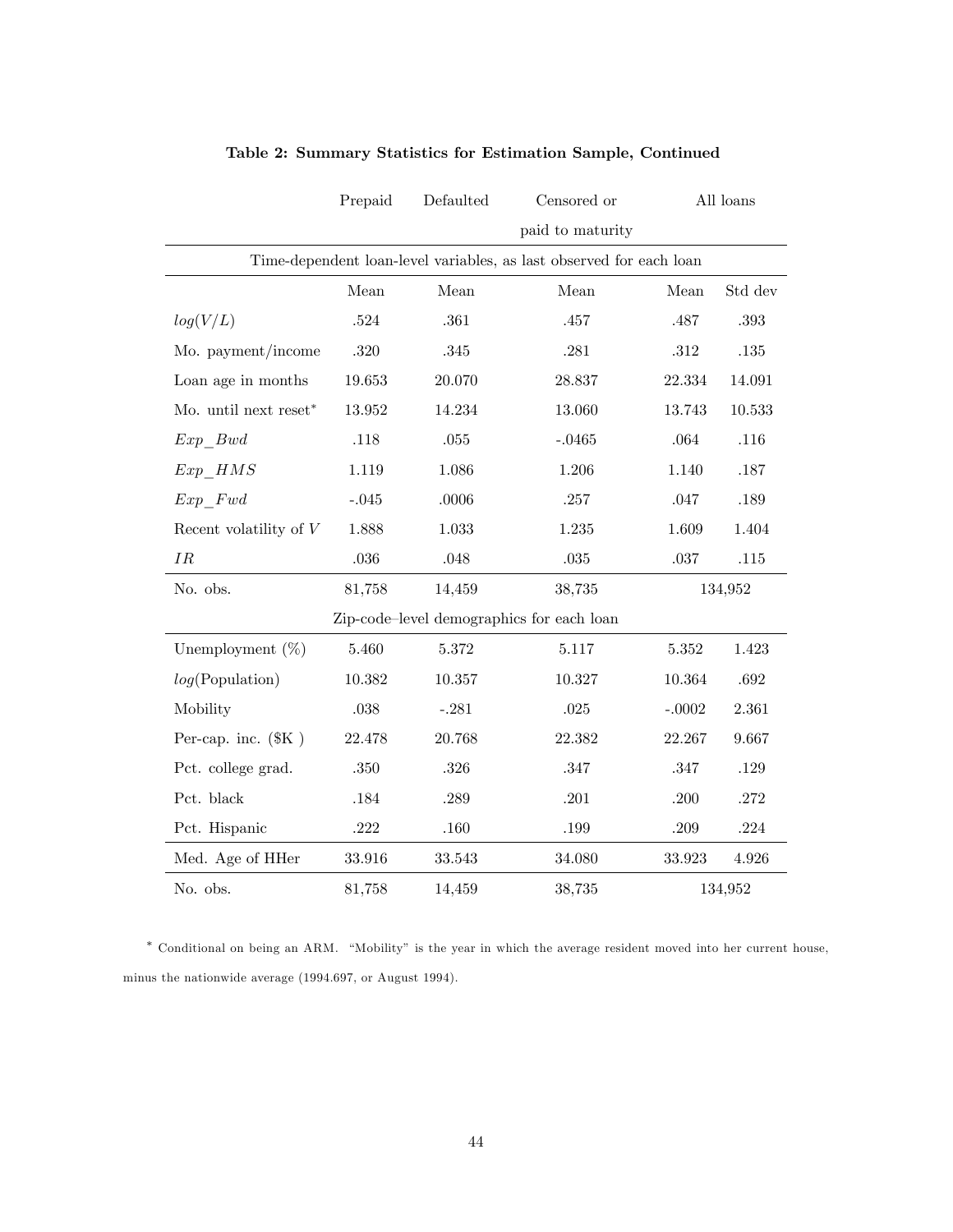|                                              | Specification 1           |                                 |                                  | Specification 2                 | Specification 3                  |                                 | Specification 4                   |                                 |
|----------------------------------------------|---------------------------|---------------------------------|----------------------------------|---------------------------------|----------------------------------|---------------------------------|-----------------------------------|---------------------------------|
|                                              | Eqn $1$                   | Eqn 2                           | Eqn $1$                          | Eqn 2                           | Eqn 1                            | Eqn 2                           | Eqn 1                             | Eqn 2                           |
| $\frac{\overline{V}}{\underline{L}}$         | 1.968<br>(0.293)<br>0.005 |                                 | 0.563<br>(0.081)<br>0.001        |                                 | 0.613<br>(0.103)<br>0.002        |                                 | 0.659<br>(0.173)<br>0.0003        |                                 |
| V<br>$\log(\frac{1}{L})^{\times}$<br>Exp_Bwd |                           |                                 | 11.550<br>(2.255)<br>0.024       |                                 | 7.416<br>(1.109)<br>0.023        |                                 | 10.459<br>(2.298)<br>0.005        |                                 |
| Vol                                          |                           |                                 | $-0.047$<br>(0.032)<br>$-0.0001$ |                                 | 0.012<br>(0.028)<br>0.00004      |                                 | $-0.061$<br>(0.037)<br>$-0.00003$ |                                 |
| V<br>$log(\frac{1}{L})^{\times}$<br>Vol      |                           |                                 | 0.686<br>(0.148)<br>0.001        |                                 | 0.541<br>(0.111)<br>0.002        |                                 | 0.598<br>(0.155)<br>0.0003        |                                 |
| <b>IR</b>                                    |                           |                                 |                                  |                                 | $-0.171$<br>(0.076)<br>$-0.0005$ |                                 | 0.067<br>(0.112)<br>0.00003       |                                 |
| <b>MR</b>                                    |                           |                                 |                                  |                                 | 0.012<br>(0.0008)<br>0.00004     |                                 | 0.015<br>(0.001)<br>7.3e-06       |                                 |
| <b>FRM</b>                                   |                           |                                 |                                  |                                 | 0.693<br>(0.037)<br>0.001        |                                 | 2.049<br>(0.998)<br>0.0007        |                                 |
| Low Doc                                      |                           | $-0.146$<br>(0.008)<br>$-0.003$ |                                  | $-0.151$<br>(0.009)<br>$-0.003$ |                                  | $-0.153$<br>(0.010)<br>$-0.002$ |                                   | $-0.160$<br>(0.009)<br>$-0.003$ |
| <b>FICO/100</b>                              |                           | 0.412<br>(0.007)<br>0.007       |                                  | 0.453<br>(0.014)<br>0.007       |                                  | 0.464<br>(0.014)<br>0.006       |                                   | 0.389<br>(0.012)<br>0.006       |
| Original LTV                                 |                           | $-0.610$<br>(0.036)<br>$-0.011$ |                                  | $-0.536$<br>(0.036)<br>$-0.008$ |                                  | $-0.498$<br>(0.042)<br>$-0.006$ |                                   | $-0.615$<br>(0.038)<br>$-0.010$ |

**Table 3a: Bivariate Probit with Partial Observability using** *Exp\_Bwd*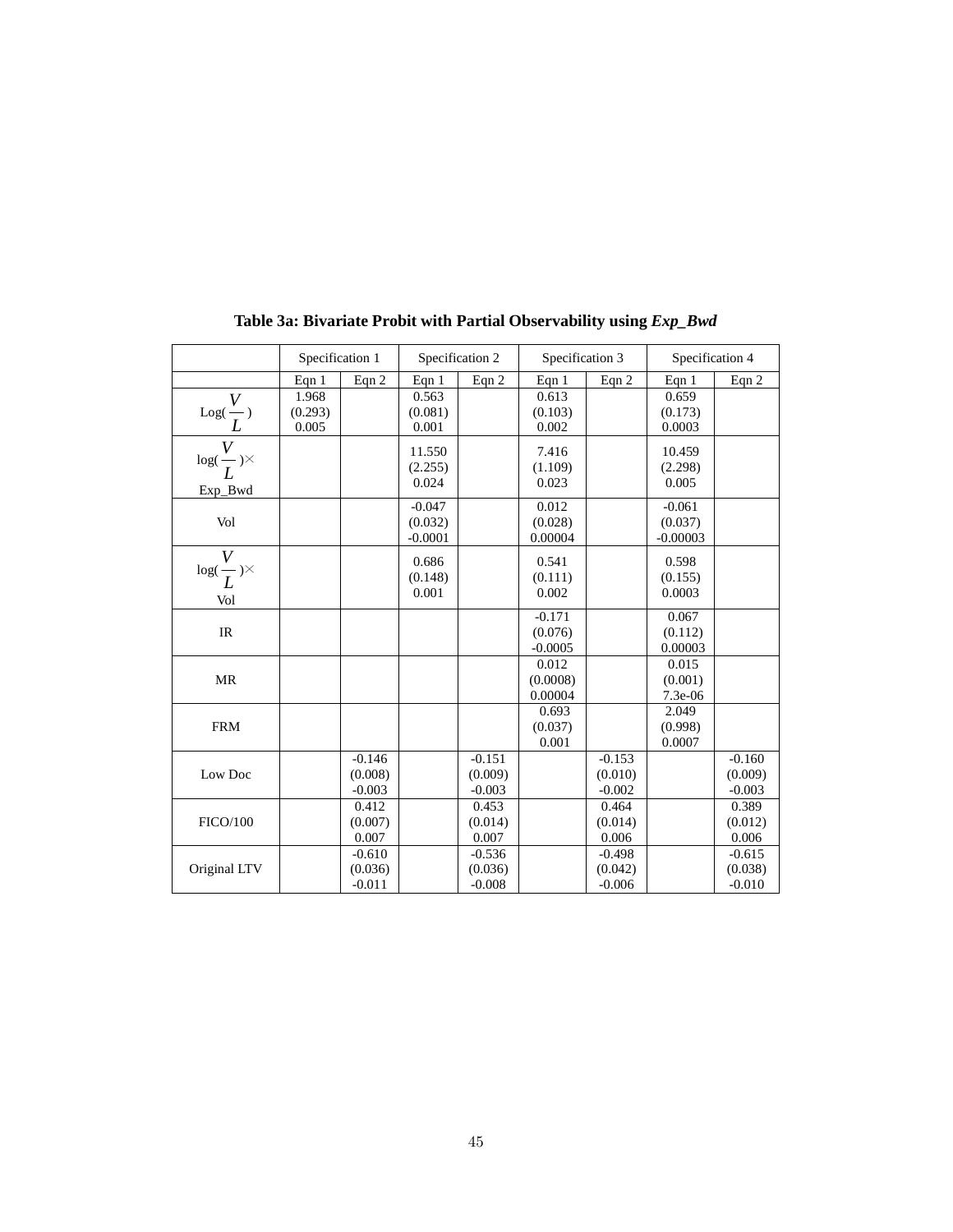|                                 | Table 3a Continued |                 |       |                 |                 |           |                 |           |  |  |
|---------------------------------|--------------------|-----------------|-------|-----------------|-----------------|-----------|-----------------|-----------|--|--|
|                                 | Specification 1    |                 |       | Specification 2 | Specification 3 |           | Specification 4 |           |  |  |
|                                 | Eqn 1              | Eqn $2$         | Eqn 1 | Eqn $2$         | Eqn 1           | Eqn 2     | Eqn 1           | Eqn 2     |  |  |
|                                 |                    | $-0.348$        |       | $-0.342$        |                 | $-0.380$  |                 | $-0.328$  |  |  |
| Multiple Liens                  |                    | (0.010)         |       | (0.013)         |                 | (0.014)   |                 | (0.012)   |  |  |
|                                 |                    | $-0.008$        |       | $-0.007$        |                 | $-0.007$  |                 | $-0.007$  |  |  |
|                                 |                    | $-0.028$        |       | $-0.024$        |                 | $-0.019$  |                 | $-0.020$  |  |  |
| Unemployment                    |                    | (0.002)         |       | (0.003)         |                 | (0.003)   |                 | (0.004)   |  |  |
|                                 |                    | $-0.0005$       |       | $-0.0004$       |                 | $-0.0002$ |                 | $-0.0003$ |  |  |
|                                 |                    | $-0.544$        |       |                 |                 |           |                 |           |  |  |
| PI ratio                        |                    | (0.076)         |       |                 |                 |           |                 |           |  |  |
|                                 |                    | $-0.009$        |       |                 |                 |           |                 |           |  |  |
| PI ratio $\times$               |                    |                 |       | $-0.565$        |                 | $-0.536$  |                 | $-0.420$  |  |  |
| Low FICO                        |                    |                 |       | (0.096)         |                 | (0.093)   |                 | (0.064)   |  |  |
|                                 |                    |                 |       | $-0.009$        |                 | $-0.007$  |                 | $-0.007$  |  |  |
| PI ratio $\times$               |                    |                 |       | $-0.673$        |                 | $-0.657$  |                 | $-0.558$  |  |  |
| Medium FICO                     |                    |                 |       | (0.068)         |                 | (0.069)   |                 | (0.051)   |  |  |
|                                 |                    |                 |       | $-0.010$        |                 | $-0.008$  |                 | $-0.009$  |  |  |
| PI ratio $\times$               |                    |                 |       | $-0.439$        |                 | $-0.381$  |                 | $-0.361$  |  |  |
| <b>High FICO</b>                |                    |                 |       | (0.107)         |                 | (0.121)   |                 | (0.086)   |  |  |
|                                 |                    |                 |       | $-0.007$        |                 | $-0.005$  |                 | $-0.006$  |  |  |
|                                 |                    |                 |       |                 |                 | $-0.029$  |                 | $-0.030$  |  |  |
| Loan Age                        |                    |                 |       |                 |                 | (0.001)   |                 | (0.001)   |  |  |
|                                 |                    |                 |       |                 |                 | $-0.0004$ |                 | $-0.0005$ |  |  |
|                                 |                    |                 |       |                 |                 | 0.038     |                 | 0.039     |  |  |
| Loan Age $^{2}/100$             |                    |                 |       |                 |                 | (0.002)   |                 | (0.002)   |  |  |
|                                 |                    |                 |       |                 |                 | 0.0005    |                 | 0.0006    |  |  |
| Demographics                    |                    |                 |       |                 |                 |           |                 | Yes       |  |  |
| <b>MSAFE</b>                    |                    |                 |       |                 |                 |           |                 | Yes       |  |  |
| Servicer FE                     |                    |                 |       |                 |                 |           |                 | Yes       |  |  |
| Year FE                         |                    |                 |       |                 |                 |           |                 | Yes       |  |  |
| Corr $(\epsilon_1, \epsilon_2)$ |                    | $-0.105(0.046)$ |       | $-0.199(0.054)$ | $-0.711(0.091)$ |           | $-0.513(0.061)$ |           |  |  |
| No. Obs                         |                    | 2625791         |       | 2623066         | 2472282         |           | 2439607         |           |  |  |
| Log Likelihood                  |                    | $-84645.18$     |       | $-84233.20$     | $-75917.13$     |           | $-74276.22$     |           |  |  |

Dependent Variable = No Default. No Default includes both continued payments and prepayments. No random effects. Contents of each cell: estimated coefficient, standard error, marginal effects. Standard errors are clustered by loan.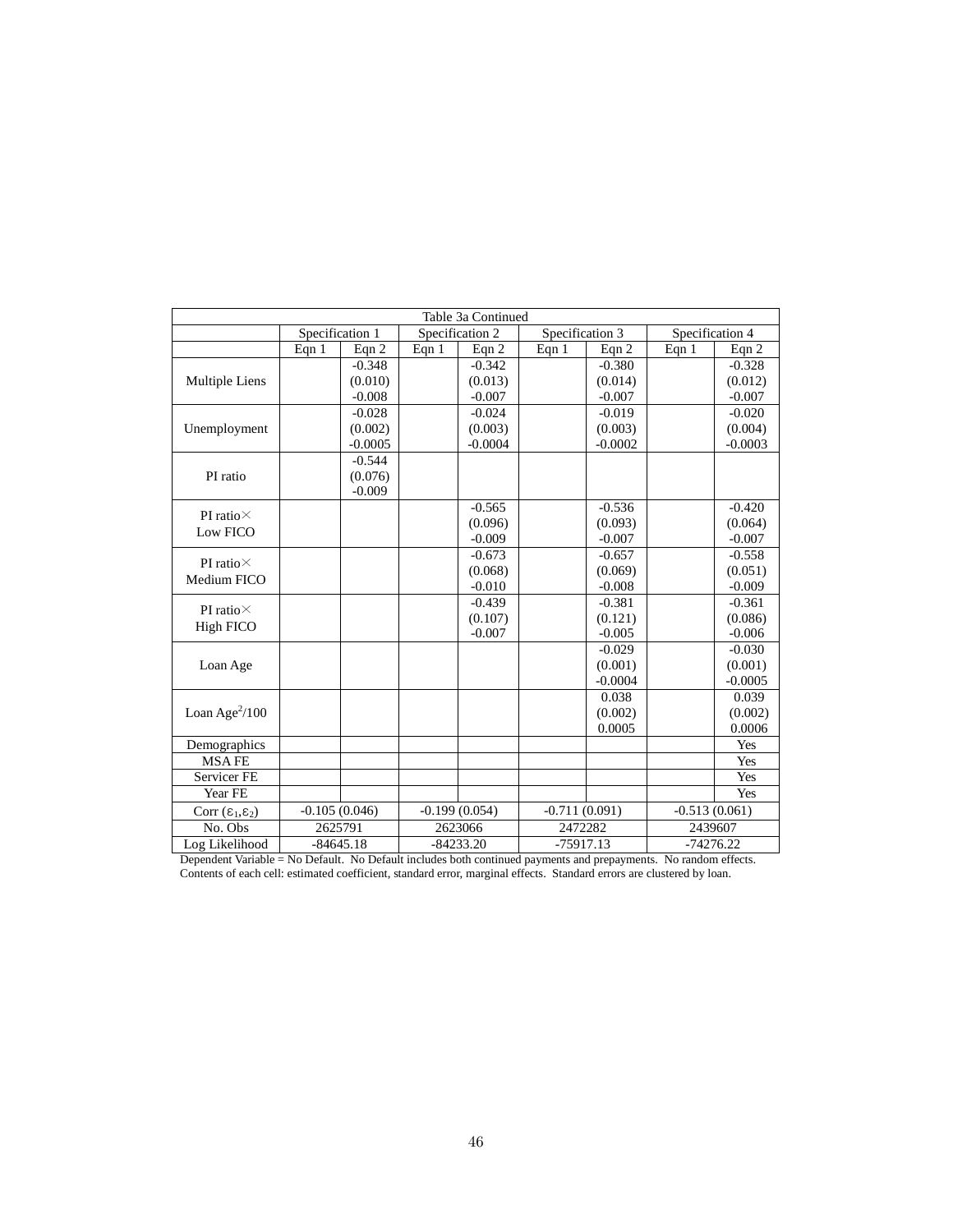|                                      | Specification 5 |          | Specification 6 |          | Specification 7 |          |
|--------------------------------------|-----------------|----------|-----------------|----------|-----------------|----------|
|                                      | Owner-Occupiers |          | Investors       |          | Subprime Only   |          |
|                                      | Eqn 1           | Eqn 2    | Eqn 1           | Eqn 2    | Eqn 1           | Eqn 2    |
|                                      | 0.492           |          | 2.065           |          | 0.758           |          |
| $\operatorname{Log}(\frac{V}{L})$    | (0.173)         |          | (0.633)         |          | (0.186)         |          |
|                                      | 0.00009         |          | 0.008           |          | 0.001           |          |
| $\log(\frac{\overline{V}}{L})\times$ | 9.981           |          | $-10.553$       |          | 9.576           |          |
|                                      | (2.386)         |          | (4.107)         |          | (1.493)         |          |
|                                      | 0.002           |          | $-0.039$        |          | 0.018           |          |
| Exp_Bwd                              |                 |          |                 |          |                 |          |
|                                      | $-0.074$        |          | 0.417           |          | $-0.136$        |          |
| Vol                                  | (0.042)         |          | (0.055)         |          | (0.031)         |          |
|                                      | $-0.00001$      |          | 0.002           |          | $-0.0003$       |          |
| V                                    | 0.598           |          | 0.212           |          | 0.410           |          |
| $log(\frac{V}{L})\times$             | (0.155)         |          | (0.257)         |          | (0.152)         |          |
|                                      | 0.0001          |          | 0.0008          |          | 0.0008          |          |
| Vol                                  |                 |          |                 |          |                 |          |
|                                      | 0.060           |          | $-1.403$        |          | $-0.451$        |          |
| IR                                   | (0.124)         |          | (0.377)         |          | (0.100)         |          |
|                                      | 0.00001         |          | $-0.005$        |          | $-0.0009$       |          |
|                                      | 0.016           |          | 0.018           |          | 0.029           |          |
| <b>MR</b>                            | (0.001)         |          | (0.005)         |          | (0.002)         |          |
|                                      | 3.0e-06         |          | 0.00007         |          | 0.00006         |          |
|                                      | 3.145           |          | 1.146           |          | 1.191           |          |
| <b>FRM</b>                           | (1.186)         |          | (0.336)         |          | (0.155)         |          |
|                                      | 0.0007          |          | 0.003           |          | 0.001           |          |
|                                      |                 | $-0.150$ |                 | $-0.246$ |                 | $-0.162$ |
| Low Doc                              |                 | (0.009)  |                 | (0.036)  |                 | (0.009)  |
|                                      |                 | $-0.003$ |                 | $-0.004$ |                 | $-0.003$ |
|                                      |                 | 0.391    |                 | 0.382    |                 | 0.352    |
| <b>FICO/100</b>                      |                 | (0.013)  |                 | (0.040)  |                 | (0.013)  |
|                                      |                 | 0.006    |                 | 0.005    |                 | 0.006    |
|                                      |                 | $-0.573$ |                 | $-1.304$ |                 | $-0.439$ |
| Original LTV                         |                 | (0.040)  |                 | (0.198)  |                 | (0.042)  |
|                                      |                 | $-0.009$ |                 | $-0.018$ |                 | $-0.007$ |

# **Table 3a: Bivariate Probit with Partial Observability using** *Exp\_Bwd***, Continued**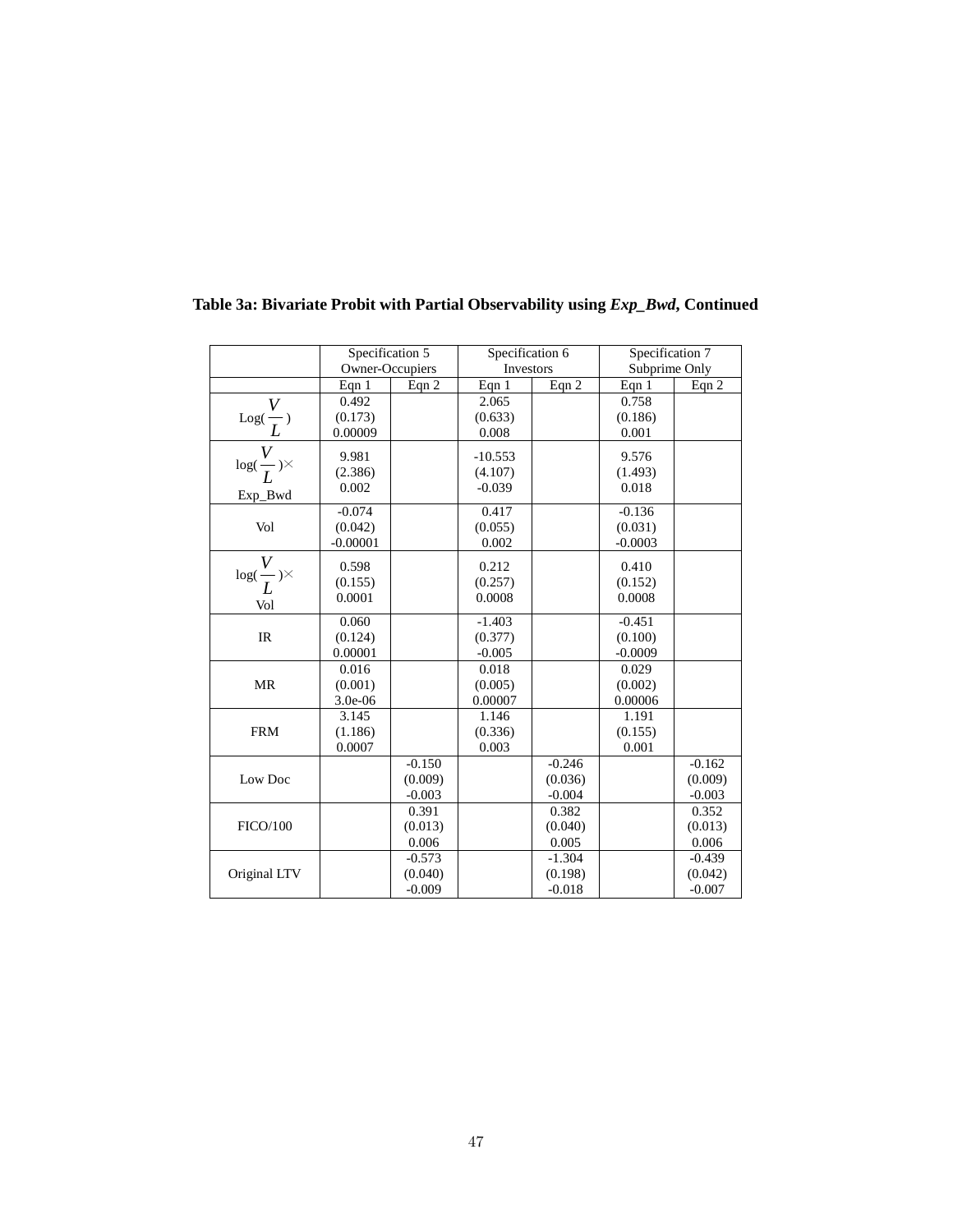|                                 |                 |           | Table 3a Continued |           |                 |           |  |
|---------------------------------|-----------------|-----------|--------------------|-----------|-----------------|-----------|--|
|                                 | Specification 5 |           | Specification 6    |           | Specification 7 |           |  |
|                                 | Owner-Occupiers |           | Investors          |           | Subprime Only   |           |  |
|                                 | Eqn $1$         | Eqn 2     | Eqn 1              | Eqn 2     | Eqn 1           | Eqn $2$   |  |
|                                 |                 | $-0.330$  |                    | $-0.255$  |                 | $-0.314$  |  |
| Multiple Liens                  |                 | (0.013)   |                    | (0.056)   |                 | (0.014)   |  |
|                                 |                 | $-0.008$  |                    | $-0.005$  |                 | $-0.007$  |  |
|                                 |                 | $-0.016$  |                    | $-0.083$  |                 | $-0.014$  |  |
| Unemployment                    |                 | (0.005)   |                    | (0.016)   |                 | (0.005)   |  |
|                                 |                 | $-0.0003$ |                    | $-0.001$  |                 | $-0.0002$ |  |
| PI ratio $\times$               |                 | $-0.451$  |                    | $-0.334$  |                 | $-0.363$  |  |
| Low FICO                        |                 | (0.076)   |                    | (0.160)   |                 | (0.056)   |  |
|                                 |                 | $-0.007$  |                    | $-0.005$  |                 | $-0.006$  |  |
| PI ratio $\times$               |                 | $-0.610$  |                    | $-0.170$  |                 | $-0.431$  |  |
| Medium FICO                     |                 | (0.065)   |                    | (0.147)   |                 | (0.057)   |  |
|                                 |                 | $-0.010$  |                    | $-0.002$  |                 | $-0.007$  |  |
| PI ratio $\times$               |                 | $-0.583$  |                    | 0.658     |                 | $-0.656$  |  |
|                                 |                 | (0.093)   |                    | (0.365)   |                 | (0.090)   |  |
| High FICO                       |                 | $-0.010$  |                    | 0.009     |                 | $-0.011$  |  |
|                                 |                 | $-0.030$  |                    | $-0.027$  |                 | $-0.029$  |  |
| Loan Age                        |                 | (0.001)   |                    | (0.007)   |                 | (0.001)   |  |
|                                 |                 | $-0.0005$ |                    | $-0.0004$ |                 | $-0.0005$ |  |
|                                 |                 | 0.040     |                    | 0.043     |                 | 0.039     |  |
| Loan Age $^{2}/100$             |                 | (0.002)   |                    | (0.015)   |                 | (0.002)   |  |
|                                 |                 | 0.0007    |                    | 0.0006    |                 | 0.0006    |  |
| Demographics                    |                 | Yes       |                    | Yes       |                 | Yes       |  |
| <b>MSAFE</b>                    |                 | Yes       |                    | Yes       |                 | Yes       |  |
| <b>Servicer FE</b>              |                 | Yes       |                    | Yes       |                 | Yes       |  |
| Year FE                         |                 | Yes       |                    | Yes       |                 | Yes       |  |
| Corr $(\epsilon_1, \epsilon_2)$ | $-0.562(0.069)$ |           | $-0.414(0.159)$    |           | 0.040(0.066)    |           |  |
| No. Obs                         | 2100019         |           |                    | 339588    |                 | 1884019   |  |
| Log Likelihood                  | $-68226.25$     |           | $-5848.67$         |           | $-70945.14$     |           |  |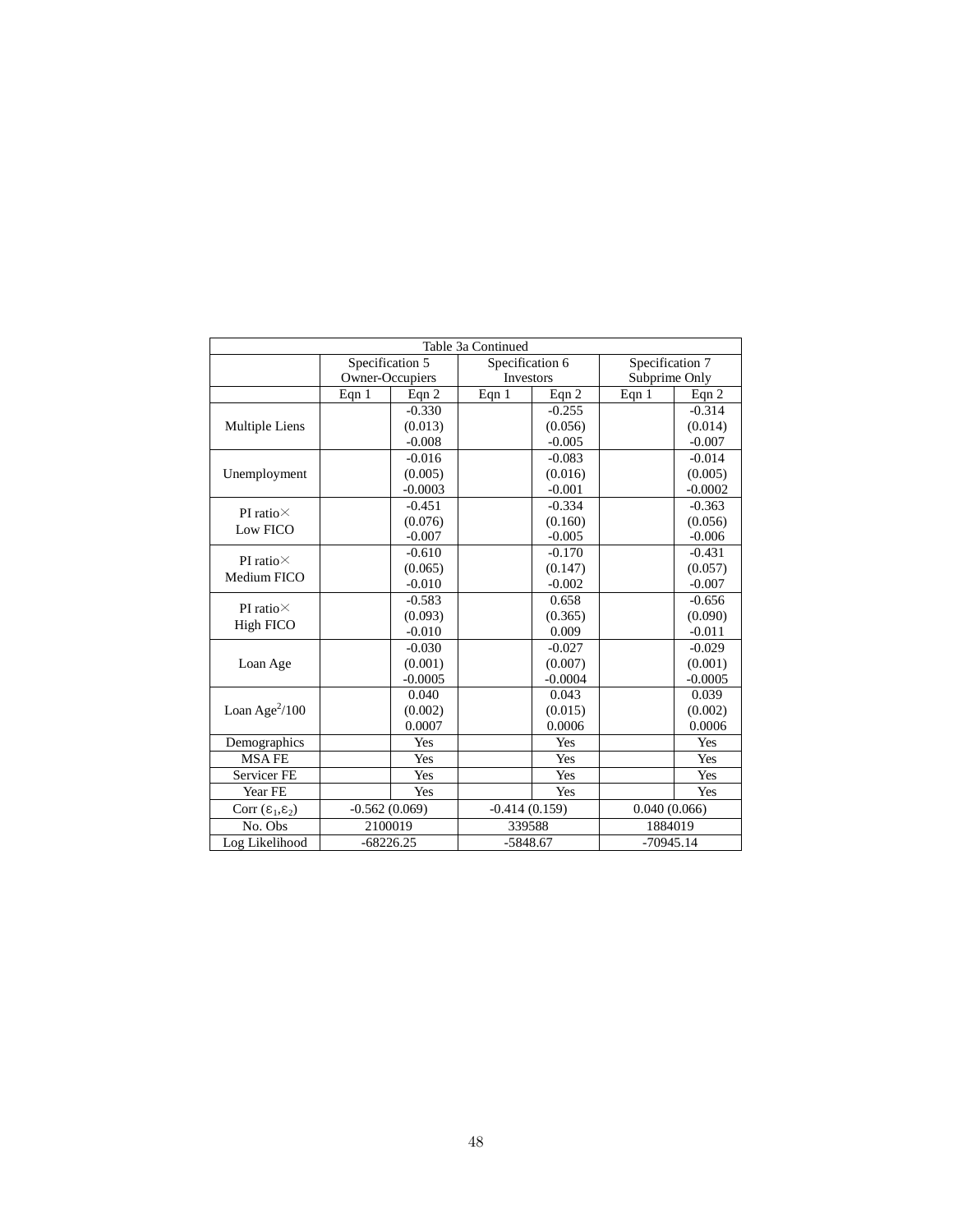|                                             |                                 | Spec 3: Exp_HMS                 | Spec 4: Exp_HMS                   |                                 |                                  | Spec 3: Exp_Fwd                 | Spec 4: Exp_Fwd                   |                                 |
|---------------------------------------------|---------------------------------|---------------------------------|-----------------------------------|---------------------------------|----------------------------------|---------------------------------|-----------------------------------|---------------------------------|
|                                             | Eqn 1                           | Eqn 2                           | Eqn $1$                           | Eqn 2                           | Eqn $1$                          | Eqn 2                           | Eqn $1$                           | Eqn 2                           |
| $Log(\frac{V}{L})$                          | 1.747<br>(0.222)<br>0.007       |                                 | $-0.0797$<br>(0.569)<br>$-0.0002$ |                                 | 0.780<br>(0.111)<br>0.003        |                                 | 0.968<br>(0.269)<br>0.0008        |                                 |
| $\log(\frac{V}{L})\times$<br>Exp_HMS        | $-0.961$<br>(0.148)<br>$-0.004$ |                                 | 0.589<br>(0.461)<br>0.001         |                                 |                                  |                                 |                                   |                                 |
| $\log(\frac{V}{L})\times$<br>Exp_Fwd        |                                 |                                 |                                   |                                 | $-1.854$<br>(0.278)<br>$-0.007$  |                                 | $-2.387$<br>(0.942)<br>$-0.002$   |                                 |
| Vol                                         | 0.034<br>(0.028)<br>0.0001      |                                 | 0.023<br>(0.063)<br>0.00005       |                                 | 0.034<br>(0.027)<br>0.0001       |                                 | $-0.002$<br>(0.044)<br>$-1.8e-06$ |                                 |
| $\log(\frac{\overline{V}}{L})\times$<br>Vol | 0.781<br>(0.120)<br>0.003       |                                 | 0.575<br>(0.265)<br>0.001         |                                 | 0.699<br>(0.115)<br>0.003        |                                 | 0.647<br>(0.202)<br>0.0005        |                                 |
| $\ensuremath{\mathsf{IR}}\xspace$           | $-0.295$<br>(0.067)<br>$-0.001$ |                                 | $-0.413$<br>(0.140)<br>$-0.0008$  |                                 | $-0.242$<br>(0.071)<br>$-0.0009$ |                                 | $-0.053$<br>(0.149)<br>$-0.00004$ |                                 |
| <b>MR</b>                                   | 0.013<br>(0.001)<br>0.0001      |                                 | 0.019<br>(0.002)<br>0.00004       |                                 | 0.012<br>(0.0008)<br>0.00004     |                                 | 0.016<br>(0.001)<br>0.00001       |                                 |
| <b>FRM</b>                                  | 0.665<br>(0.004)<br>0.002       |                                 | 1.252<br>(0.328)<br>0.002         |                                 | 0.671<br>(0.034)<br>0.002        |                                 | 1.919<br>(1.037)<br>0.001         |                                 |
| Low Doc                                     |                                 | $-0.158$<br>(0.010)<br>$-0.002$ |                                   | $-0.168$<br>(0.009)<br>$-0.003$ |                                  | $-0.156$<br>(0.010)<br>$-0.002$ |                                   | $-0.162$<br>(0.009)<br>$-0.003$ |
| <b>FICO/100</b>                             |                                 | 0.466<br>(0.014)<br>0.006       |                                   | 0.392<br>(0.013)<br>0.006       |                                  | 0.467<br>(0.014)<br>0.006       |                                   | 0.390<br>(0.012)<br>0.006       |

**Table 3b: Bivariate Probit with Partial Observability using** *Exp\_HMS* **and** *Exp\_Fwd*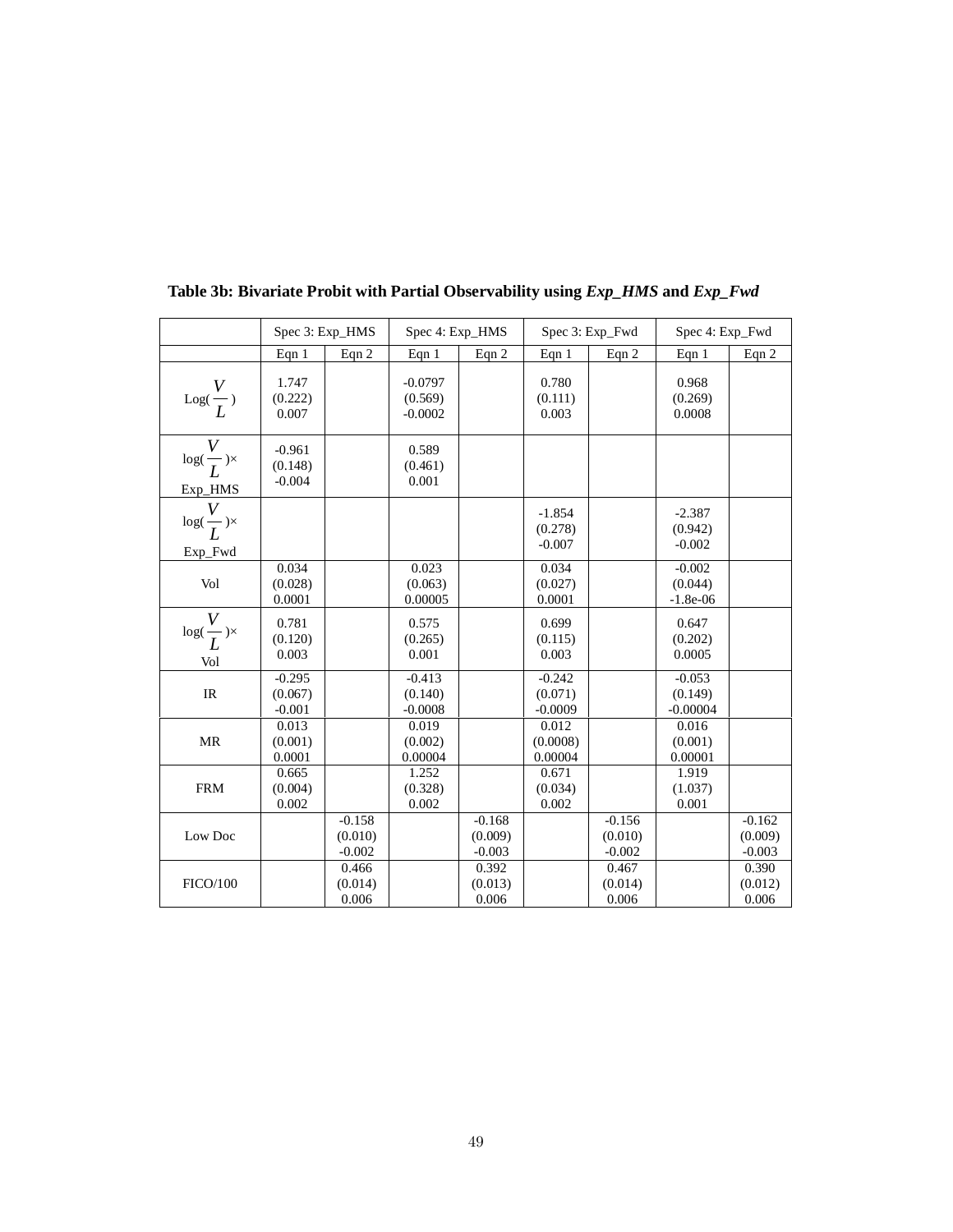|                                 |         |                 |                 | Table 3b Continued |         |                 |                 |           |
|---------------------------------|---------|-----------------|-----------------|--------------------|---------|-----------------|-----------------|-----------|
|                                 |         | Spec 3: Exp_HMS | Spec 4: Exp_HMS |                    |         | Spec 3: Exp_Fwd | Spec 4: Exp_Fwd |           |
|                                 | Eqn $1$ | Eqn $2$         | Eqn $1$         | Eqn 2              | Eqn $1$ | Eqn 2           | Eqn $1$         | Eqn 2     |
|                                 |         | $-0.472$        |                 | $-0.651$           |         | $-0.472$        |                 | $-0.600$  |
| Original LTV                    |         | (0.043)         |                 | (0.049)            |         | (0.041)         |                 | (0.040)   |
|                                 |         | $-0.006$        |                 | $-0.010$           |         | $-0.006$        |                 | $-0.010$  |
|                                 |         | $-0.397$        |                 | $-0.327$           |         | $-0.389$        |                 | $-0.329$  |
| Multiple Liens                  |         | (0.014)         |                 | (0.013)            |         | (0.014)         |                 | (0.012)   |
|                                 |         | $-0.007$        |                 | $-0.007$           |         | $-0.007$        |                 | $-0.007$  |
|                                 |         | $-0.016$        |                 | $-0.020$           |         | $-0.020$        |                 | $-0.022$  |
| Unemployment                    |         | (0.003)         |                 | (0.005)            |         | (0.003)         |                 | (0.004)   |
|                                 |         | $-0.0002$       |                 | $-0.0003$          |         | $-0.0002$       |                 | $-0.0003$ |
| PI ratiox                       |         | $-0.525$        |                 | $-0.416$           |         | $-0.532$        |                 | $-0.422$  |
| Low FICO                        |         | (0.095)         |                 | (0.066)            |         | (0.093)         |                 | (0.064)   |
|                                 |         | $-0.006$        |                 | $-0.007$           |         | $-0.007$        |                 | $-0.007$  |
| PI ratiox                       |         | $-0.641$        |                 | $-0.545$           |         | $-0.648$        |                 | $-0.557$  |
| Medium FICO                     |         | (0.077)         |                 | (0.057)            |         | (0.069)         |                 | (0.052)   |
|                                 |         | $-0.008$        |                 | $-0.009$           |         | $-0.008$        |                 | $-0.009$  |
| PI ratiox                       |         | $-0.355$        |                 | $-0.387$           |         | $-0.348$        |                 | $-0.355$  |
| High FICO                       |         | (0.131)         |                 | (0.090)            |         | (0.126)         |                 | (0.088)   |
|                                 |         | $-0.004$        |                 | $-0.006$           |         | $-0.004$        |                 | $-0.006$  |
|                                 |         | $-0.029$        |                 | $-0.029$           |         | $-0.030$        |                 | $-0.030$  |
| Loan Age                        |         | (0.001)         |                 | (0.001)            |         | (0.001)         |                 | (0.001)   |
|                                 |         | $-0.0004$       |                 | $-0.0005$          |         | $-0.0004$       |                 | $-0.0005$ |
|                                 |         | 0.037           |                 | 0.039              |         | 0.038           |                 | 0.039     |
| Loan Age $^{2}/100$             |         | (0.002)         |                 | (0.002)            |         | (0.002)         |                 | (0.002)   |
|                                 |         | 0.0005          |                 | 0.0006             |         | 0.0005          |                 | 0.0006    |
| Demographics                    |         | No              |                 | Yes                |         |                 |                 | Yes       |
| <b>MSAFE</b>                    |         | No              |                 | Yes                |         |                 |                 | Yes       |
| Servicer FE                     |         | No              |                 | Yes                |         |                 |                 | Yes       |
| Year FE                         |         | N <sub>o</sub>  |                 | Yes                |         |                 |                 | Yes       |
| Corr $(\epsilon_1, \epsilon_2)$ |         | $-0.523$        | $-0.328(0.047)$ |                    |         | $-0.563(0.034)$ | $-0.449(0.055)$ |           |
| No. Obs                         |         | 2390450         | 2361564         |                    |         | 2472282         | 2439607         |           |
| Log Likelihood                  |         | -73850.89       | $-72308.71$     |                    |         | -75935.03       | $-74292.88$     |           |

Dependent Variable = No Default. No Default includes both continued payments and prepayments. No random effects. Contents of each cell: estimated coefficient, standard error, marginal effects. Standard errors are clustered by loan.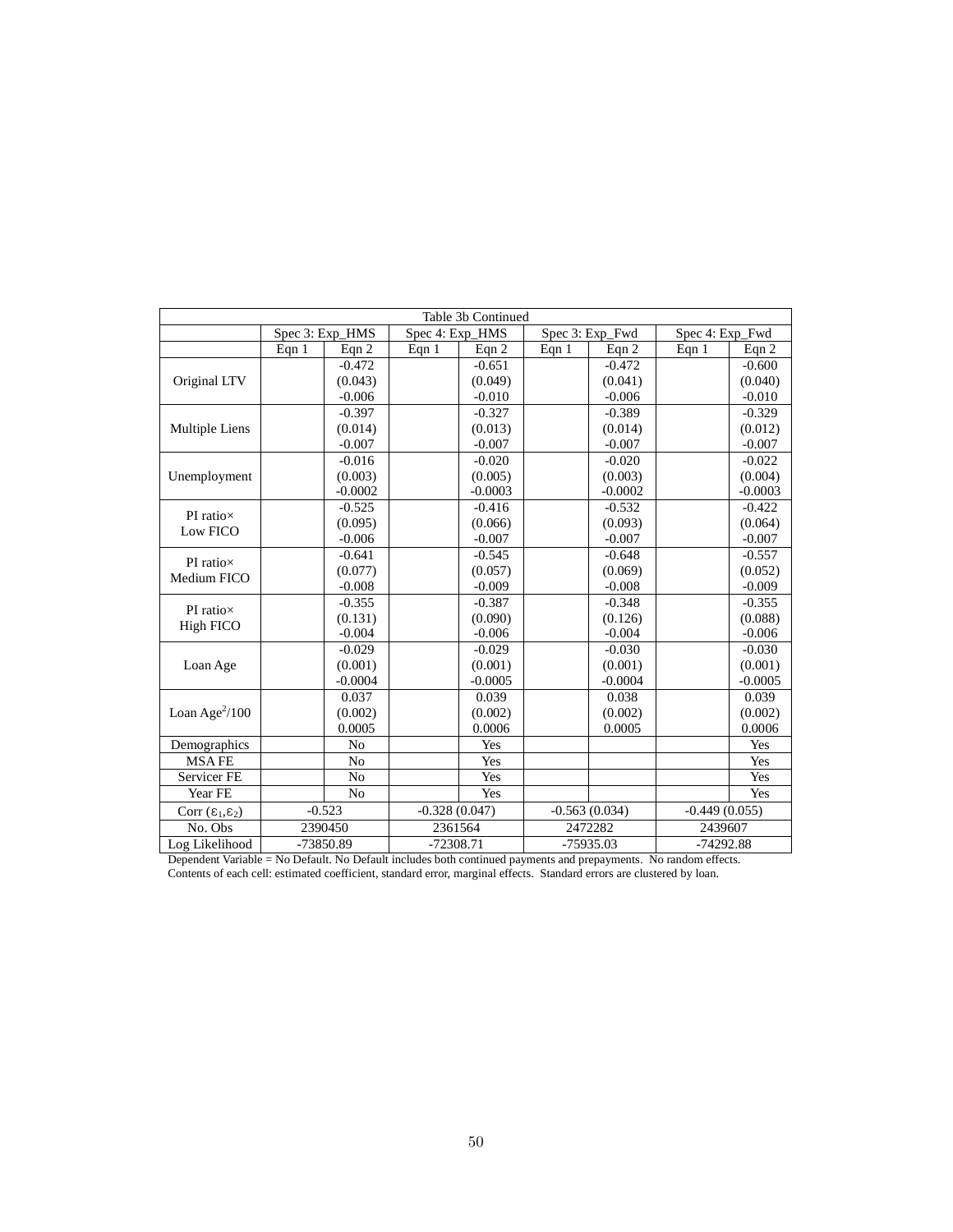|                                                           |                     | Spec 3: Exp_Bwd     |                     | Spec 4: Exp_Bwd     | Spec 4: Exp_HMS     |                     |                     | Spec 4: Exp_Fwd     |
|-----------------------------------------------------------|---------------------|---------------------|---------------------|---------------------|---------------------|---------------------|---------------------|---------------------|
|                                                           | Eqn 1               | Eqn 2               | Eqn $1$             | Eqn 2               | Eqn $1$             | Eqn 2               | Eqn $1$             | Eqn 2               |
| $\frac{\log(\frac{V}{L})}{\log(\frac{V}{L})^{\times}}$    | 0.581<br>(0.188)    |                     | 0.417<br>(0.256)    |                     | 0.305<br>(0.545)    |                     | 0.505<br>(0.245)    |                     |
|                                                           | 6.712<br>(1.057)    |                     | 6.051<br>(1.485)    |                     |                     |                     |                     |                     |
| Exp_Bwd<br>$\frac{V}{\log(\frac{V}{L})}\times$<br>Exp_HMS |                     |                     |                     |                     | 0.066<br>(0.412)    |                     |                     |                     |
| $log(\frac{V}{L})\times$<br>Exp_Fwd                       |                     |                     |                     |                     |                     |                     | $-1.475$<br>(0.518) |                     |
| Vol                                                       | 0.043<br>(0.048)    |                     | $-0.016$<br>(0.064) |                     | 0.009<br>(0.073)    |                     | 0.004<br>(0.063)    |                     |
| $\log(\frac{V}{L})^{\times}\text{Vol}$                    | 0.342<br>(0.182)    |                     | 0.389<br>(0.232)    |                     | 0.616<br>(0.268)    |                     | 0.562<br>(0.227)    |                     |
| IR                                                        | $-0.207$<br>(0.140) |                     | $-0.216$<br>(0.210) |                     | $-0.523$<br>(0.219) |                     | $-0.300$<br>(0.204) |                     |
| <b>MR</b>                                                 | 0.013<br>(0.002)    |                     | 0.016<br>(0.004)    |                     | 0.019<br>(0.004)    |                     | 0.017<br>(0.003)    |                     |
| <b>FRM</b>                                                | 0.624<br>(0.057)    |                     | 1.018<br>(0.232)    |                     | 0.893<br>(0.153)    |                     | 0.942<br>(0.178)    |                     |
| Low Doc                                                   |                     | $-0.160$<br>(0.020) |                     | $-0.177$<br>(0.018) |                     | $-0.186$<br>(0.019) |                     | $-0.181$<br>(0.019) |
| <b>FICO</b>                                               |                     | 0.490<br>(0.025)    |                     | 0.415<br>(0.023)    |                     | 0.418<br>(0.024)    |                     | 0.418<br>(0.023)    |
| Original LTV                                              |                     | $-0.445$<br>(0.075) |                     | $-0.602$<br>(0.072) |                     | $-0.621$<br>(0.075) |                     | $-0.594$<br>(0.072) |
| Multiple Liens                                            |                     | $-0.370$<br>(0.031) |                     | $-0.305$<br>(0.028) |                     | $-0.306$<br>(0.028) |                     | $-0.308$<br>(0.028) |
| Unemployment                                              |                     | $-0.020$<br>(0.006) |                     | $-0.025$<br>(0.010) |                     | $-0.023$<br>(0.010) |                     | $-0.206$<br>(0.010) |

**Table 4: Bivariate Probit with Partial Observability with Random Effects**

Ē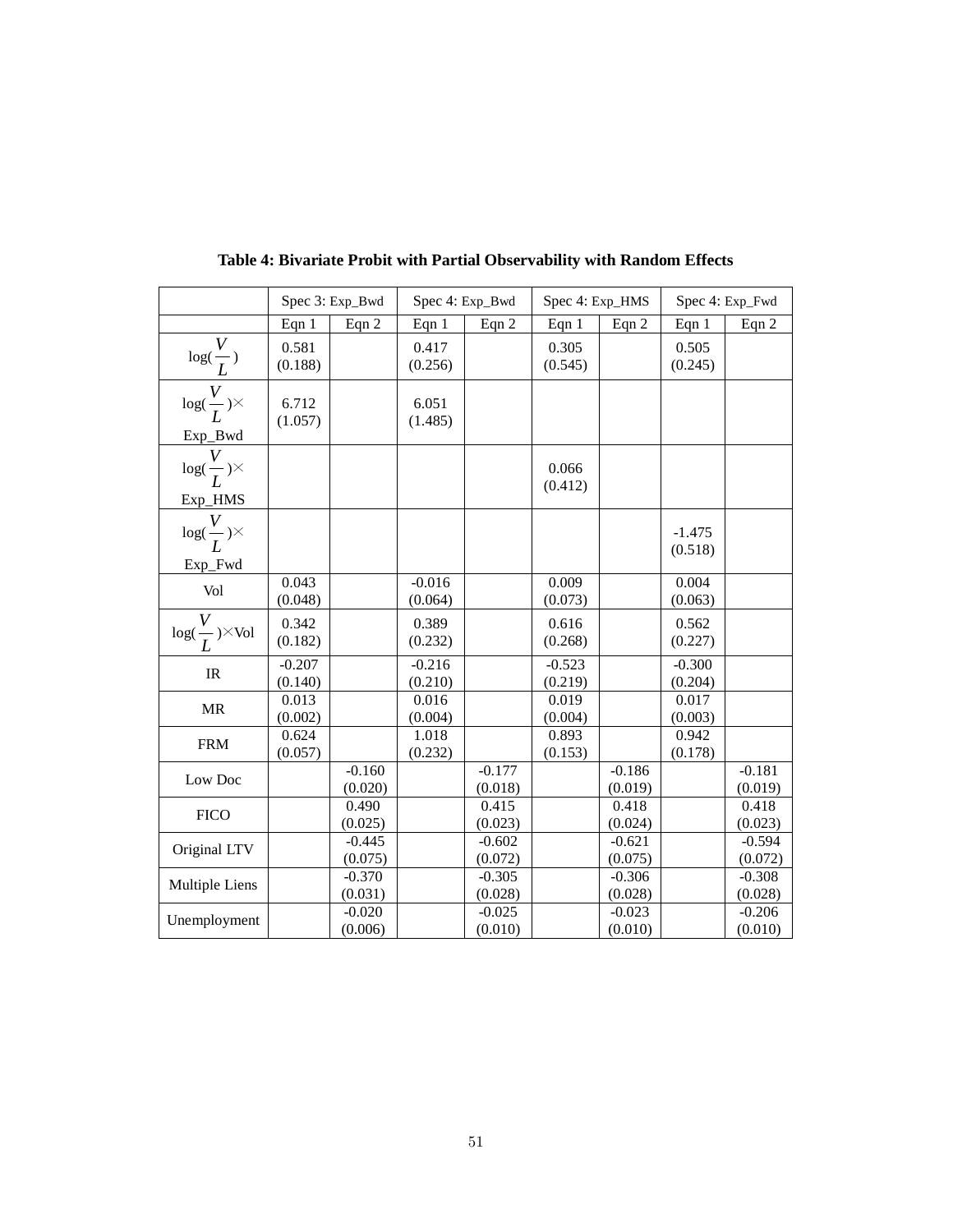|                                 | Table 4 Continued |                    |             |                  |                 |          |             |                    |  |
|---------------------------------|-------------------|--------------------|-------------|------------------|-----------------|----------|-------------|--------------------|--|
|                                 |                   | Spec 3: Exp_Bwd    |             | Spec 4: Exp_Bwd  | Spec 4: Exp_HMS |          |             | Spec 4: Exp_Fwd    |  |
|                                 | Eqn $1$           | Eqn $2$            | Eqn $1$     | Eqn $2$          | Eqn $1$         | Eqn $2$  | Eqn $1$     | Eqn $2$            |  |
| PI ratio $\times$               |                   | $-0.653$           |             | $-0.524$         |                 | $-0.521$ |             | $-0.527$           |  |
| Low FICO                        |                   | (0.028)            |             | (0.040)          |                 | (0.041)  |             | (0.040)            |  |
| PI ratio $\times$               |                   | $-0.692$           |             | $-0.606$         |                 | $-0.601$ |             | $-0.604$           |  |
| Medium FICO                     |                   | (0.080)            |             | (0.081)          |                 | (0.086)  |             | (0.082)            |  |
| PI ratio $\times$               |                   | $-0.111$           |             | $-0.226$         |                 | $-0.267$ |             | $-0.198$           |  |
| High FICO                       |                   | (0.253)            |             | (0.183)          |                 | (0.187)  |             | (0.188)            |  |
|                                 |                   | $-0.032$           |             | $-0.034$         |                 | $-0.033$ |             | $-0.034$           |  |
| Loan Age                        |                   | (0.002)            |             | (0.002)          |                 | (0.002)  |             | (0.002)            |  |
| Loan Age $^{2}/100$             |                   | 0.041              |             | 0.044            |                 | 0.044    |             | 0.045              |  |
|                                 |                   | (0.004)            |             | (0.003)          |                 | (0.004)  |             | (0.003)            |  |
| Demographics                    |                   |                    |             | Yes              |                 | Yes      |             | Yes                |  |
| <b>MSAFE</b>                    |                   |                    |             | Yes              |                 | Yes      |             | Yes                |  |
| Servicer <sub>FE</sub>          |                   |                    |             | Yes              |                 | Yes      |             | Yes                |  |
| Year FE                         |                   |                    |             | Yes              |                 | Yes      |             | Yes                |  |
| Corr $(\epsilon_1, \epsilon_2)$ |                   | $-0.664(10792.12)$ |             | $-0.491(212.08)$ | $-0.372(44.61)$ |          |             | $-0.700(34375.93)$ |  |
| <b>RE</b> Scale                 | 0.020             | 0.223              | 0.041       | 0.246            | 1.166           | 0.238    | 0.039       | 0.252              |  |
| Parameter                       | (0.014)           | (0.010)            | (0.021)     | (0.010)          | (0.022)         | (0.010)  | (0.021)     | (0.010)            |  |
| No. Obs                         |                   | 651770             |             | 651770           | 651770          |          | 651770      |                    |  |
| Log<br>Likelihood               |                   | $-18694.60$        | $-18310.03$ |                  | -17757.77       |          | $-18312.08$ |                    |  |

Dependent Variable = No Default. No Default includes both continued payments and prepayments. Contents of each cell: estimated coefficient, standard error. Standard errors are clustered by loan. Due to the computational burden, we use a ¼ random sample of loans for estimation of random effects models.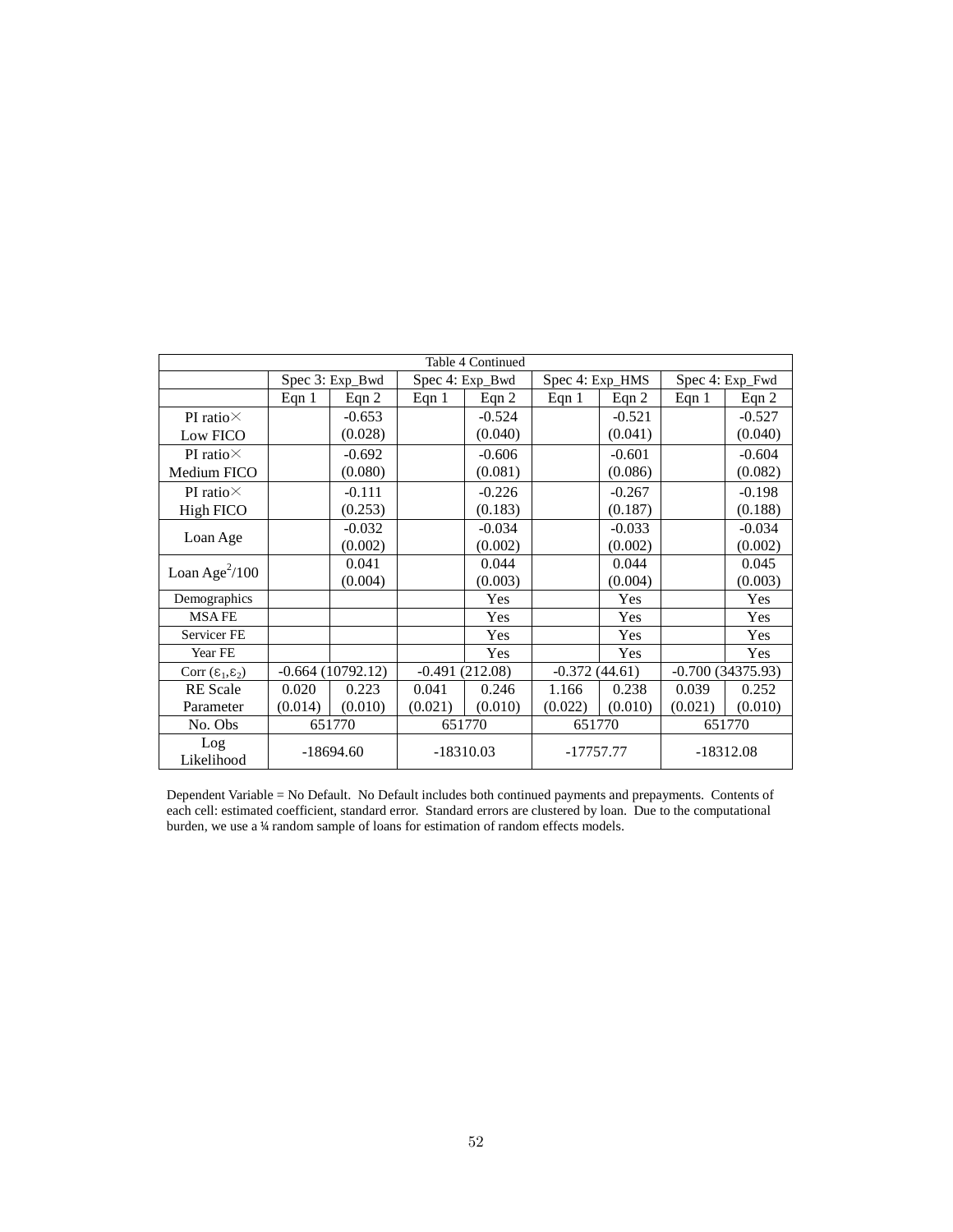|                                 |                  | Specification 1     | Specification 2     | Specification 3     | Specification 4            |
|---------------------------------|------------------|---------------------|---------------------|---------------------|----------------------------|
|                                 | $1$ std.<br>dev. | Marginal<br>Effects | Marginal<br>Effects | Marginal<br>Effects | Marginal<br><b>Effects</b> |
| $\mathrm{Log}(\frac{\nu}{L})$   | 0.351            | 24.22%              | 32.88%              | 44.63%              | 7.55%                      |
| Exp_Bwd                         | 0.100            |                     | 19.24%              | 21.16%              | 4.22%                      |
| Vol                             | 1.458            |                     | 14.29%              | 23.52%              | 2.77%                      |
| IR                              | 0.103            |                     |                     | $-1.04%$            | 0.06%                      |
| <b>MR</b>                       | 10.607           |                     |                     | 7.25%               | 1.34%                      |
| <b>FRM</b>                      |                  |                     |                     | 26.98%              | 12.00%                     |
| Low Doc                         | 1                | $-39.81%$           | $-42.26%$           | $-40.37%$           | $-48.54%$                  |
| FICO/100                        | 0.736            | 77.09%              | 86.19%              | 82.83%              | 79.90%                     |
| Original LTV                    | 0.139            | $-21.52%$           | $-19.25%$           | $-16.76%$           | $-23.82%$                  |
| Multiple Liens                  |                  | $-125.37%$          | $-125.35%$          | $-137.40%$          | $-127.25%$                 |
| Unemployment                    | 1.423            | $-10.09\%$          | $-8.79\%$           | $-6.43%$            | $-7.75%$                   |
| PI ratio                        | 0.124            | $-17.15%$           |                     |                     |                            |
| $PI$ ratio $\times$<br>Low FICO | 0.184            |                     | $-26.93%$           | $-23.96%$           | $-21.62%$                  |
| PI ratio×<br>Medium FICO        | 0.152            |                     | $-26.43%$           | $-24.19%$           | $-23.61%$                  |
| PI ratio $\times$<br>High FICO  | 0.113            |                     | $-12.86%$           | $-10.47%$           | $-11.41%$                  |
| Demographics                    |                  |                     |                     |                     | Yes                        |
| <b>MSAFE</b>                    |                  |                     |                     |                     | Yes                        |
| Servicer FE                     |                  |                     |                     |                     | Yes                        |
| Year FE                         |                  |                     |                     |                     | Yes                        |

### **Table 5: Marginal Effects (based on Table 3a)**

This table reports marginal effects (relative to the hazard of default computed at the sample means conditional on default) associated with a one-standard-deviation increase in each regressor. For binary variables, it is a unit change instead of a one-standard-deviation change.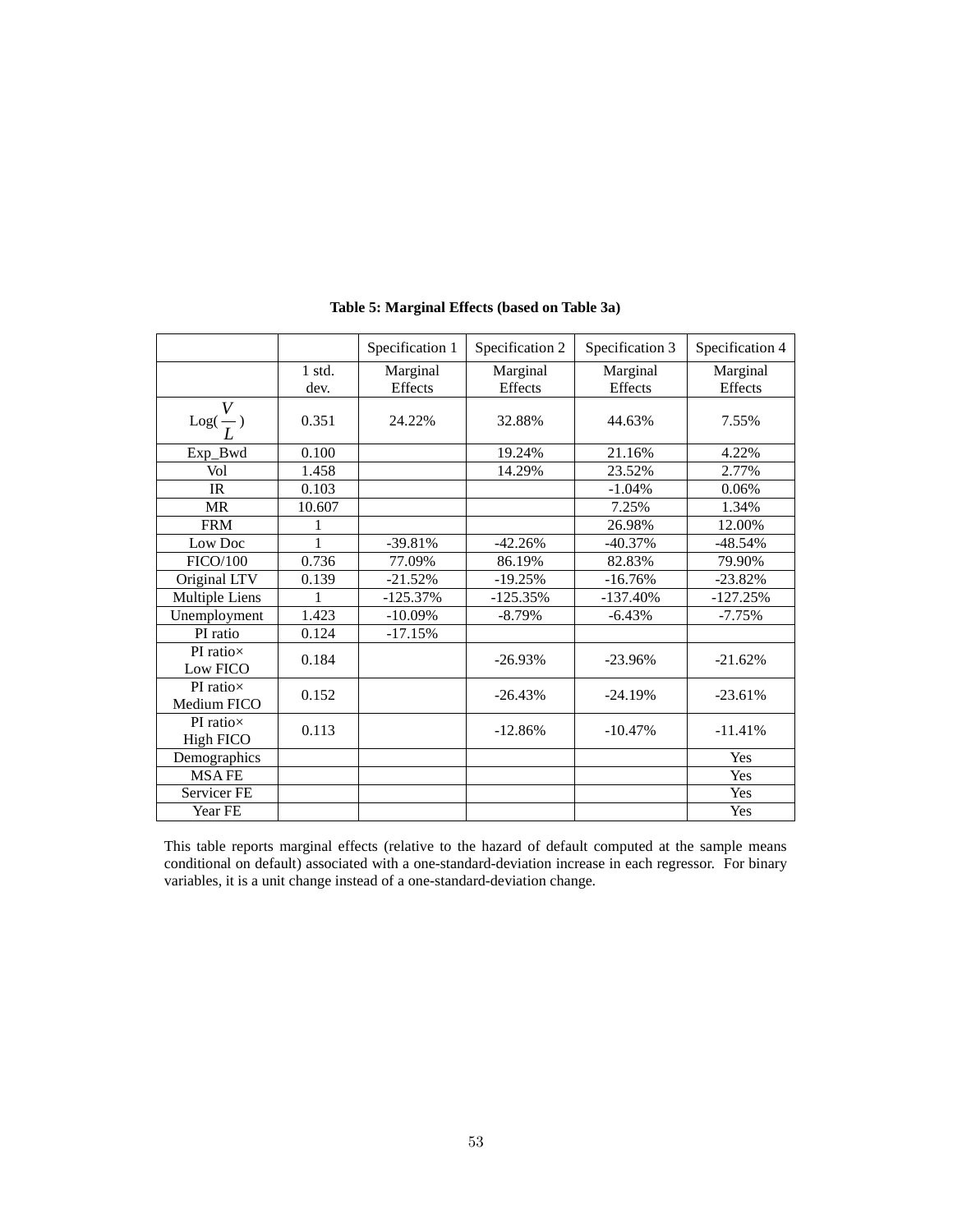|                                    | 2004 Mean | 2006 Mean | $\Delta$ in RHS Variable | $\Delta$ in Default |
|------------------------------------|-----------|-----------|--------------------------|---------------------|
|                                    | (1)       | (2)       | $(2) - (1)$              | Probability         |
| $\mathrm{Log}(\frac{V}{L})$        | 0.539     | 0.307     | $-0.233$                 | 55.84%              |
| Exp_Bwd                            | 0.123     | 0.023     | $-0.100$                 | 39.92%              |
| Vol                                | 2.111     | 1.118     | $-0.993$                 | 30.26%              |
| IR                                 | $-0.039$  | $-0.003$  | 0.036                    | 0.68%               |
| $MR^*$                             | 13.255    | 16.417    | 3.162                    | $-4.09\%$           |
| <b>FRM</b>                         | 0.288     | 0.242     | $-0.046$                 | 2.33%               |
| Low Doc                            | 0.515     | 0.434     | $-0.081$                 | $-6.21%$            |
| <b>FICO/100</b>                    | 6.507     | 6.181     | $-0.327$                 | 69.57%              |
| Original LTV                       | 0.758     | 0.771     | 0.013                    | 2.94%               |
| Multiple Liens                     | 0.169     | 0.242     | 0.073                    | 19.01%              |
| Unemployment                       | 5.667     | 4.612     | $-1.055$                 | $-9.01%$            |
| $PI$ ratio $\times$<br>Low FICO    | 0.347     | 0.529     | 0.182                    | 44.68%              |
| $PI$ ratio $\times$<br>Medium FICO | 0.369     | 0.362     | $-0.007$                 | $-2.14%$            |
| PI ratio $\times$<br>High FICO     | 0.284     | 0.109     | $-0.175$                 | $-30.51%$           |

**Table 6: Comparison of 2004- and 2006 Vintage Loans (based on Table 3a Specification 3)**

This table reports how the difference in each regressor between 2004- and 2006 vintage loans affects the probability of default, relative to the empirical probability of default in a given month for 2004 vintage loans. \* conditional on being an ARM.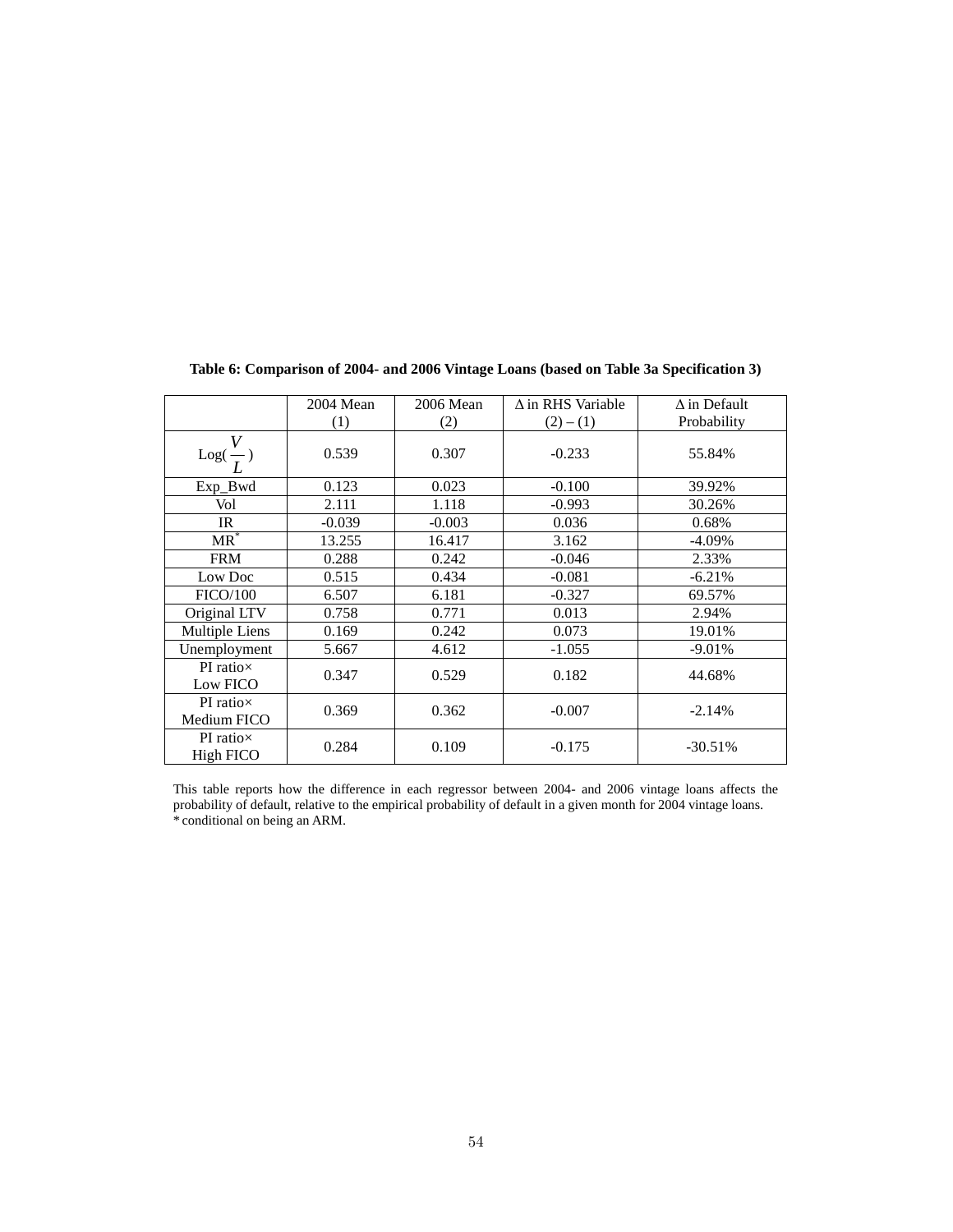|                                                        | Spec 1   | Spec 2   | Spec 3    | Spec 4    | Spec 5    | Spec 6    |
|--------------------------------------------------------|----------|----------|-----------|-----------|-----------|-----------|
|                                                        | 0.458    |          | 0.464     | $-0.077$  | 0.436     | 0.192     |
|                                                        | (0.025)  |          | (0.076)   | (0.133)   | (0.077)   | (0.061)   |
|                                                        | 0.008    |          | 0.004     | $-0.0007$ | 0.004     | 0.003     |
| $\frac{\log(\frac{V}{L})}{\log(\frac{V}{L})^{\times}}$ | 0.049    |          | $-0.569$  |           |           | $-2.426$  |
|                                                        | (0.148)  |          | (0.193)   |           |           | (0.234)   |
|                                                        | 0.0009   |          | $-0.005$  |           |           | $-0.037$  |
| Exp_Bwd                                                |          |          |           |           |           |           |
| $\frac{V}{\log(\frac{V}{L})^{\times}}$                 |          |          |           | 0.422     |           |           |
|                                                        |          |          |           | (0.075)   |           |           |
|                                                        |          |          |           | 0.004     |           |           |
| $\frac{\text{Exp\_HMS}}{log(\frac{V}{L})^{\times}}$    |          |          |           |           | 0.389     |           |
|                                                        |          |          |           |           | (0.084)   |           |
|                                                        |          |          |           |           | 0.003     |           |
| Exp_Fwd                                                |          |          |           |           |           |           |
|                                                        | 0.145    |          | 0.057     | 0.056     | 0.057     | $-0.025$  |
| Vol                                                    | (0.006)  |          | (0.009)   | (0.009)   | (0.009)   | (0.009)   |
|                                                        | 0.003    |          | 0.0005    | 0.0005    | 0.0005    | $-0.0004$ |
| $\log(\frac{V}{L})^{\times}$                           | $-0.102$ |          | $-0.014$  | $-0.050$  | $-0.039$  | 0.182     |
|                                                        | (0.013)  |          | (0.019)   | (0.015)   | (0.015)   | (0.021)   |
| Vol                                                    | $-0.002$ |          | $-0.0001$ | $-0.0004$ | $-0.0003$ | 0.003     |
|                                                        | $-0.522$ |          | $-0.397$  | $-0.388$  | $-0.390$  | $-0.336$  |
| $\ensuremath{\mathsf{IR}}\xspace$                      | (0.029)  |          | (0.044)   | (0.044)   | (0.044)   | (0.049)   |
|                                                        | $-0.009$ |          | $-0.003$  | $-0.003$  | $-0.003$  | $-0.005$  |
|                                                        | 0.009    |          | 0.003     | 0.003     | 0.003     | 0.008     |
| <b>MR</b>                                              | (0.0004) |          | (0.0005)  | (0.0005)  | (0.0005)  | (0.0006)  |
|                                                        | 0.0002   |          | 0.00003   | 0.00003   | 0.00003   | 0.0001    |
|                                                        | 0.427    |          | 0.237     | 0.242     | 0.237     | 0.442     |
| <b>FRM</b>                                             | (0.009)  |          | (0.011)   | (0.011)   | (0.011)   | (0.012)   |
|                                                        | 0.006    |          | 0.002     | 0.002     | 0.002     | 0.007     |
|                                                        |          | $-0.131$ | $-0.138$  | $-0.139$  | $-0.138$  | $-0.128$  |
| Low Doc                                                |          | (0.007)  | (0.008)   | (0.008)   | (0.008)   | (0.009)   |
|                                                        |          | $-0.003$ | $-0.001$  | $-0.001$  | $-0.0016$ | $-0.002$  |
|                                                        |          | 0.365    | 0.300     | 0.299     | 0.301     | 0.287     |
| <b>FICO/100</b>                                        |          | (0.010)  | (0.009)   | (0.010)   | (0.009)   | (0.011)   |
|                                                        |          | 0.007    | 0.003     | 0.003     | 0.003     | 0.004     |

## **Table 7: Univariate Probit**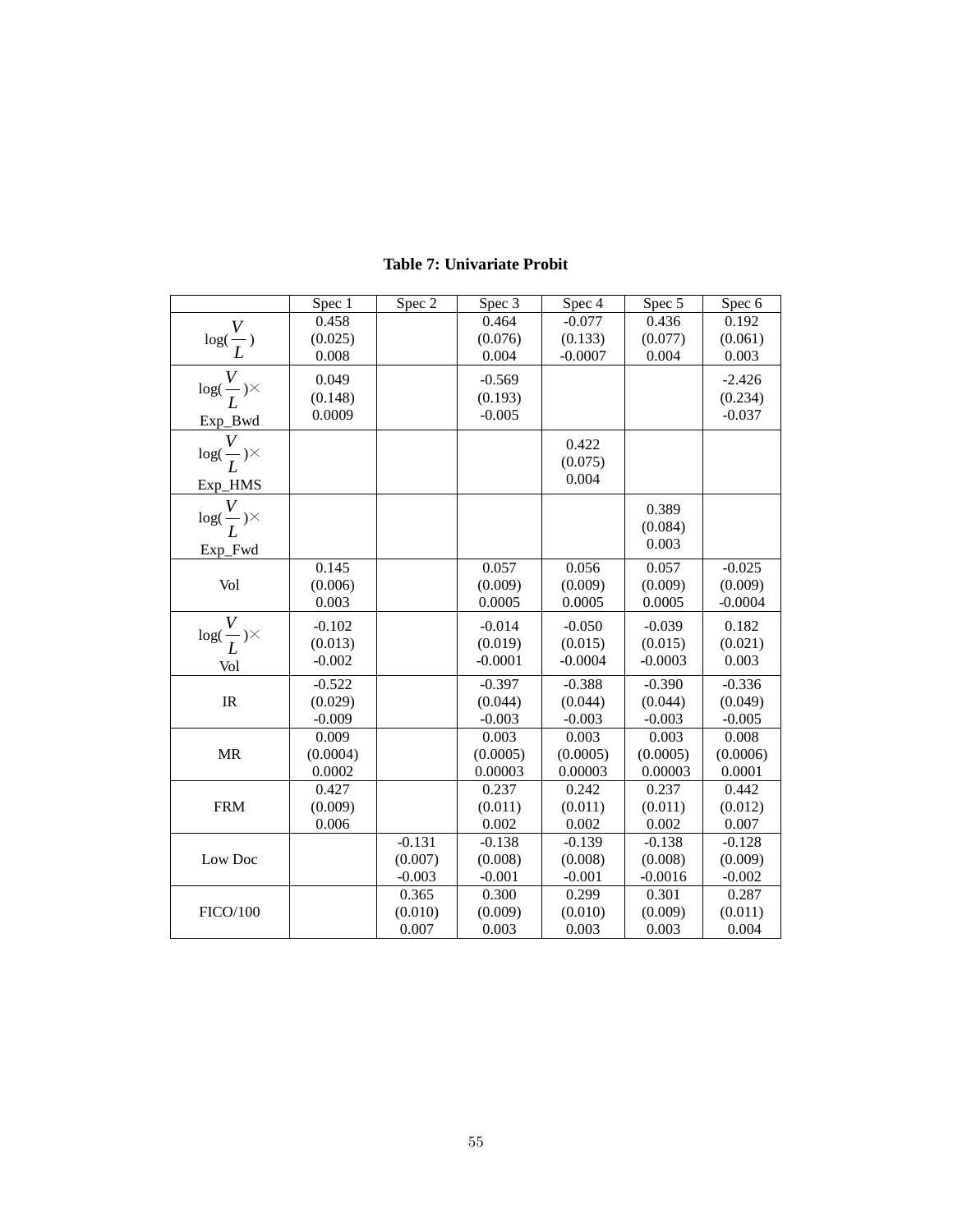| Table 7 Continued                                                                                                |             |             |             |             |             |             |  |
|------------------------------------------------------------------------------------------------------------------|-------------|-------------|-------------|-------------|-------------|-------------|--|
|                                                                                                                  | Spec 1      | Spec $2$    | Spec 3      | Spec 4      | Spec 5      | Spec 6      |  |
| Original LTV                                                                                                     |             | $-0.911$    | $-0.053$    | $-0.180$    | $-0.082$    | $-0.407$    |  |
|                                                                                                                  |             | (0.031)     | (0.104)     | (0.106)     | (0.104)     | (0.088)     |  |
|                                                                                                                  |             | $-0.018$    | $-0.0005$   | $-0.002$    | $-0.0007$   | $-0.006$    |  |
|                                                                                                                  |             | $-0.316$    | $-0.255$    | $-0.251$    | $-0.254$    | $-0.236$    |  |
| Multiple Liens                                                                                                   |             | (0.009)     | (0.011)     | (0.011)     | (0.011)     | (0.011)     |  |
|                                                                                                                  |             | $-0.008$    | $-0.003$    | $-0.003$    | $-0.003$    | $-0.005$    |  |
|                                                                                                                  |             | $-0.028$    | $-0.013$    | $-0.006$    | $-0.012$    | $-0.038$    |  |
| Unemployment                                                                                                     |             | (0.002)     | (0.004)     | (0.004)     | (0.004)     | (0.005)     |  |
|                                                                                                                  |             | $-0.0006$   | $-0.0001$   | $-0.00005$  | $-0.0001$   | $-0.0006$   |  |
| PI ratio $\times$                                                                                                |             | $-0.468$    | $-0.400$    | $-0.395$    | $-0.398$    | $-0.398$    |  |
| Low FICO                                                                                                         |             | (0.062)     | (0.031)     | (0.032)     | (0.031)     | (0.037)     |  |
|                                                                                                                  |             | $-0.009$    | $-0.004$    | $-0.003$    | $-0.004$    | $-0.006$    |  |
| PI ratio×Medium                                                                                                  |             | $-0.549$    | $-0.490$    | $-0.481$    | $-0.491$    | $-0.525$    |  |
|                                                                                                                  |             | (0.046)     | (0.036)     | (0.036)     | (0.036)     | (0.037)     |  |
| <b>FICO</b>                                                                                                      |             | $-0.011$    | $-0.004$    | $-0.004$    | $-0.004$    | $-0.008$    |  |
| PI ratio $\times$                                                                                                |             | $-0.465$    | $-0.429$    | $-0.419$    | $-0.432$    | $-0.355$    |  |
| High FICO                                                                                                        |             | (0.063)     | (0.063)     | (0.064)     | (0.063)     | (0.066)     |  |
|                                                                                                                  |             | $-0.009$    | $-0.004$    | $-0.004$    | $-0.004$    | $-0.005$    |  |
|                                                                                                                  |             |             | $-0.028$    | $-0.028$    | $-0.028$    | $-0.029$    |  |
| Loan Age                                                                                                         |             |             | (0.001)     | (0.001)     | (0.001)     | (0.001)     |  |
|                                                                                                                  |             |             | $-0.0002$   | $-0.0002$   | $-0.0002$   | $-0.0004$   |  |
|                                                                                                                  |             |             | 0.037       | 0.037       | 0.037       | 0.038       |  |
| Loan Age $^{2}/100$                                                                                              |             |             | (0.002)     | (0.002)     | (0.002)     | (0.002)     |  |
|                                                                                                                  |             |             | 0.0003      | 0.0003      | 0.0003      | 0.0006      |  |
| Demographics                                                                                                     |             |             | Yes         | Yes         | Yes         | Yes         |  |
| MSA & Year FE                                                                                                    |             |             | Yes         | Yes         | Yes         | Yes         |  |
| Servicer FE                                                                                                      |             |             | Yes         | Yes         | Yes         | Yes         |  |
| No. Obs                                                                                                          | 2472282     | 2472282     | 2439607     | 2361564     | 2439607     | 1155760     |  |
| Pseudo $R^2$                                                                                                     | 0.039       | 0.049       | 0.083       | 0.083       | 0.083       | 0.116       |  |
| Log Likelihood                                                                                                   | $-78436.70$ | $-77574.53$ | $-74001.62$ | $-72001.58$ | $-73993.16$ | $-62708.54$ |  |
| Dependent Variable = No Default. Contents of each cell: estimated coefficient, standard error, marginal effects. |             |             |             |             |             |             |  |
| Standard errors are clustered by loan. For Specifications 1-5, No Default includes both continued payments and   |             |             |             |             |             |             |  |
| prepayments. For Specification 6, No Default includes continued payments only.                                   |             |             |             |             |             |             |  |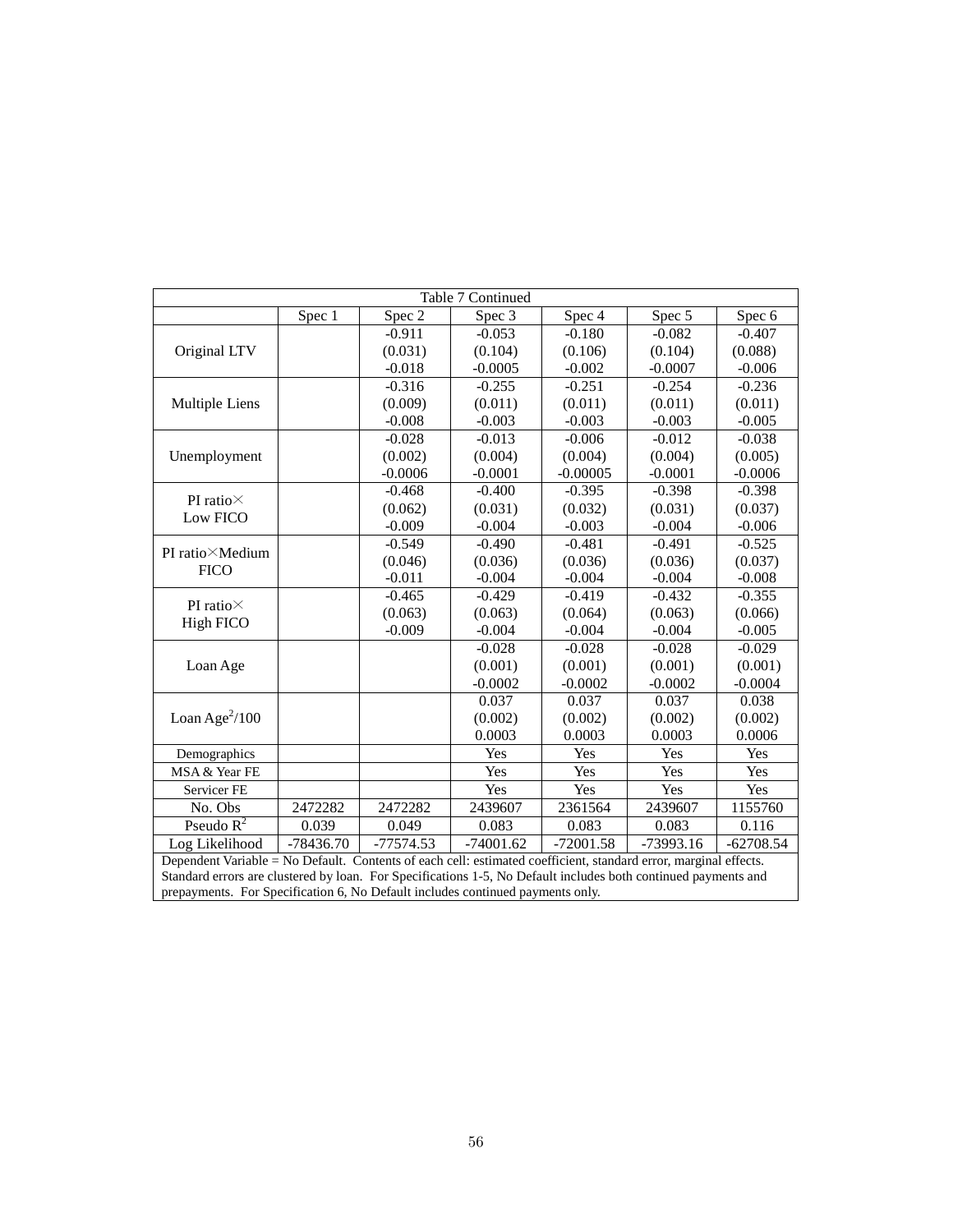|                                                 | Specification 1<br>No Unobserved<br>Heterogeneity |                           | Specification 2<br>2 Unobserved Types |                              | Specification 3<br>2 Unobserved Types |                              | Specification 4<br>2 Unobserved Types |                              |
|-------------------------------------------------|---------------------------------------------------|---------------------------|---------------------------------------|------------------------------|---------------------------------------|------------------------------|---------------------------------------|------------------------------|
|                                                 | Default                                           | Prepay                    | Default                               | Prepay                       | Default                               | Prepay                       | Default                               | Prepay                       |
| $\frac{\overline{V}}{\overline{L}}$             | $-2.258$<br>(0.044)<br>0.105                      | 0.184<br>(0.010)<br>1.202 | $-2.371$<br>(0.078)<br>0.093          | 0.838<br>0.010<br>2.312      | $-3.292$<br>(0.226)<br>0.037          | 0.196<br>(0.049)<br>1.217    | $-3.788$<br>(0.232)<br>0.023          | 0.060<br>(0.051)<br>1.062    |
| $\log(\frac{V}{L})\times$<br>Exp_Bwd            |                                                   |                           |                                       |                              | $-1.847$<br>(0.291)<br>0.158          | 1.862<br>(0.053)<br>6.440    | $-1.497$<br>(0.299)<br>0.224          | 1.626<br>(0.054)<br>5.084    |
| Vol                                             |                                                   |                           |                                       |                              | 0.200<br>(0.011)<br>1.222             | 0.0007<br>(0.004)<br>1.001   | 0.177<br>(0.011)<br>1.193             | 0.009<br>(0.005)<br>1.009    |
| $\overline{\log (\frac{V}{L})^{\times}}$<br>Vol |                                                   |                           |                                       |                              | 0.207<br>(0.020)<br>1.230             | 0.035<br>(0.005)<br>1.036    | 0.248<br>(0.020)<br>1.282             | 0.049<br>(0.005)<br>1.050    |
| $\ensuremath{\mathsf{IR}}\xspace$               |                                                   |                           | 0.784<br>(0.101)<br>2.189             | 0.871<br>(0.045)<br>2.388    | $-1.205$<br>(0.111)<br>0.300          | 0.690<br>(0.052)<br>1.994    | $-1.311$<br>(0.115)<br>0.270          | 0.536<br>(0.052)<br>1.709    |
| <b>MR</b>                                       |                                                   |                           | $-0.061$<br>(0.018)<br>0.941          | $-0.212$<br>(0.007)<br>0.809 | $-0.029$<br>(0.018)<br>0.972          | $-0.194$<br>(0.007)<br>0.823 | $-0.0008$<br>(0.018)<br>0.999         | $-0.179$<br>(0.007)<br>0.836 |
| <b>FRM</b>                                      |                                                   |                           | $-0.874$<br>(0.034)<br>0.417          | $-0.948$<br>(0.015)<br>0.388 | $-0.902$<br>(0.034)<br>0.406          | $-0.917$<br>(0.015)<br>0.400 | $-0.830$<br>(0.034)<br>0.436          | $-0.881$<br>(0.015)<br>0.414 |
| Low Doc                                         |                                                   |                           | 0.376<br>(0.023)<br>1.456             | 0.105<br>(0.010)<br>1.111    | 0.316<br>(0.023)<br>1.371             | 0.097<br>(0.010)<br>1.102    | 0.381<br>(0.023)<br>1.464             | 0.072<br>(0.010)<br>1.075    |
| <b>FICO/100</b>                                 |                                                   |                           | $-1.192$<br>(0.026)<br>0.304          | $-0.262$<br>(0.010)<br>0.769 | $-0.737$<br>(0.028)<br>0.479          | $-0.222$<br>(0.012)<br>0.801 | $-0.588$<br>(0.029)<br>0.555          | $-0.169$<br>(0.012)<br>0.844 |

## **Table 8: Competing Hazards Model**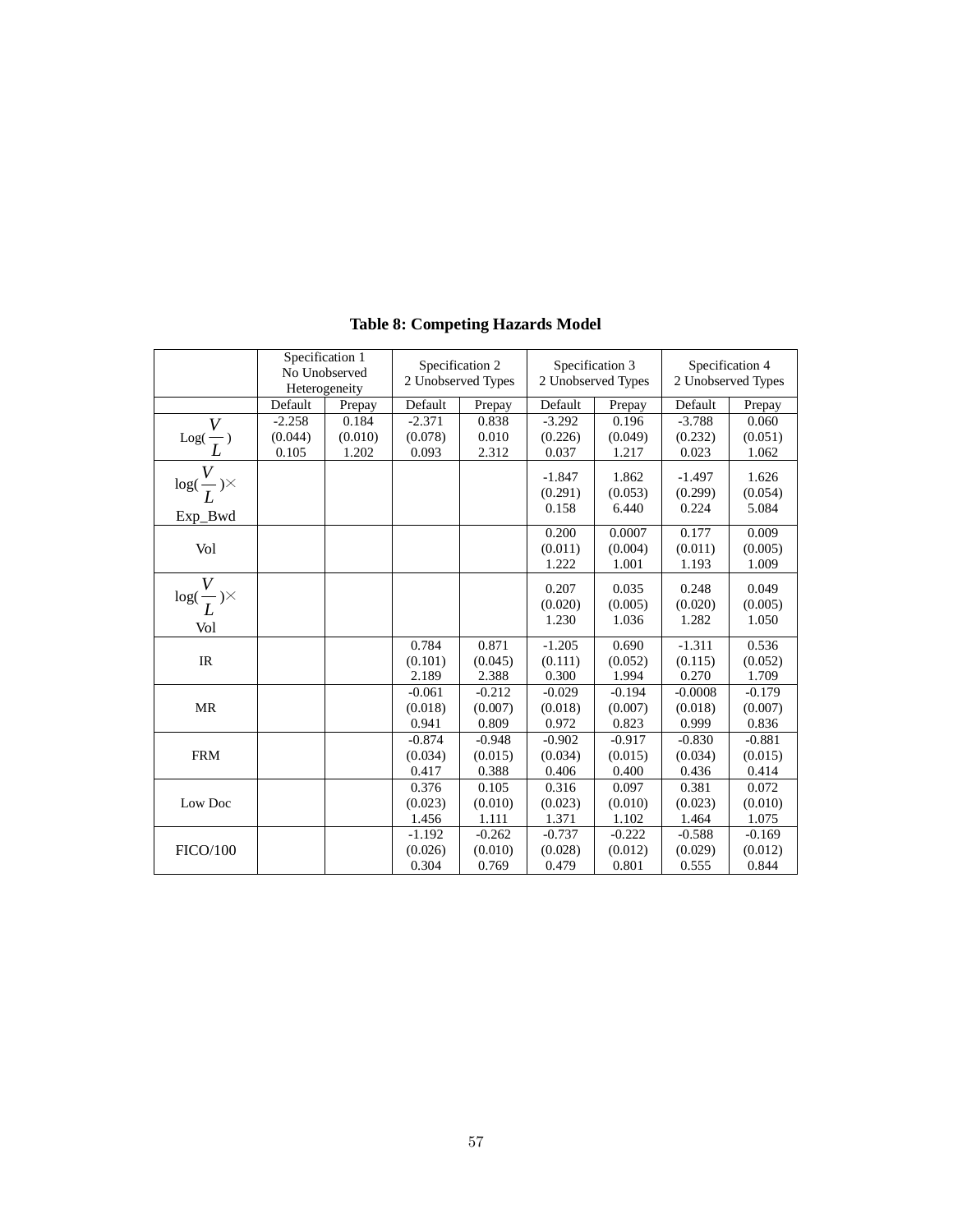| Table 8 Continued        |                 |        |                 |                           |                 |                            |                 |                            |  |
|--------------------------|-----------------|--------|-----------------|---------------------------|-----------------|----------------------------|-----------------|----------------------------|--|
|                          | Specification 1 |        | Specification 2 |                           | Specification 3 |                            | Specification 4 |                            |  |
|                          | Default         | Prepay | Default         | Prepay                    | Default         | Prepay                     | Default         | Prepay                     |  |
|                          |                 |        | $-0.635$        | 1.670                     | 0.383           | 1.346                      | 0.231           | 1.344                      |  |
| Original LTV             |                 |        | (0.157)         | (0.039)                   | (0.171)         | (0.043)                    | (0.176)         | (0.044)                    |  |
|                          |                 |        | 0.530           | 5.313                     | 1.467           | 3.842                      | 1.260           | 3.836                      |  |
| Multiple                 |                 |        | 0.881           | $-0.118$                  | 0.890           | $-0.133$                   | 0.864           | $-0.114$                   |  |
|                          |                 |        | (0.032)         | (0.017)                   | (0.031)         | (0.017)                    | (0.032)         | (0.017)                    |  |
| Liens                    |                 |        | 2.413           | 0.889                     | 2.434           | 0.876                      | 2.374           | 0.892                      |  |
| Unemploy-                |                 |        | $-0.009$        | $-0.033$                  | 0.007           | $-0.030$                   | $-0.016$        | $-0.031$                   |  |
|                          |                 |        | (0.007)         | (0.003)                   | (0.007)         | (0.003)                    | (0.007)         | (0.004)                    |  |
| ment                     |                 |        | 0.991           | 0.968                     | 1.007           | 0.970                      | 0.984           | 0.969                      |  |
| PI ratio $\times$        |                 |        | 1.071           | 0.806                     | 0.922           | 0.802                      | 1.975           | 0.911                      |  |
|                          |                 |        | (0.094)         | (0.036)                   | (0.094)         | (0.037)                    | (0.104)         | (0.037)                    |  |
| Low FICO                 |                 |        | 2.920           | 2.238                     | 2.513           | 2.230                      | 7.207           | 2.487                      |  |
| PI ratio $\times$        |                 |        | 0.842           | 1.014                     | 0.341           | 1.006                      | 1.0447          | 0.964                      |  |
| Medium                   |                 |        | (0.203)         | (0.067)                   | (0.203)         | (0.068)                    | (0.205)         | (0.067)                    |  |
| <b>FICO</b>              |                 |        | 2.321           | 2.756                     | 1.406           | 2.736                      | 2.843           | 2.622                      |  |
|                          |                 |        | 0.163           | $-0.158$                  | 0.083           | $-0.172$                   | 0.094           | $-0.150$                   |  |
| PI ratio $\times$        |                 |        | (0.019)         | (0.009)                   | (0.019)         | (0.009)                    | (0.020)         | (0.009)                    |  |
| High FICO                |                 |        | 1.178           | 0.854                     | 1.086           | 0.842                      | 1.099           | 0.861                      |  |
|                          |                 |        |                 |                           |                 |                            | 1.479           | 1.005                      |  |
| Loan Age                 |                 |        |                 |                           |                 |                            | (0.108)         | (0.049)                    |  |
|                          |                 |        |                 |                           |                 |                            | 4.389           | 2.732                      |  |
|                          |                 |        |                 |                           |                 |                            | $-0.192$        | $-0.172$                   |  |
| Loan Age $^{2}/100$      |                 |        |                 |                           |                 |                            | (0.016)         | (0.008)                    |  |
|                          |                 |        |                 |                           |                 |                            | 0.826           | 0.842                      |  |
| Demographics             |                 |        |                 |                           |                 |                            | Yes             | Yes                        |  |
|                          |                 |        |                 | $(-2.5, 2.9, -4.8, -0.3)$ |                 | $(-2.5, -2.5, -4.7, -5.5)$ |                 | $(-4.1, -3.7, -6.4, -6.7)$ |  |
| $(\eta_{p1}, \eta_{d1})$ |                 |        |                 | SE (0.07, 0.21,           | SE (0.10, 0.26, |                            | SE (0.13, 0.32, |                            |  |
| $\eta_{p2}, \eta_{d2})$  |                 |        | 0.08, 0.21)     |                           | 0.11, 0.27      |                            | 0.14, 0.33      |                            |  |
| Pr. of Type 1            |                 |        |                 | 0.277(0.004)              | 0.268(0.004)    |                            | 0.269(0.004)    |                            |  |
| No. Loans                |                 | 120394 |                 | 120394                    | 120394          |                            | 120394          |                            |  |
| Log Likelihood           | $-395027.48$    |        |                 | $-385070.70$              |                 | $-383670.32$               |                 | $-382698.65$               |  |

Contents of each cell: estimated coefficient, standard error, hazard ratio. Hazard ratios are exponentiated coefficients and have the interpretation of hazard ratios for a one-unit change in X.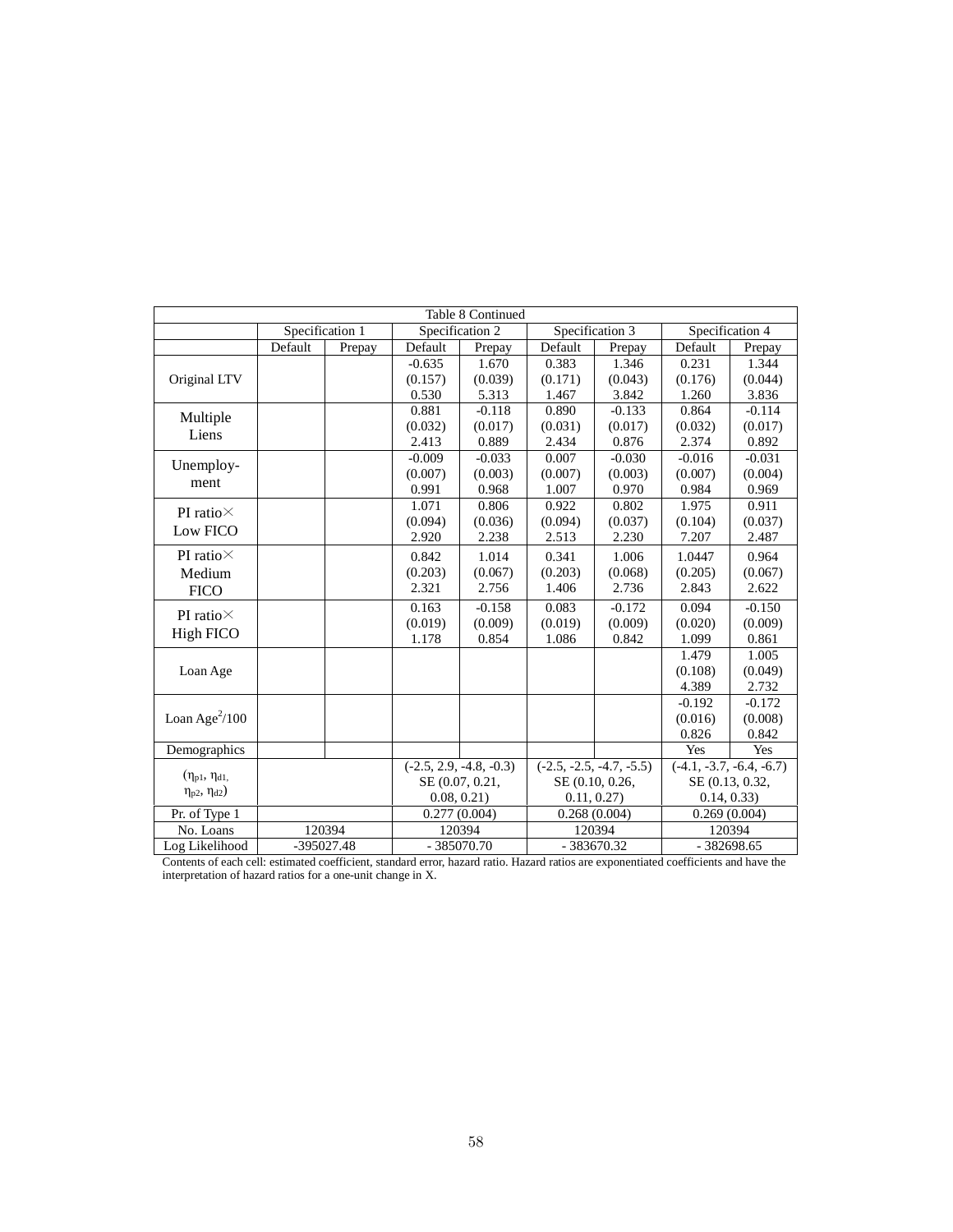|                                                   | Spec 1   | Spec 2    | Spec 3   | Spec 4   | Spec 5   | Spec 6   |
|---------------------------------------------------|----------|-----------|----------|----------|----------|----------|
|                                                   | 0.645    | 0.507     | 0.882    | $-0.129$ | 0.642    | 0.468    |
| $\log(\frac{V}{L})$                               | (0.071)  | (0.079)   | (0.115)  | (0.134)  | (0.070)  | (0.079)  |
|                                                   | 0.016    | 0.012     | 0.022    | $-0.003$ | 0.016    | 0.011    |
| $\frac{V}{\log(\frac{V}{L})^{\times}}$            | $-0.084$ | $-0.963$  |          |          |          |          |
|                                                   | (0.174)  | (0.215)   |          |          |          |          |
|                                                   | $-0.002$ | $-0.022$  |          |          |          |          |
|                                                   |          |           |          |          |          |          |
| Exp_Bwd<br>$\frac{V}{\log(\frac{V}{L})^{\times}}$ |          |           | $-0.216$ | 0.497    |          |          |
|                                                   |          |           | (0.056)  | (0.081)  |          |          |
|                                                   |          |           | $-0.005$ | 0.012    |          |          |
| $\frac{\text{Exp\_HMS}}{log(\frac{V}{L})}$        |          |           |          |          |          |          |
|                                                   |          |           |          |          | $-0.091$ | 0.547    |
|                                                   |          |           |          |          | (0.067)  | (0.092)  |
| Exp_Fwd                                           |          |           |          |          | $-0.002$ | 0.013    |
|                                                   | 0.124    | 0.083     | 0.117    | 0.081    | 0.123    | 0.083    |
| Vol                                               | (0.008)  | (0.010)   | (0.008)  | (0.010)  | (0.008)  | (0.010)  |
|                                                   | 0.003    | 0.002     | 0.003    | 0.002    | 0.003    | 0.002    |
| $\log(\frac{V}{L})^{\times}$                      | $-0.087$ | $-0.009$  | $-0.075$ | $-0.069$ | $-0.094$ | $-0.053$ |
|                                                   | (0.018)  | (0.021)   | (0.016)  | (0.017)  | (0.015)  | (0.017)  |
| Vol                                               | $-0.002$ | $-0.0002$ | $-0.002$ | $-0.002$ | $-0.002$ | $-0.001$ |
|                                                   | $-0.119$ | $-0.448$  | $-0.155$ | $-0.445$ | $-0.137$ | $-0.441$ |
| IR                                                | (0.038)  | (0.050)   | (0.039)  | (0.051)  | (0.039)  | (0.050)  |
|                                                   | $-0.003$ | $-0.010$  | $-0.004$ | $-0.010$ | $-0.003$ | $-0.010$ |
|                                                   | 0.003    | 0.005     | 0.003    | 0.005    | 0.003    | 0.005    |
| <b>MR</b>                                         | (0.0005) | (0.0006)  | (0.0005) | (0.0006) | (0.0005) | (0.0006) |
|                                                   | 0.00008  | 0.0001    | 0.00008  | 0.0001   | 0.00008  | 0.0001   |
|                                                   | 0.260    | 0.287     | 0.255    | 0.292    | 0.258    | 0.287    |
| <b>FRM</b>                                        | (0.011)  | (0.013)   | (0.012)  | (0.013)  | (0.011)  | (0.013)  |
|                                                   | 0.006    | 0.006     | 0.006    | 0.006    | 0.006    | 0.006    |
|                                                   | $-0.154$ | $-0.154$  | $-0.152$ | $-0.155$ | $-0.154$ | $-0.154$ |
| Low Doc                                           | (0.009)  | (0.009)   | (0.009)  | (0.009)  | (0.009)  | (0.009)  |
|                                                   | $-0.004$ | $-0.004$  | $-0.004$ | $-0.004$ | $-0.004$ | $-0.004$ |
|                                                   | 0.373    | 0.343     | 0.373    | 0.342    | 0.374    | 0.344    |
| <b>FICO/100</b>                                   | (0.010)  | (0.011)   | (0.010)  | (0.011)  | (0.010)  | (0.011)  |
|                                                   | 0.009    | 0.008     | 0.009    | 0.008    | 0.009    | 0.008    |

**Table A1: Univariate Probit with Quarterly Observations**